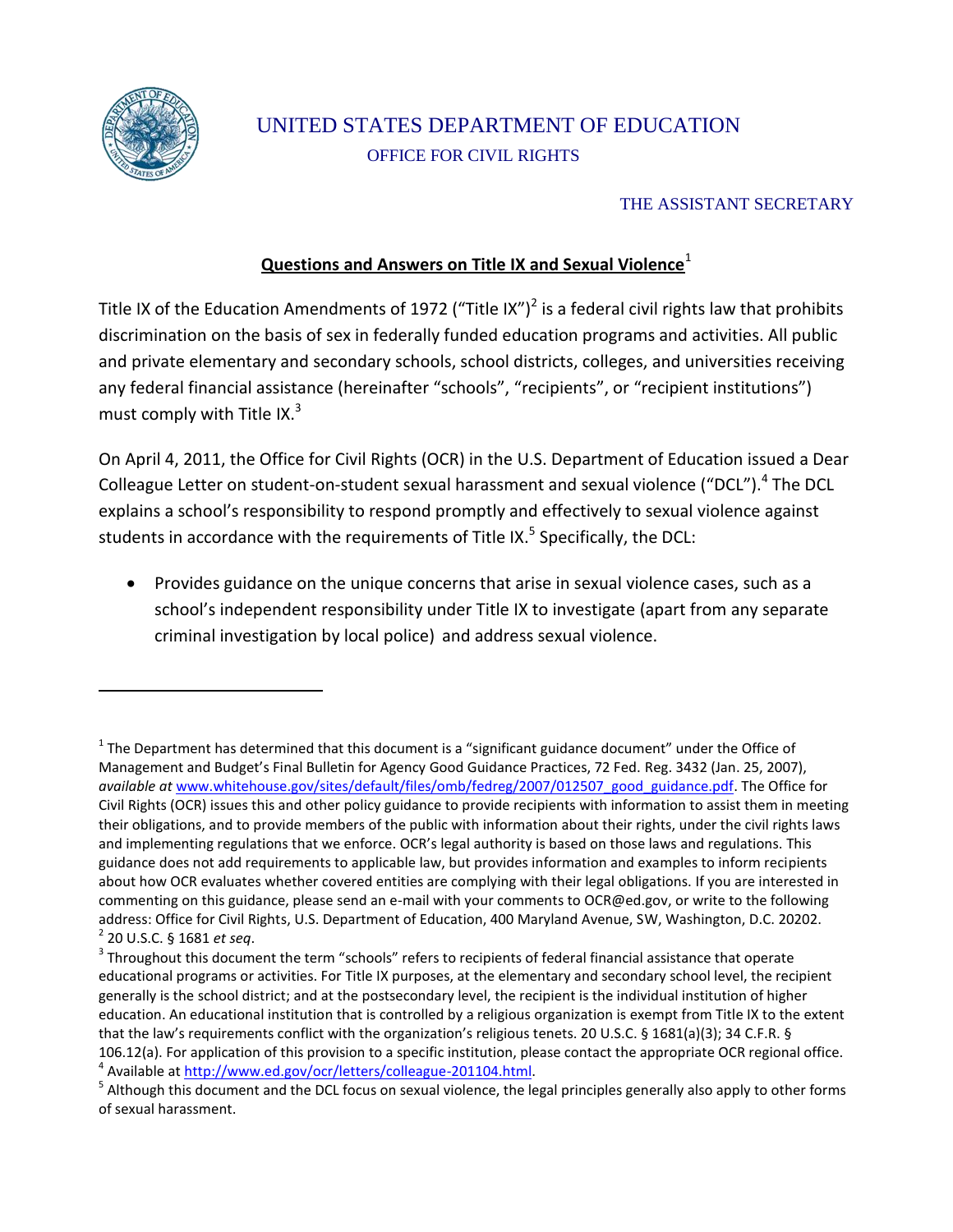- Provides guidance and examples about key Title IX requirements and how they relate to sexual violence, such as the requirements to publish a policy against sex discrimination, designate a Title IX coordinator, and adopt and publish grievance procedures.
- Discusses proactive efforts schools can take to prevent sexual violence.
- Discusses the interplay between Title IX, the Family Educational Rights and Privacy Act ("FERPA"),<sup>6</sup> and the Jeanne Clery Disclosure of Campus Security and Campus Crime Statistics Act ("Clery Act")<sup>7</sup> as it relates to a complainant's right to know the outcome of his or her complaint, including relevant sanctions imposed on the perpetrator.
- Provides examples of remedies and enforcement strategies that schools and OCR may use to respond to sexual violence.

The DCL supplements OCR's *Revised Sexual Harassment Guidance: Harassment of Students by School Employees, Other Students, or Third Parties*, issued in 2001 (*2001 Guidance*).<sup>8</sup> The *2001 Guidance* discusses in detail the Title IX requirements related to sexual harassment of students by school employees, other students, or third parties. The DCL and the *2001 Guidance* remain in full force and we recommend reading these Questions and Answers in conjunction with these documents.

In responding to requests for technical assistance, OCR has determined that elementary and secondary schools and postsecondary institutions would benefit from additional guidance concerning their obligations under Title IX to address sexual violence as a form of sexual harassment. The following questions and answers further clarify the legal requirements and guidance articulated in the DCL and the *2001 Guidance* and include examples of proactive efforts schools can take to prevent sexual violence and remedies schools may use to end such conduct, prevent its recurrence, and address its effects. In order to gain a complete understanding of these legal requirements and recommendations, this document should be read in full.

Authorized by

/s/

 $\overline{a}$ 

Catherine E. Lhamon April 29, 2014 Assistant Secretary for Civil Rights

<sup>6</sup> 20 U.S.C. §1232g; 34 C.F.R. Part 99.

 $7$  20 U.S.C. §1092(f).

<sup>&</sup>lt;sup>8</sup> Available at [http://www.ed.gov/ocr/docs/shguide.html.](http://www.ed.gov/ocr/docs/shguide.html)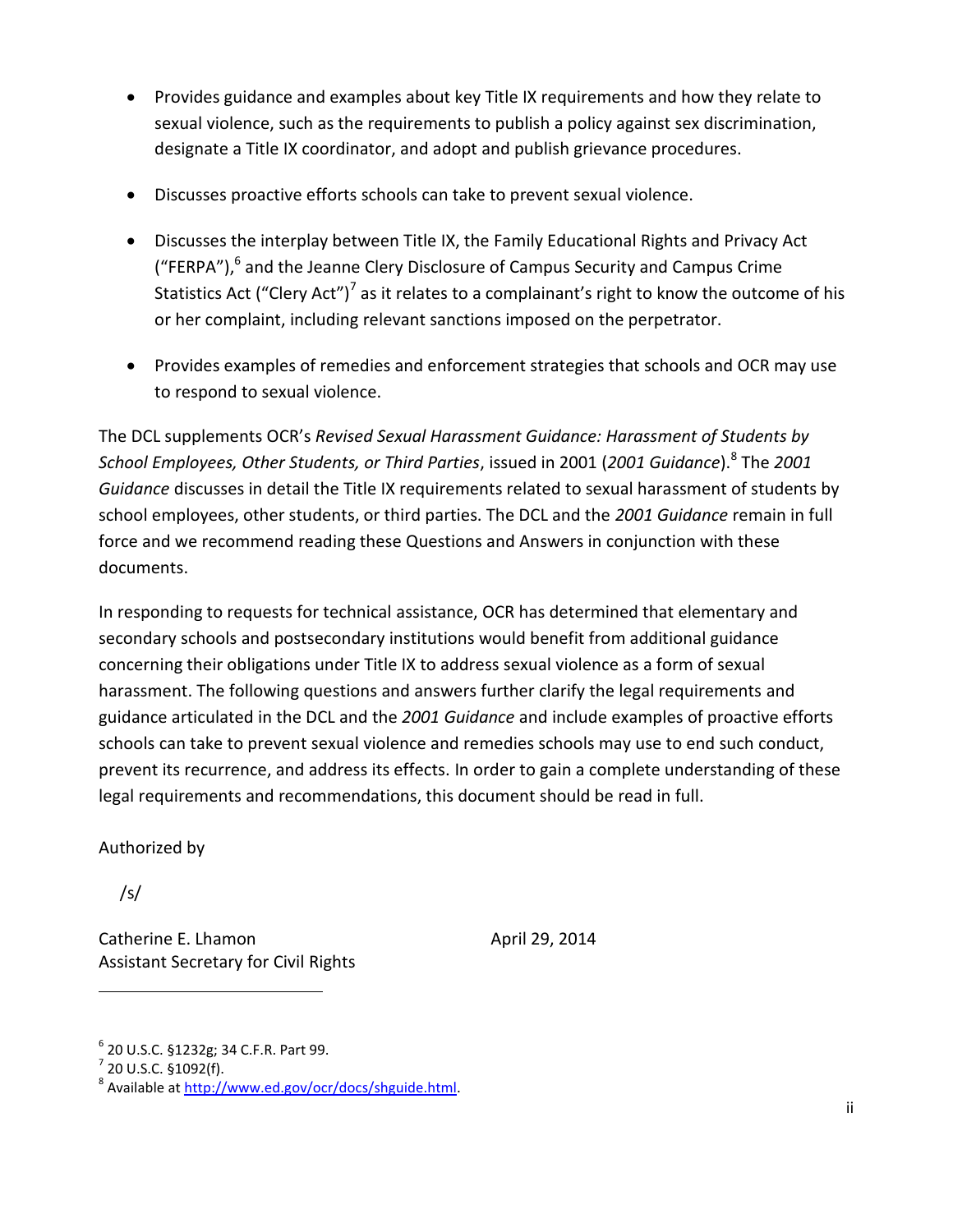#### **Notice of Language Assistance Questions and Answers on Title IX and Sexual Violence**

<span id="page-2-0"></span>**Notice of Language Assistance:** If you have difficulty understanding English, you may, free of charge, request language assistance services for this Department information by calling 1-800-USA-LEARN (1-800-872-5327) (TTY: 1-800-877-8339), or email us at: [Ed.Language.Assistance@ed.gov.](mailto:Ed.Language.Assistance@ed.gov)

**Aviso a personas con dominio limitado del idioma inglés:** Si usted tiene alguna dificultad en entender el idioma inglés, puede, sin costo alguno, solicitar asistencia lingüística con respecto a esta información llamando al 1-800-USA-LEARN (1-800-872-5327) (TTY: 1-800-877-8339), o envíe un mensaje de correo electrónico a: [Ed.Language.Assistance@ed.gov.](mailto:Ed.Language.Assistance@ed.gov)

給英語能力有限人士的通知**:** 如果您不懂英語, 或者使用英语有困难,您可以要求獲得向大眾提 供的語言協助服務,幫助您理解教育部資訊。這些語言協助服務均可免費提供。如果您需要有關 口譯或筆譯服務的詳細資訊,請致電 1-800-USA-LEARN (1-800-872-5327) (聽語障人士專線: 1-800-877-8339),或電郵: [Ed.Language.Assistance@ed.gov.](mailto:Ed.Language.Assistance@ed.gov)。

**Thông báo dành cho những người có khả năng Anh ngữ hạn chế:** Nếu quý vị gặp khó khăn trong việc hiểu Anh ngữ thì quý vi có thể yêu cầu các dịch vu hỗ trợ ngôn ngữ cho các tin tức của Bộ dành cho công chúng. Các dịch vụ hỗ trợ ngôn ngữ này đều miễn phí. Nếu quý vị muốn biết thêm chi tiết về các dich vu phiên dich hay thông dich, xin vui lòng goi số  $1-800-USA-LEARN$   $(1-800-872-5327)$  (TTY: 1-800-877-8339), hoặc email: Ed.Language.Assistance@ed.gov.

영어 미숙자를 위한 공고**:** 영어를 이해하는 데 어려움이 있으신 경우, 교육부 정보 센터에 일반인 대상 언어 지원 서비스를 요청하실 수 있습니다. 이러한 언어 지원 서비스는 무료로 제공됩니다. 통역이나 번역 서비스에 대해 자세한 정보가 필요하신 경우, 전화번호 1-800-USA-LEARN (1-800- 872-5327) 또는 청각 장애인용 전화번호 1-800-877-8339 또는 이메일주소 [Ed.Language.Assistance@ed.gov](mailto:Ed.Language.Assistance@ed.gov) 으로 연락하시기 바랍니다.

**Paunawa sa mga Taong Limitado ang Kaalaman sa English:** Kung nahihirapan kayong makaintindi ng English, maaari kayong humingi ng tulong ukol dito sa inpormasyon ng Kagawaran mula sa nagbibigay ng serbisyo na pagtulong kaugnay ng wika. Ang serbisyo na pagtulong kaugnay ng wika ay libre. Kung kailangan ninyo ng dagdag na impormasyon tungkol sa mga serbisyo kaugnay ng pagpapaliwanag o pagsasalin, mangyari lamang tumawag sa 1-800-USA-LEARN (1-800-872-5327) (TTY: 1-800-877-8339), o mag-email sa: [Ed.Language.Assistance@ed.gov.](mailto:Ed.Language.Assistance@ed.gov)

**Уведомление для лиц с ограниченным знанием английского языка:** Если вы испытываете трудности в понимании английского языка, вы можете попросить, чтобы вам предоставили перевод информации, которую Министерство Образования доводит до всеобщего сведения. Этот перевод предоставляется бесплатно. Если вы хотите получить более подробную информацию об услугах устного и письменного перевода, звоните по телефону 1-800-USA-LEARN (1-800-872- 5327) (служба для слабослышащих: 1-800-877-8339), или отправьте сообщение по адресу: [Ed.Language.Assistance@ed.gov](mailto:Ed.Language.Assistance@ed.gov).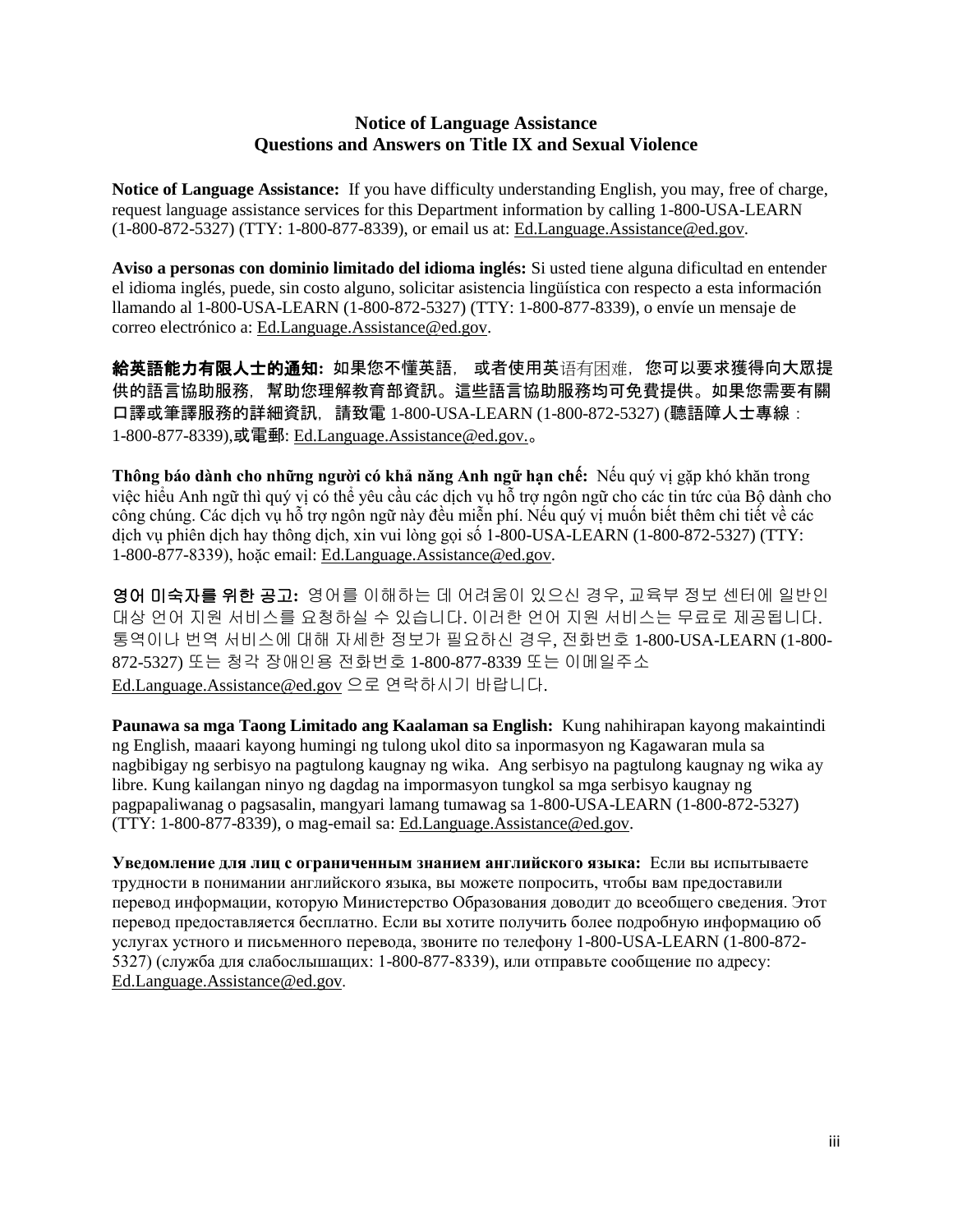## **TABLE OF CONTENTS**

|    | A-3. How does OCR determine if a hostile environment has been created?  1             |  |
|----|---------------------------------------------------------------------------------------|--|
|    | A-4. When does OCR consider a school to have notice of student-on-student sexual      |  |
|    | A-5. What are a school's basic responsibilities to address student-on-student sexual  |  |
|    | A-6. Does Title IX cover employee-on-student sexual violence, such as sexual abuse of |  |
|    |                                                                                       |  |
|    |                                                                                       |  |
|    | B-2. How should a school handle sexual violence complaints in which the complainant   |  |
|    | B-3. What issues may arise with respect to students with disabilities who experience  |  |
|    | B-4. What issues arise with respect to international students and undocumented        |  |
|    | B-5. How should a school respond to sexual violence when the alleged perpetrator is   |  |
| C. |                                                                                       |  |
|    | C-1. What procedures must a school have in place to prevent sexual violence and       |  |
|    | C-2. What information must be included in a school's notice of nondiscrimination?  10 |  |
|    |                                                                                       |  |
|    | C-4. Are there any employees who should not serve as the Title IX coordinator?  11    |  |
|    | C-5. Under Title IX, what elements should be included in a school's procedures for    |  |
|    | C-6. Is a school required to use separate grievance procedures for sexual violence    |  |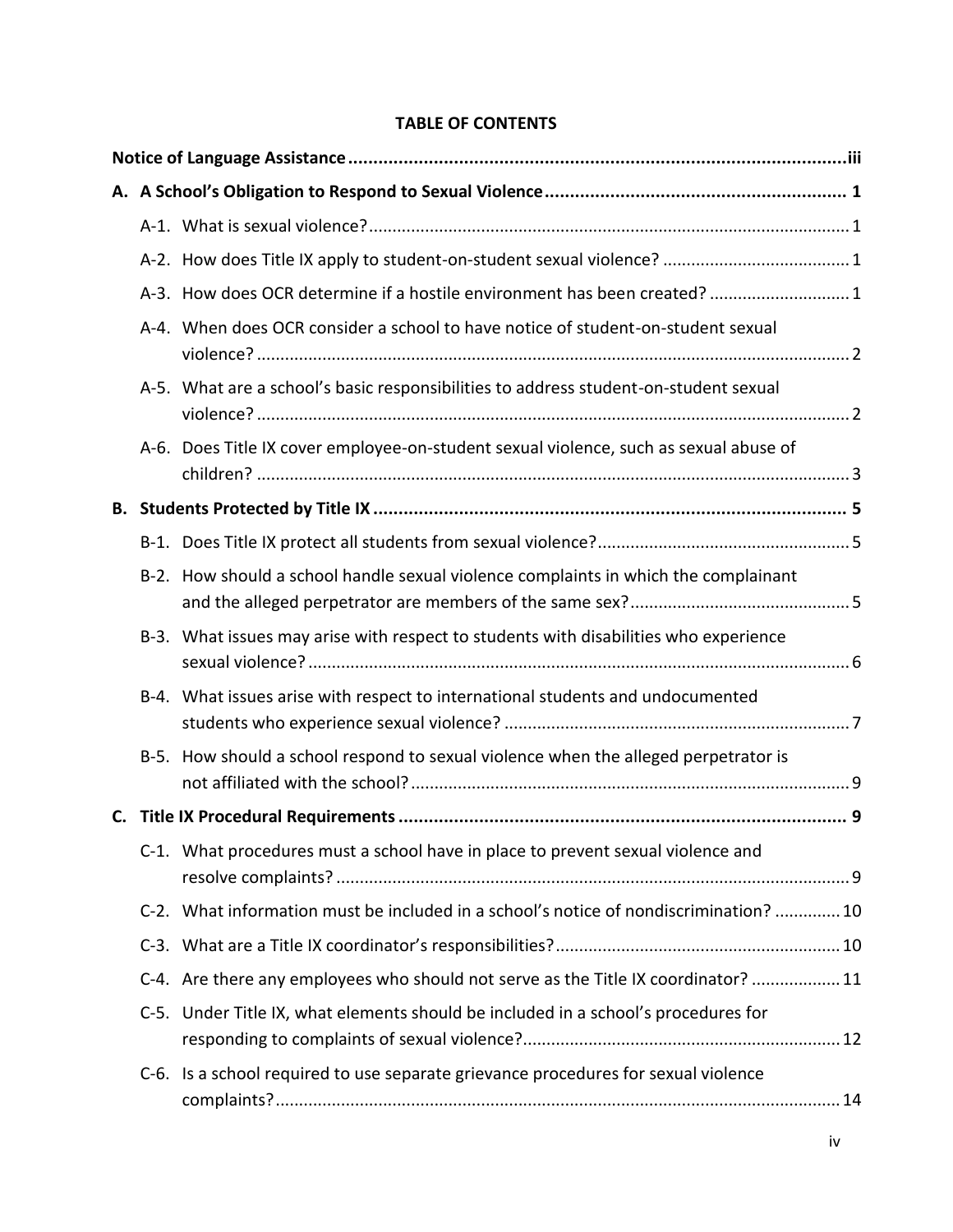|    |      | D-1. Which school employees are obligated to report incidents of possible sexual                                                                                                                                                                     |
|----|------|------------------------------------------------------------------------------------------------------------------------------------------------------------------------------------------------------------------------------------------------------|
|    |      |                                                                                                                                                                                                                                                      |
|    |      | D-3. What information is a responsible employee obligated to report about an incident                                                                                                                                                                |
|    |      | D-4. What should a responsible employee tell a student who discloses an incident of                                                                                                                                                                  |
|    |      | D-5. If a student informs a resident assistant/advisor (RA) that he or she was subjected<br>to sexual violence by a fellow student, is the RA obligated under Title IX to report                                                                     |
| Е. |      | Confidentiality and a School's Obligation to Respond to Sexual Violence 18                                                                                                                                                                           |
|    |      | E-1. How should a school respond to a student's request that his or her name not be<br>disclosed to the alleged perpetrator or that no investigation or disciplinary action                                                                          |
|    |      | E-2. What factors should a school consider in weighing a student's request for                                                                                                                                                                       |
|    |      | E-3. What are the reporting responsibilities of school employees who provide or<br>support the provision of counseling, advocacy, health, mental health, or sexual<br>assault-related services to students who have experienced sexual violence?  22 |
|    |      | E-4. Is a school required to investigate information regarding sexual violence incidents<br>shared by survivors during public awareness events, such as "Take Back the                                                                               |
|    |      |                                                                                                                                                                                                                                                      |
|    |      |                                                                                                                                                                                                                                                      |
|    |      | F-2. What are the key differences between a school's Title IX investigation into                                                                                                                                                                     |
|    |      | F-3. How should a school proceed when campus or local law enforcement agencies are<br>conducting a criminal investigation while the school is conducting a parallel Title IX                                                                         |
|    |      | F-4. Is a school required to process complaints of alleged sexual violence that occurred                                                                                                                                                             |
|    | F-5. | Must a school allow or require the parties to be present during an entire hearing?30                                                                                                                                                                 |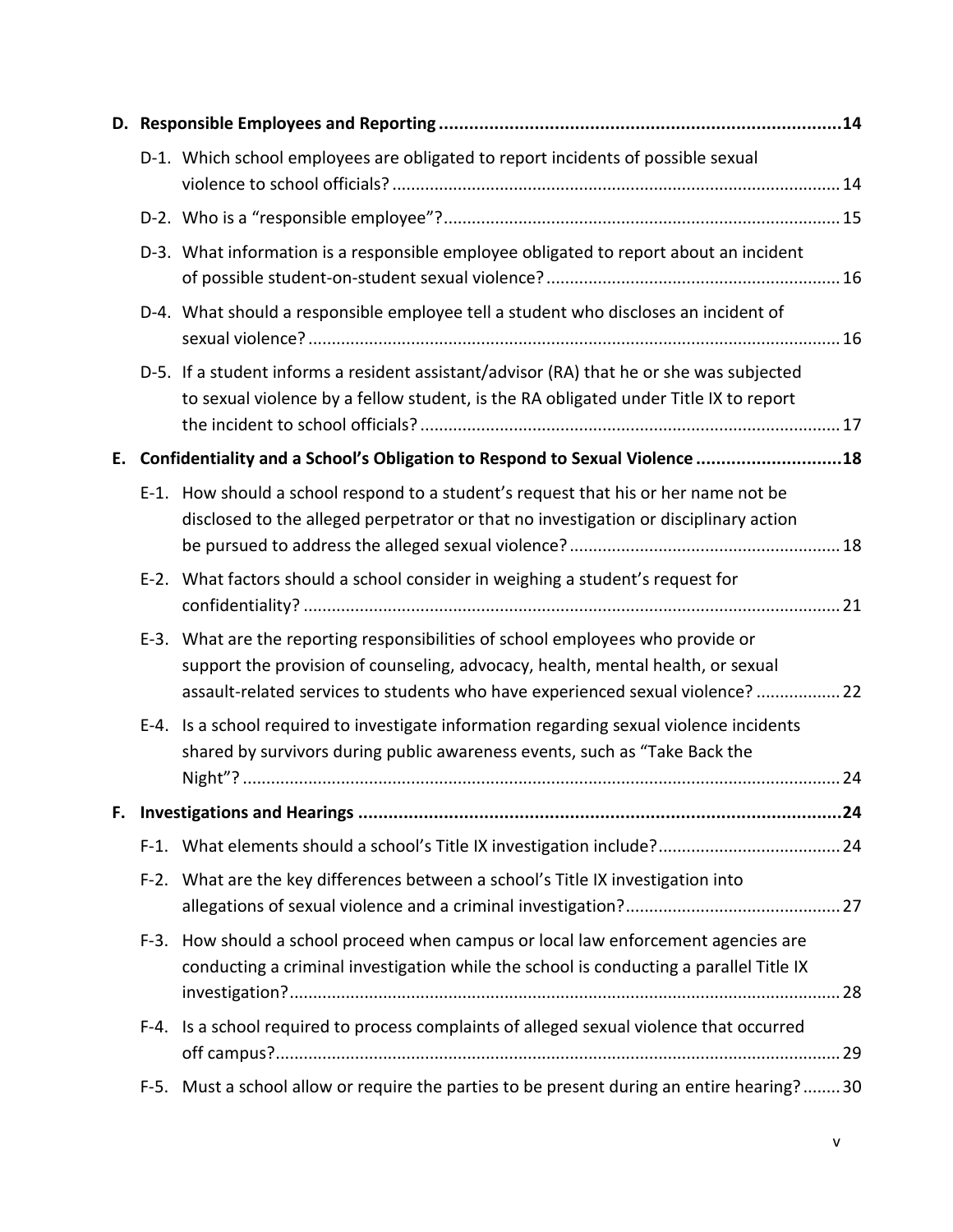|    |        | F-6. May every witness at the hearing, including the parties, be cross-examined? 31                                                                                                                                                                                                                                                    |    |
|----|--------|----------------------------------------------------------------------------------------------------------------------------------------------------------------------------------------------------------------------------------------------------------------------------------------------------------------------------------------|----|
|    |        |                                                                                                                                                                                                                                                                                                                                        |    |
|    |        | F-8. What stages of the investigation are included in the 60-day timeframe referenced                                                                                                                                                                                                                                                  |    |
| G. |        |                                                                                                                                                                                                                                                                                                                                        |    |
|    |        | G-1. Is a school required to take any interim measures before the completion of its                                                                                                                                                                                                                                                    |    |
|    |        |                                                                                                                                                                                                                                                                                                                                        |    |
|    |        | G-3. If a school provides all students with access to counseling on a fee basis, does that                                                                                                                                                                                                                                             |    |
|    |        |                                                                                                                                                                                                                                                                                                                                        |    |
|    |        | H-1. What remedies should a school consider in a case of student-on-student sexual                                                                                                                                                                                                                                                     |    |
|    |        | H-2. If, after an investigation, a school finds the alleged perpetrator responsible and<br>determines that, as part of the remedies for the complainant, it must separate the<br>complainant and perpetrator, how should the school accomplish this if both<br>students share the same major and there are limited course options?  36 |    |
|    |        | H-3. What information must be provided to the complainant in the notice of the                                                                                                                                                                                                                                                         |    |
| I. |        |                                                                                                                                                                                                                                                                                                                                        |    |
|    | $-1.$  |                                                                                                                                                                                                                                                                                                                                        |    |
|    | $I-2.$ | Must an appeal be available to a complainant who receives a favorable finding but<br>does not believe a sanction that directly relates to him or her was sufficient?                                                                                                                                                                   | 38 |
| J. |        |                                                                                                                                                                                                                                                                                                                                        |    |
|    | $J-1.$ | What type of training on Title IX and sexual violence should a school provide to its                                                                                                                                                                                                                                                   |    |
|    | $J-2.$ | How should a school train responsible employees to report incidents of possible                                                                                                                                                                                                                                                        |    |
|    | $J-3.$ | What type of training should a school provide to employees who are involved in                                                                                                                                                                                                                                                         |    |
|    | $J-4.$ | What type of training on sexual violence should a school provide to its students? 41                                                                                                                                                                                                                                                   |    |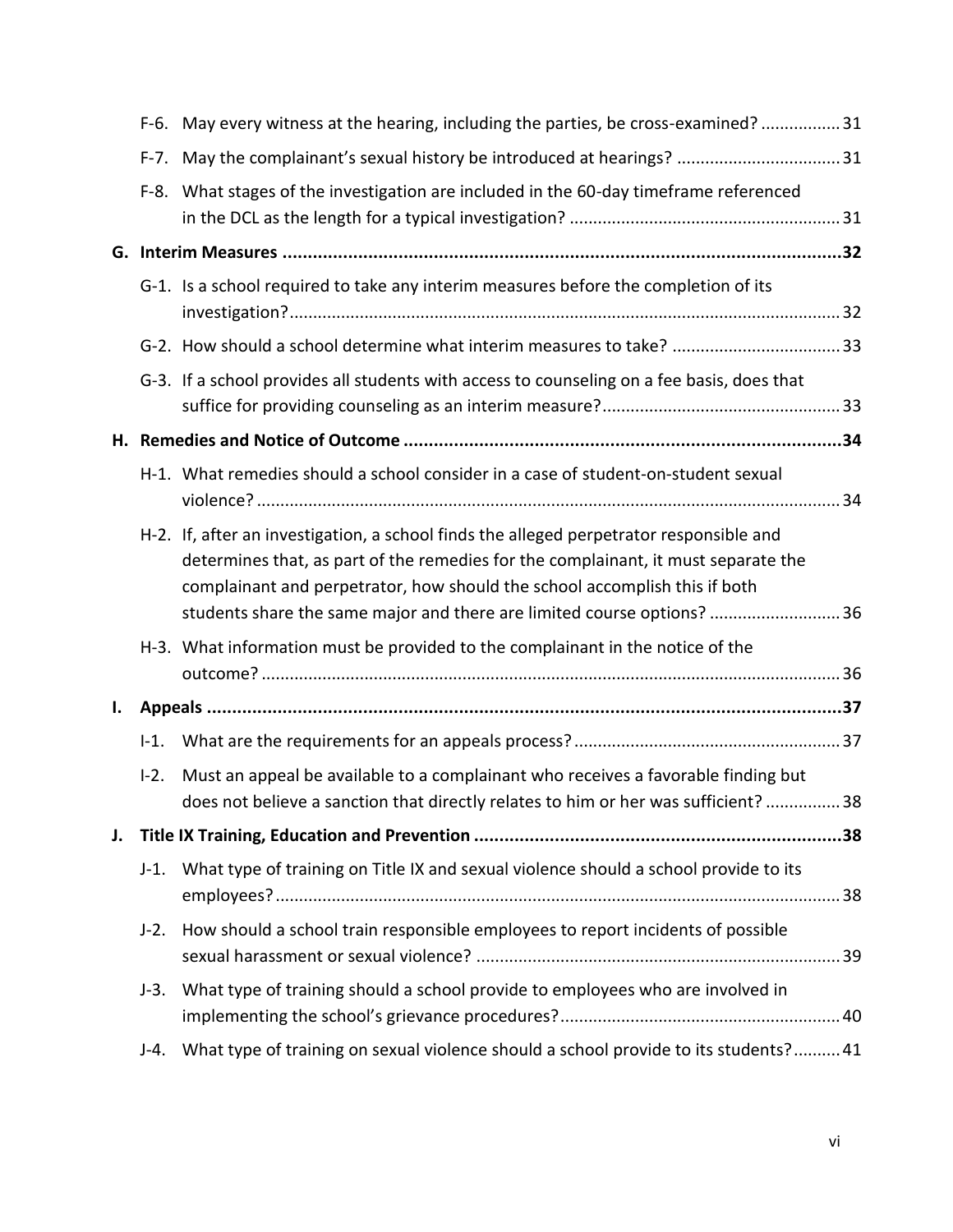| L. |                                                                                                                                                                           |  |
|----|---------------------------------------------------------------------------------------------------------------------------------------------------------------------------|--|
|    | L-1. How should a school handle its obligation to respond to sexual harassment and<br>sexual violence while still respecting free-speech rights guaranteed by the         |  |
|    |                                                                                                                                                                           |  |
|    | M. The Clery Act and the Violence Against Women Reauthorization Act of 201344                                                                                             |  |
|    | M-1. How does the Clery Act affect the Title IX obligations of institutions of higher<br>education that participate in the federal student financial aid programs?  44    |  |
|    | M-2. Were a school's obligations under Title IX and the DCL altered in any way by the<br>Violence Against Women Reauthorization Act of 2013, Pub. L. No. 113-4, including |  |
|    |                                                                                                                                                                           |  |
|    | N-1. Whom should I contact if I have additional questions about the DCL or OCR's other                                                                                    |  |
|    | N-2. Are there other resources available to assist a school in complying with Title IX and                                                                                |  |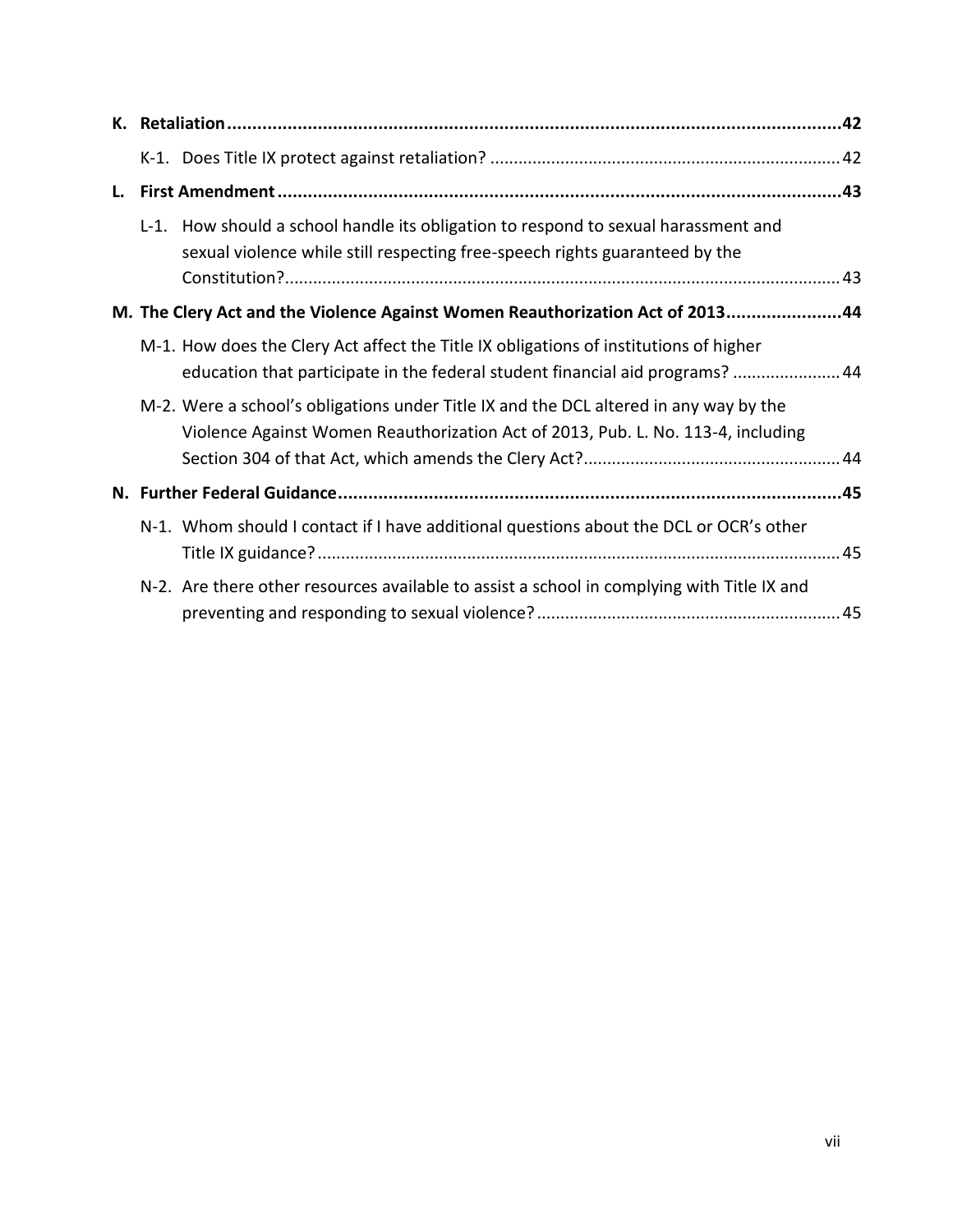### <span id="page-7-0"></span>**A. A School's Obligation to Respond to Sexual Violence**

### <span id="page-7-1"></span>**A-1. What is sexual violence?**

**Answer:** Sexual violence, as that term is used in this document and prior OCR guidance, refers to physical sexual acts perpetrated against a person's will or where a person is incapable of giving consent (*e.g.*, due to the student's age or use of drugs or alcohol, or because an intellectual or other disability prevents the student from having the capacity to give consent). A number of different acts fall into the category of sexual violence, including rape, sexual assault, sexual battery, sexual abuse, and sexual coercion. Sexual violence can be carried out by school employees, other students, or third parties. All such acts of sexual violence are forms of sex discrimination prohibited by Title IX.

### <span id="page-7-2"></span>**A-2. How does Title IX apply to student-on-student sexual violence?**

**Answer:** Under Title IX, federally funded schools must ensure that students of all ages are not denied or limited in their ability to participate in or benefit from the school's educational programs or activities on the basis of sex. A school violates a student's rights under Title IX regarding student-on-student sexual violence when the following conditions are met: (1) the alleged conduct is sufficiently serious to limit or deny a student's ability to participate in or benefit from the school's educational program, *i.e.* creates a hostile environment; and (2) the school, upon notice, fails to take prompt and effective steps reasonably calculated to end the sexual violence, eliminate the hostile environment, prevent its recurrence, and, as appropriate, remedy its effects.<sup>9</sup>

### <span id="page-7-3"></span>**A-3. How does OCR determine if a hostile environment has been created?**

**Answer:** As discussed more fully in OCR's *2001 Guidance*, OCR considers a variety of related factors to determine if a hostile environment has been created; and also considers the conduct in question from both a subjective and an objective perspective. Specifically, OCR's standards require that the conduct be evaluated from the perspective of a reasonable person in the alleged victim's position, considering all the circumstances. The more severe the conduct, the less need there is to show a repetitive series of incidents to prove a hostile environment, particularly if the conduct is physical. Indeed, a single or isolated incident of sexual violence may create a hostile environment.

 $^9$  This is the standard for administrative enforcement of Title IX and in court cases where plaintiffs are seeking injunctive relief. *See 2001 Guidance* at ii-v, 12-13. The standard in private lawsuits for monetary damages is actual knowledge and deliberate indifference. *See Davis v. Monroe Cnty Bd. of Educ.*, 526 U.S. 629, 643 (1999).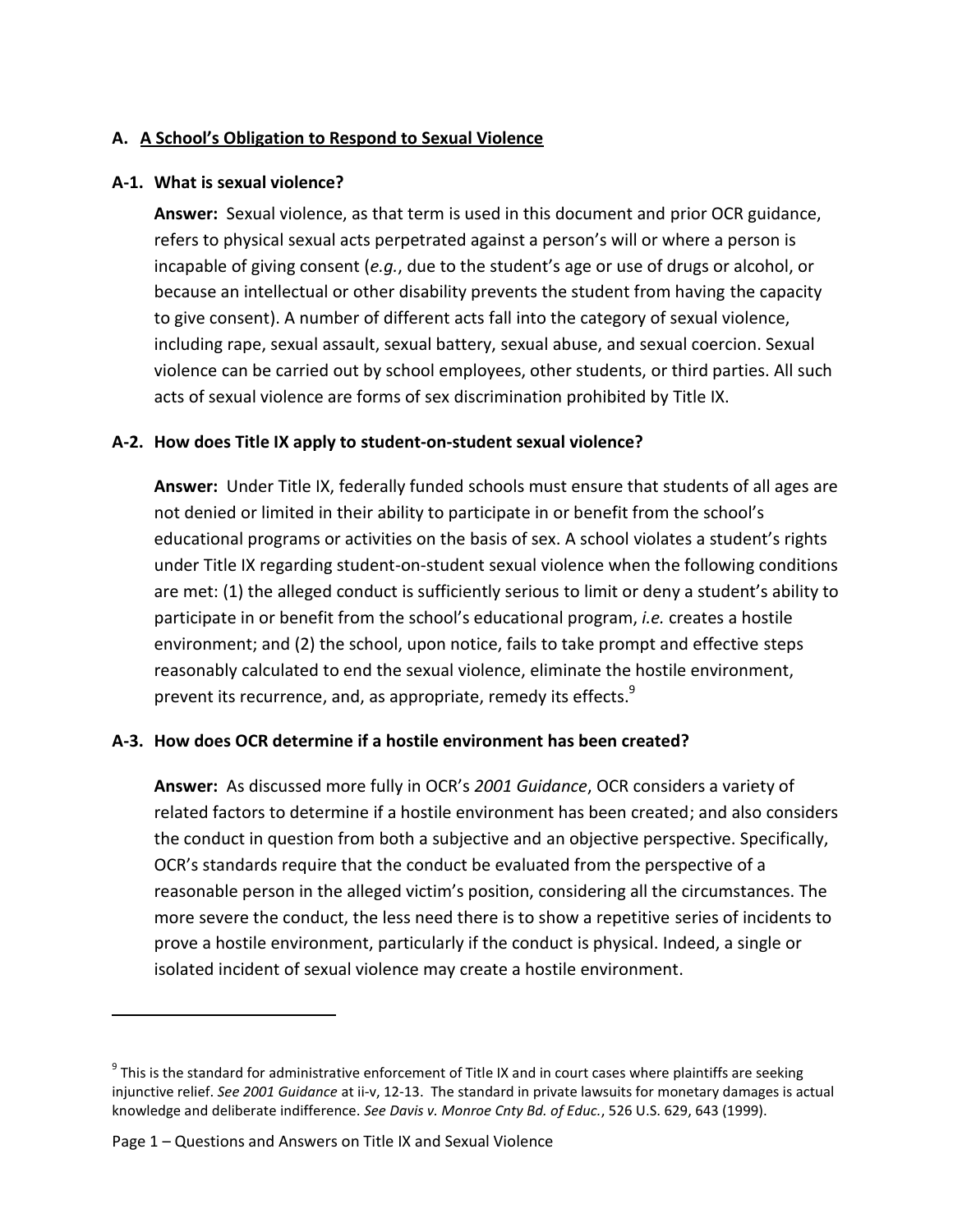#### <span id="page-8-0"></span>**A-4. When does OCR consider a school to have notice of student-on-student sexual violence?**

**Answer:** OCR deems a school to have notice of student-on-student sexual violence if a responsible employee knew, or in the exercise of reasonable care should have known, about the sexual violence. See question D-2 regarding who is a responsible employee.

A school can receive notice of sexual violence in many different ways. Some examples of notice include: a student may have filed a grievance with or otherwise informed the school's Title IX coordinator; a student, parent, friend, or other individual may have reported an incident to a teacher, principal, campus law enforcement, staff in the office of student affairs, or other responsible employee; or a teacher or dean may have witnessed the sexual violence.

The school may also receive notice about sexual violence in an indirect manner, from sources such as a member of the local community, social networking sites, or the media. In some situations, if the school knows of incidents of sexual violence, the exercise of reasonable care should trigger an investigation that would lead to the discovery of additional incidents. For example, if school officials receive a credible report that a student has perpetrated several acts of sexual violence against different students, that pattern of conduct should trigger an inquiry as to whether other students have been subjected to sexual violence by that student. In other cases, the pervasiveness of the sexual violence may be widespread, openly practiced, or well-known among students or employees. In those cases, OCR may conclude that the school should have known of the hostile environment. In other words, if the school would have found out about the sexual violence had it made a proper inquiry, knowledge of the sexual violence will be imputed to the school even if the school failed to make an inquiry. A school's failure to take prompt and effective corrective action in such cases (as described in questions G-1 to G-3 and H-1 to H-3) would violate Title IX even if the student did not use the school's grievance procedures or otherwise inform the school of the sexual violence.

### <span id="page-8-1"></span>**A-5. What are a school's basic responsibilities to address student-on-student sexual violence?**

**Answer:** When a school knows or reasonably should know of possible sexual violence, it must take immediate and appropriate steps to investigate or otherwise determine what occurred (subject to the confidentiality provisions discussed in Section E). If an investigation reveals that sexual violence created a hostile environment, the school must then take prompt and effective steps reasonably calculated to end the sexual violence, eliminate the hostile environment, prevent its recurrence, and, as appropriate, remedy its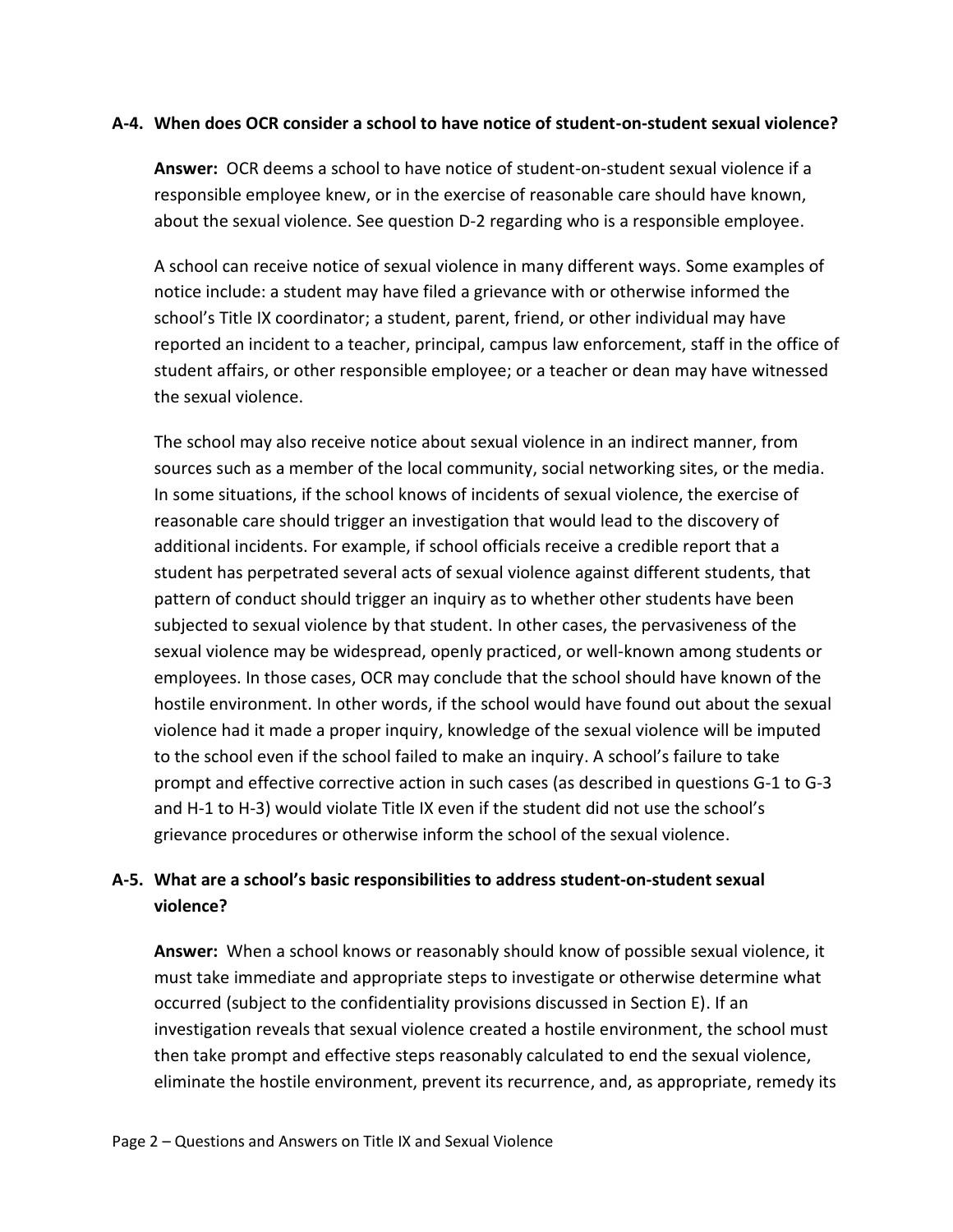effects. But a school should not wait to take steps to protect its students until students have already been deprived of educational opportunities.

Title IX requires a school to protect the complainant and ensure his or her safety as necessary, including taking interim steps before the final outcome of any investigation.<sup>10</sup> The school should take these steps promptly once it has notice of a sexual violence allegation and should provide the complainant with periodic updates on the status of the investigation. If the school determines that the sexual violence occurred, the school must continue to take these steps to protect the complainant and ensure his or her safety, as necessary. The school should also ensure that the complainant is aware of any available resources, such as victim advocacy, housing assistance, academic support, counseling, disability services, health and mental health services, and legal assistance, and the right to report a crime to campus or local law enforcement. For additional information on interim measures, see questions G-1 to G-3.

If a school delays responding to allegations of sexual violence or responds inappropriately, the school's own inaction may subject the student to a hostile environment. If it does, the school will also be required to remedy the effects of the sexual violence that could reasonably have been prevented had the school responded promptly and appropriately. For example, if a school's ignoring of a student's complaints of sexual assault by a fellow student results in the complaining student having to remain in classes with the other student for several weeks and the complaining student's grades suffer because he or she was unable to concentrate in these classes, the school may need to permit the complaining student to retake the classes without an academic or financial penalty (in addition to any other remedies) in order to address the effects of the sexual violence.

## <span id="page-9-0"></span>**A-6. Does Title IX cover employee-on-student sexual violence, such as sexual abuse of children?**

**Answer:** Yes. Although this document and the DCL focus on student-on-student sexual violence, Title IX also protects students from other forms of sexual harassment (including sexual violence and sexual abuse), such as sexual harassment carried out by school employees. Sexual harassment by school employees can include unwelcome sexual advances; requests for sexual favors; and other verbal, nonverbal, or physical conduct of a sexual nature, including but not limited to sexual activity. Title IX's prohibition against

 $10$  Throughout this document, unless otherwise noted, the term "complainant" refers to the student who allegedly experienced the sexual violence.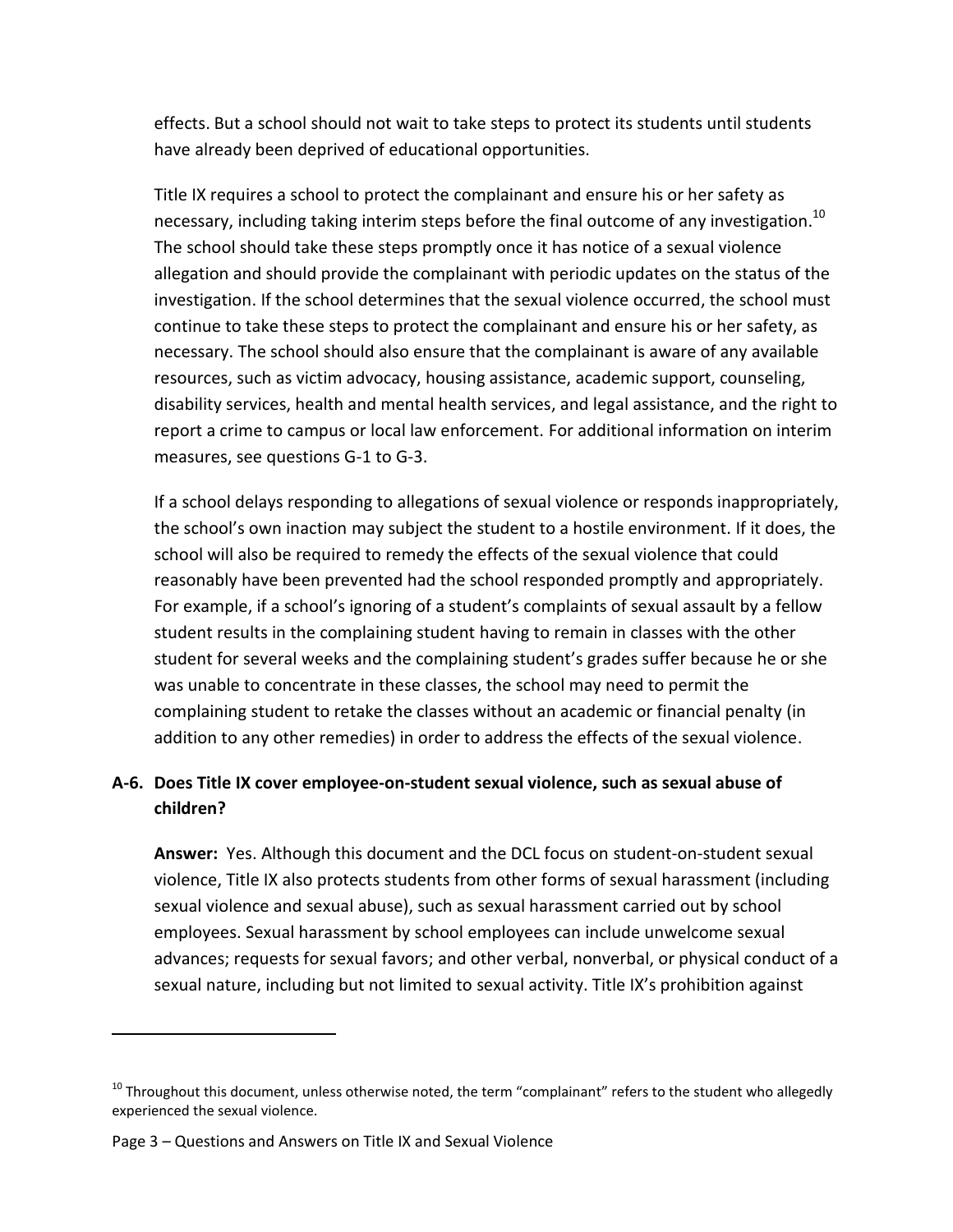sexual harassment generally does not extend to legitimate nonsexual touching or other nonsexual conduct. But in some circumstances, nonsexual conduct may take on sexual connotations and rise to the level of sexual harassment. For example, a teacher repeatedly hugging and putting his or her arms around students under inappropriate circumstances could create a hostile environment. Early signs of inappropriate behavior with a child can be the key to identifying and preventing sexual abuse by school personnel.

A school's Title IX obligations regarding sexual harassment by employees can, in some instances, be greater than those described in this document and the DCL. Recipients should refer to OCR's *2001 Guidance* for further information about Title IX obligations regarding harassment of students by school employees. In addition, many state and local laws have mandatory reporting requirements for schools working with minors. Recipients should be careful to satisfy their state and local legal obligations in addition to their Title IX obligations, including training to ensure that school employees are aware of their obligations under such state and local laws and the consequences for failing to satisfy those obligations.

With respect to sexual activity in particular, OCR will always view as unwelcome and nonconsensual sexual activity between an adult school employee and an elementary school student or any student below the legal age of consent in his or her state. In cases involving a student who meets the legal age of consent in his or her state, there will still be a strong presumption that sexual activity between an adult school employee and a student is unwelcome and nonconsensual. When a school is on notice that a school employee has sexually harassed a student, it is responsible for taking prompt and effective steps reasonably calculated to end the sexual harassment, eliminate the hostile environment, prevent its recurrence, and remedy its effects. Indeed, even if a school was not on notice, the school is nonetheless responsible for remedying any effects of the sexual harassment on the student, as well as for ending the sexual harassment and preventing its recurrence, when the employee engaged in the sexual activity in the context of the employee's provision of aid, benefits, or services to students (*e.g*., teaching, counseling, supervising, advising, or transporting students).

A school should take steps to protect its students from sexual abuse by its employees. It is therefore imperative for a school to develop policies prohibiting inappropriate conduct by school personnel and procedures for identifying and responding to such conduct. For example, this could include implementing codes of conduct, which might address what is commonly known as grooming – a desensitization strategy common in adult educator sexual misconduct. Such policies and procedures can ensure that students, parents, and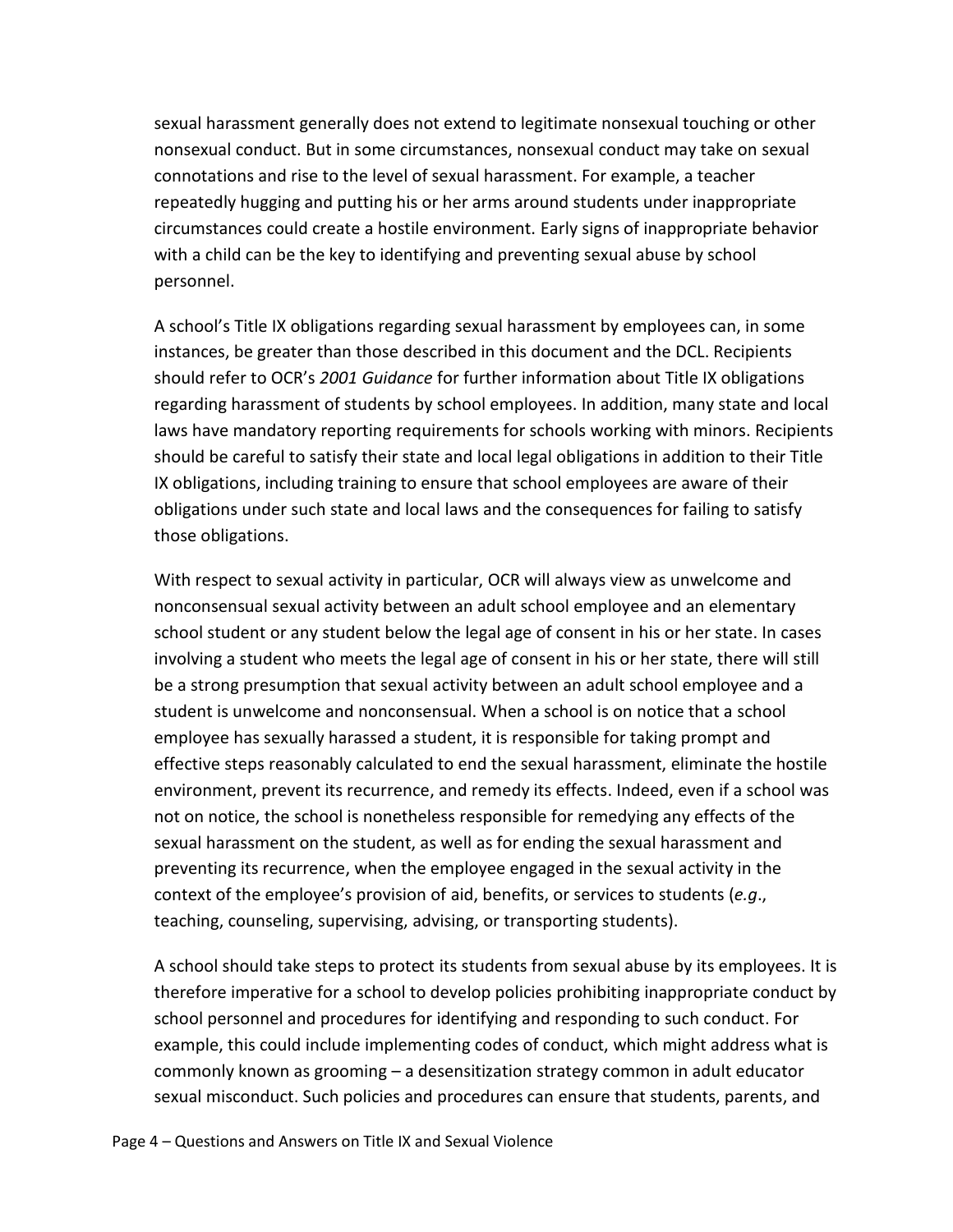school personnel have clear guidelines on what are appropriate and inappropriate interactions between adults and students in a school setting or in school-sponsored activities. Additionally, a school should provide training for administrators, teachers, staff, parents, and age-appropriate classroom information for students to ensure that everyone understands what types of conduct are prohibited and knows how to respond when problems arise.<sup>11</sup>

### <span id="page-11-0"></span>**B. Students Protected by Title IX**

### <span id="page-11-1"></span>**B-1. Does Title IX protect all students from sexual violence?**

**Answer:** Yes. Title IX protects all students at recipient institutions from sex discrimination, including sexual violence. Any student can experience sexual violence: from elementary to professional school students; male and female students; straight, gay, lesbian, bisexual and transgender students; part-time and full-time students; students with and without disabilities; and students of different races and national origins.

## <span id="page-11-2"></span>**B-2. How should a school handle sexual violence complaints in which the complainant and the alleged perpetrator are members of the same sex?**

**Answer:** A school's obligation to respond appropriately to sexual violence complaints is the same irrespective of the sex or sexes of the parties involved. Title IX protects all students from sexual violence, regardless of the sex of the alleged perpetrator or complainant, including when they are members of the same sex. A school must investigate and resolve allegations of sexual violence involving parties of the same sex using the same procedures and standards that it uses in all complaints involving sexual violence.

Title IX's sex discrimination prohibition extends to claims of discrimination based on gender identity or failure to conform to stereotypical notions of masculinity or femininity and OCR accepts such complaints for investigation. Similarly, the actual or perceived sexual orientation or gender identity of the parties does not change a school's obligations. Indeed, lesbian, gay, bisexual, and transgender (LGBT) youth report high rates of sexual harassment and sexual violence. A school should investigate and resolve allegations of sexual violence regarding LGBT students using the same procedures and standards that it

 $11$  For additional informational on training please see the Department of Education's Resource and Emergency Management for Schools Technical Assistance Center – Adult Sexual Misconduct in Schools: Prevention and Management Training, available at [http://rems.ed.gov/Docs/ASM\\_Marketing\\_Flyer.pdf.](http://rems.ed.gov/Docs/ASM_Marketing_Flyer.pdf)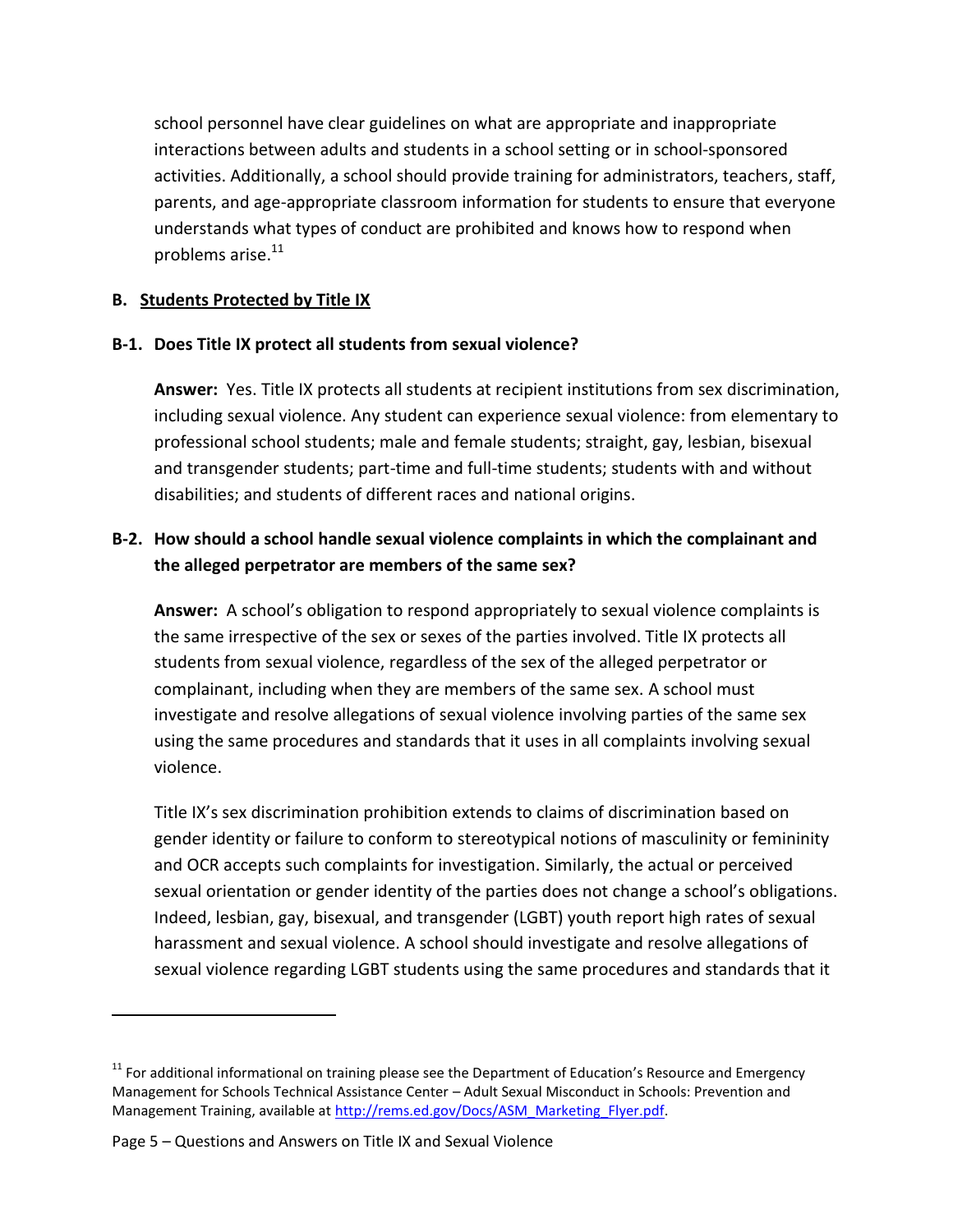uses in all complaints involving sexual violence. The fact that incidents of sexual violence may be accompanied by anti-gay comments or be partly based on a student's actual or perceived sexual orientation does not relieve a school of its obligation under Title IX to investigate and remedy those instances of sexual violence.

If a school's policies related to sexual violence include examples of particular types of conduct that violate the school's prohibition on sexual violence, the school should consider including examples of same-sex conduct. In addition, a school should ensure that staff are capable of providing culturally competent counseling to all complainants. Thus, a school should ensure that its counselors and other staff who are responsible for receiving and responding to complaints of sexual violence, including investigators and hearing board members, receive appropriate training about working with LGBT and gendernonconforming students and same-sex sexual violence. See questions J-1 to J-4 for additional information regarding training.

Gay-straight alliances and similar student-initiated groups can also play an important role in creating safer school environments for LGBT students. On June 14, 2011, the Department issued guidance about the rights of student-initiated groups in public secondary schools under the Equal Access Act. That guidance is available at [http://www2.ed.gov/policy/elsec/guid/secletter/110607.html.](http://www2.ed.gov/policy/elsec/guid/secletter/110607.html)

### <span id="page-12-0"></span>**B-3. What issues may arise with respect to students with disabilities who experience sexual violence?**

**Answer:** When students with disabilities experience sexual violence, federal civil rights laws other than Title IX may also be relevant to a school's responsibility to investigate and address such incidents.<sup>12</sup> Certain students require additional assistance and support. For example, students with intellectual disabilities may need additional help in learning about sexual violence, including a school's sexual violence education and prevention programs, what constitutes sexual violence and how students can report incidents of sexual

 $12$  OCR enforces two civil rights laws that prohibit disability discrimination. Section 504 of the Rehabilitation Act of 1973 (Section 504) prohibits disability discrimination by public or private entities that receive federal financial assistance, and Title II of the American with Disabilities Act of 1990 (Title II) prohibits disability discrimination by all state and local public entities, regardless of whether they receive federal funding. *See* 29 U.S.C. § 794 and 34 C.F.R. part 104; 42 U.S.C. § 12131 *et seq.* and 28 C.F.R. part 35. OCR and the U.S. Department of Justice (DOJ) share the responsibility of enforcing Title II in the educational context. The Department of Education's Office of Special Education Programs in the Office of Special Education and Rehabilitative Services administers Part B of the Individuals with Disabilities Education Act (IDEA). 20 U.S.C. 1400 *et seq*. and 34 C.F.R. part 300. IDEA provides financial assistance to states, and through them to local educational agencies, to assist in providing special education and related services to eligible children with disabilities ages three through twenty-one, inclusive.

Page 6 – Questions and Answers on Title IX and Sexual Violence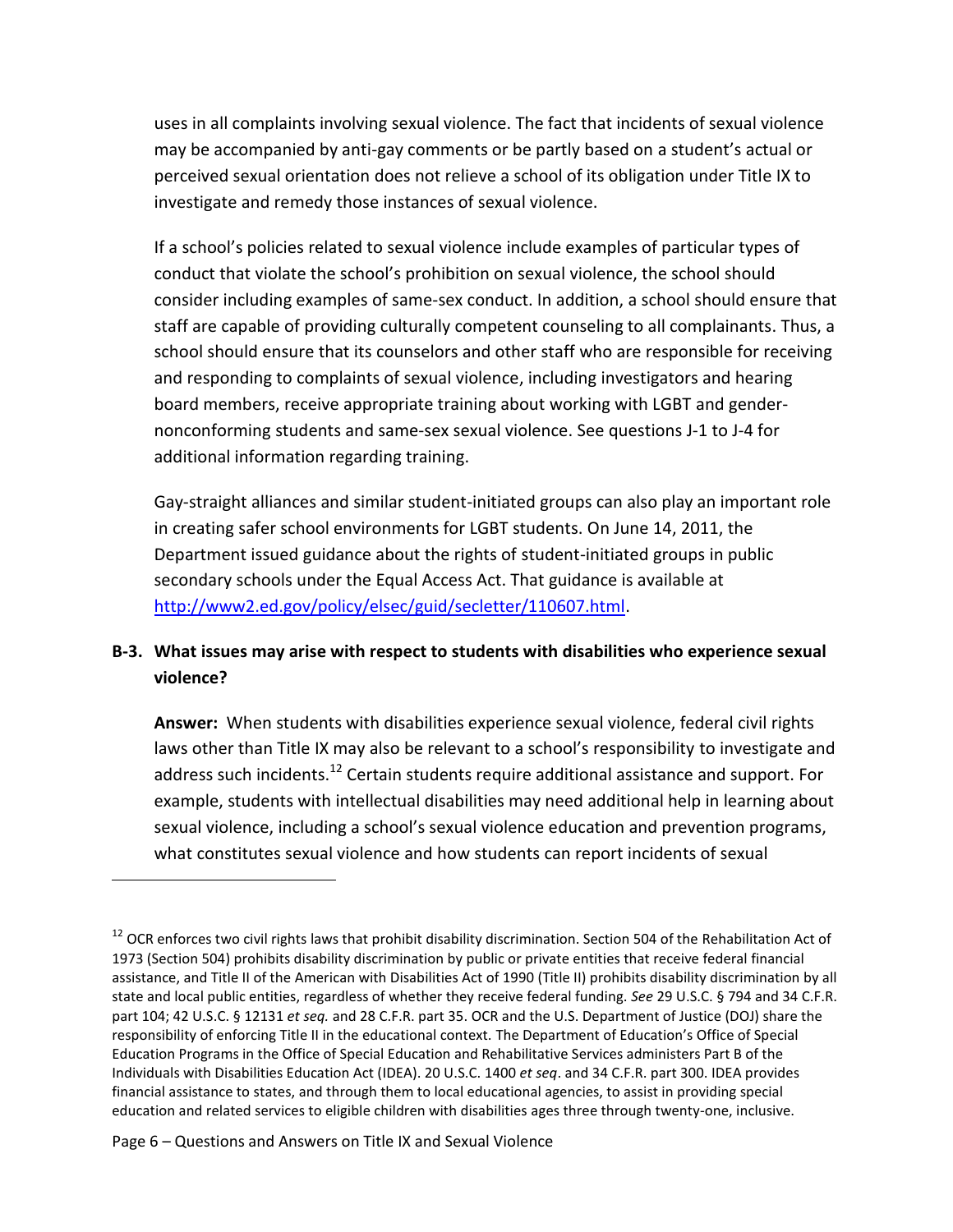violence. In addition, students with disabilities who experience sexual violence may require additional services and supports, including psychological services and counseling services. Postsecondary students who need these additional services and supports can seek assistance from the institution's disability resource office.

A student who has not been previously determined to have a disability may, as a result of experiencing sexual violence, develop a mental health-related disability that could cause the student to need special education and related services. At the elementary and secondary education level, this may trigger a school's child find obligations under IDEA and the evaluation and placement requirements under Section 504, which together require a school to evaluate a student suspected of having a disability to determine if he or she has a disability that requires special education or related aids and services.<sup>13</sup>

A school must also ensure that any school reporting forms, information, or training about sexual violence be provided in a manner that is accessible to students and employees with disabilities, for example, by providing electronically-accessible versions of paper forms to individuals with print disabilities, or by providing a sign language interpreter to a deaf individual attending a training. See question J-4 for more detailed information on student training.

## <span id="page-13-0"></span>**B-4. What issues arise with respect to international students and undocumented students who experience sexual violence?**

**Answer:** Title IX protects all students at recipient institutions in the United States regardless of national origin, immigration status, or citizenship status.<sup>14</sup> A school should ensure that all students regardless of their immigration status, including undocumented students and international students, are aware of their rights under Title IX. A school must also ensure that any school reporting forms, information, or training about sexual violence be provided in a manner accessible to students who are English language learners. OCR recommends that a school coordinate with its international office and its undocumented student program coordinator, if applicable, to help communicate information about Title IX in languages that are accessible to these groups of students. OCR also encourages schools to provide foreign national complainants with information about the U nonimmigrant status and the T nonimmigrant status. The U nonimmigrant status is set

 $\overline{a}$ 

<sup>13</sup> *See* 34 C.F.R. §§ 300.8; 300.111; 300.201; 300.300-300.311 (IDEA); 34 C.F.R. §§ 104.3(j) and 104.35 (Section 504). Schools must comply with applicable consent requirements with respect to evaluations. *See* 34 C.F.R. § 300.300.  $14$  OCR enforces Title VI of the Civil Rights Act of 1964, which prohibits discrimination by recipients of federal financial assistance on the basis of race, color, or national origin. 42 U.S.C. § 2000d.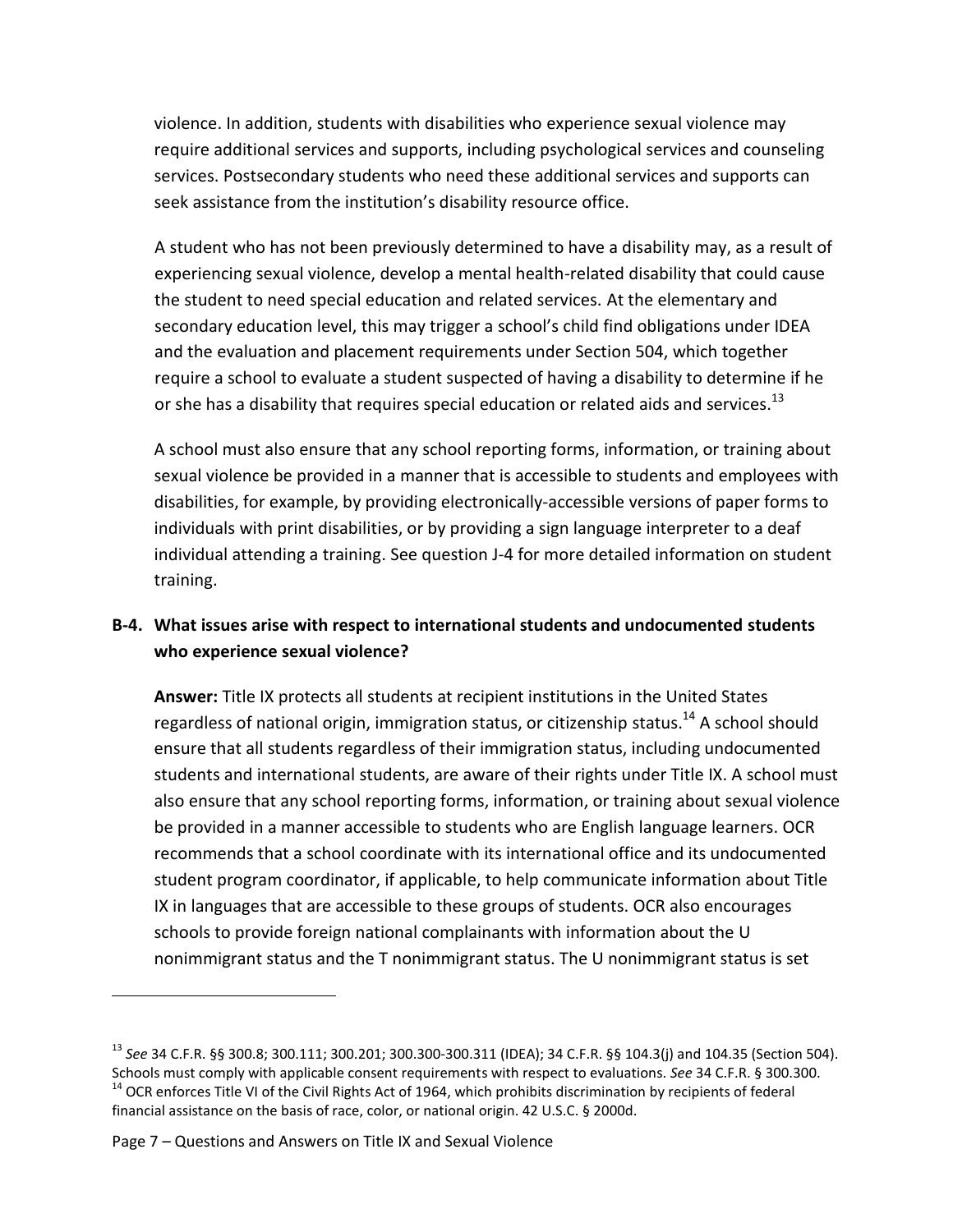aside for victims of certain crimes who have suffered substantial mental or physical abuse as a result of the crime and are helpful to law enforcement agency in the investigation or prosecution of the qualifying criminal activity.<sup>15</sup> The T nonimmigrant status is available for victims of severe forms of human trafficking who generally comply with a law enforcement agency in the investigation or prosecution of the human trafficking and who would suffer extreme hardship involving unusual and severe harm if they were removed from the United States.<sup>16</sup>

A school should be mindful that unique issues may arise when a foreign student on a student visa experiences sexual violence. For example, certain student visas require the student to maintain a full-time course load (generally at least 12 academic credit hours per term), but a student may need to take a reduced course load while recovering from the immediate effects of the sexual violence. OCR recommends that a school take steps to ensure that international students on student visas understand that they must typically seek prior approval of the designated school official (DSO) for student visas to drop below a full-time course load. A school may also want to encourage its employees involved in handling sexual violence complaints and counseling students who have experienced sexual violence to approach the DSO on the student's behalf if the student wishes to drop below a full-time course load. OCR recommends that a school take steps to ensure that its employees who work with international students, including the school's DSO, are trained on the school's sexual violence policies and that employees involved in handling sexual violence complaints and counseling students who have experienced sexual violence are aware of the special issues that international students may encounter. See questions J-1 to J-4 for additional information regarding training.

A school should also be aware that threatening students with deportation or invoking a student's immigration status in an attempt to intimidate or deter a student from filing a Title IX complaint would violate Title IX's protections against retaliation. For more information on retaliation see question K-1.

l

<sup>&</sup>lt;sup>15</sup> For more information on the U nonimmigrant status, see [http://www.uscis.gov/humanitarian/victims-human](http://www.uscis.gov/humanitarian/victims-human-trafficking-other-crimes/victims-criminal-activity-u-nonimmigrant-status/questions-answers-victims-criminal-activity-u-nonimmigrant-status)[trafficking-other-crimes/victims-criminal-activity-u-nonimmigrant-status/questions-answers-victims-criminal](http://www.uscis.gov/humanitarian/victims-human-trafficking-other-crimes/victims-criminal-activity-u-nonimmigrant-status/questions-answers-victims-criminal-activity-u-nonimmigrant-status)[activity-u-nonimmigrant-status.](http://www.uscis.gov/humanitarian/victims-human-trafficking-other-crimes/victims-criminal-activity-u-nonimmigrant-status/questions-answers-victims-criminal-activity-u-nonimmigrant-status)

<sup>&</sup>lt;sup>16</sup> For more information on the T nonimmigrant status, see [http://www.uscis.gov/humanitarian/victims-human](http://www.uscis.gov/humanitarian/victims-human-trafficking-other-crimes/victims-human-trafficking-t-nonimmigrant-status)[trafficking-other-crimes/victims-human-trafficking-t-nonimmigrant-status.](http://www.uscis.gov/humanitarian/victims-human-trafficking-other-crimes/victims-human-trafficking-t-nonimmigrant-status)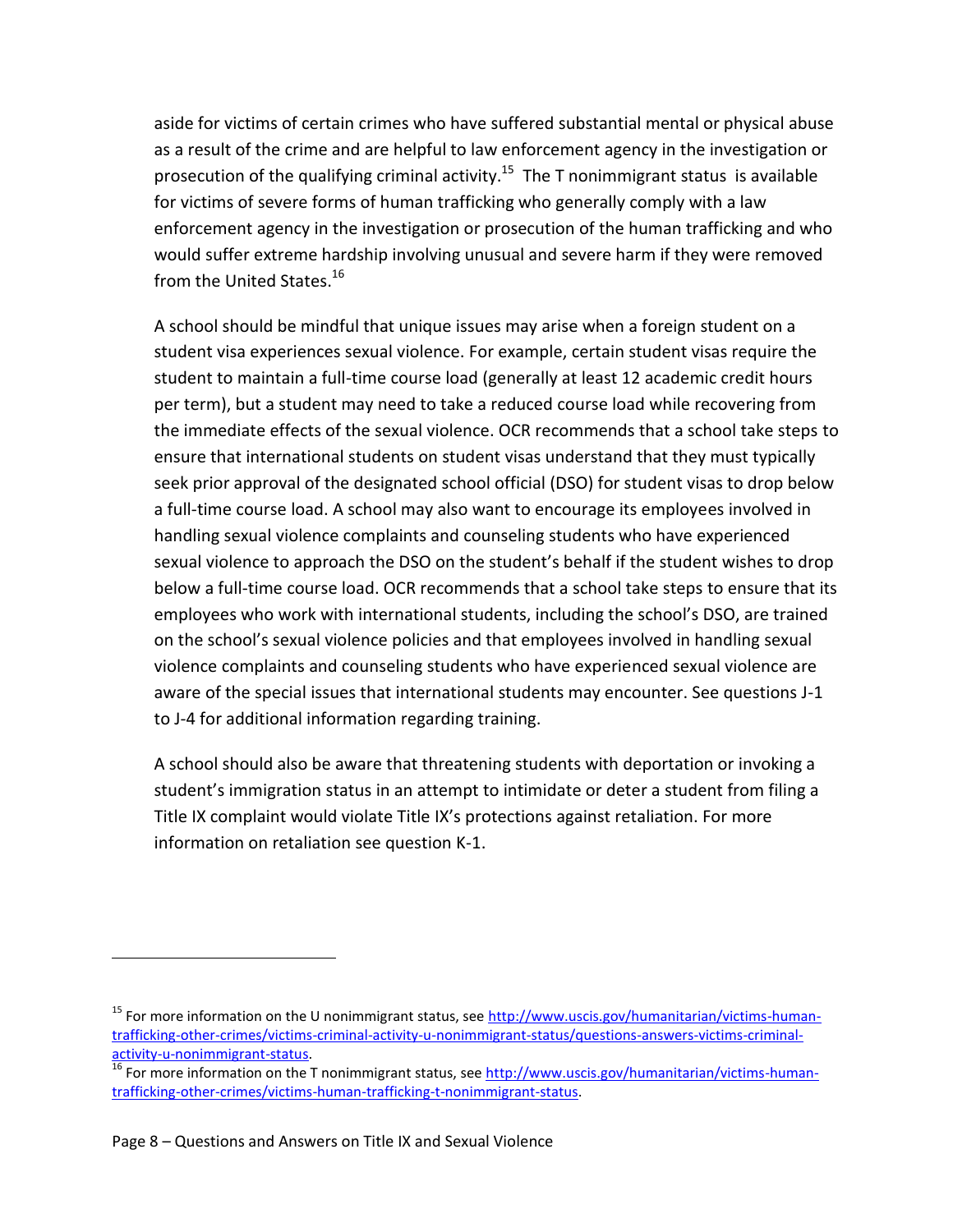## <span id="page-15-0"></span>**B-5. How should a school respond to sexual violence when the alleged perpetrator is not affiliated with the school?**

**Answer:** The appropriate response will differ depending on the level of control the school has over the alleged perpetrator. For example, if an athlete or band member from a visiting school sexually assaults a student at the home school, the home school may not be able to discipline or take other direct action against the visiting athlete or band member. However (and subject to the confidentiality provisions discussed in Section E), it should conduct an inquiry into what occurred and should report the incident to the visiting school and encourage the visiting school to take appropriate action to prevent further sexual violence. The home school should also notify the student of any right to file a complaint with the alleged perpetrator's school or local law enforcement. The home school may also decide not to invite the visiting school back to its campus.

Even though a school's ability to take direct action against a particular perpetrator may be limited, the school must still take steps to provide appropriate remedies for the complainant and, where appropriate, the broader school population. This may include providing support services for the complainant, and issuing new policy statements making it clear that the school does not tolerate sexual violence and will respond to any reports about such incidents. For additional information on interim measures see questions G-1 to G-3.

### <span id="page-15-1"></span>**C. Title IX Procedural Requirements**

### *Overview*

## <span id="page-15-2"></span>**C-1. What procedures must a school have in place to prevent sexual violence and resolve complaints?**

**Answer:** The Title IX regulations outline three key procedural requirements. Each school must:

(1) disseminate a notice of nondiscrimination (see question C-2);<sup>17</sup>

(2) designate at least one employee to coordinate its efforts to comply with and carry out its responsibilities under Title IX (see questions C-3 to C-4);<sup>18</sup> and

 $17$  34 C.F.R. § 106.9.

<sup>18</sup> *Id.* § 106.8(a).

Page 9 – Questions and Answers on Title IX and Sexual Violence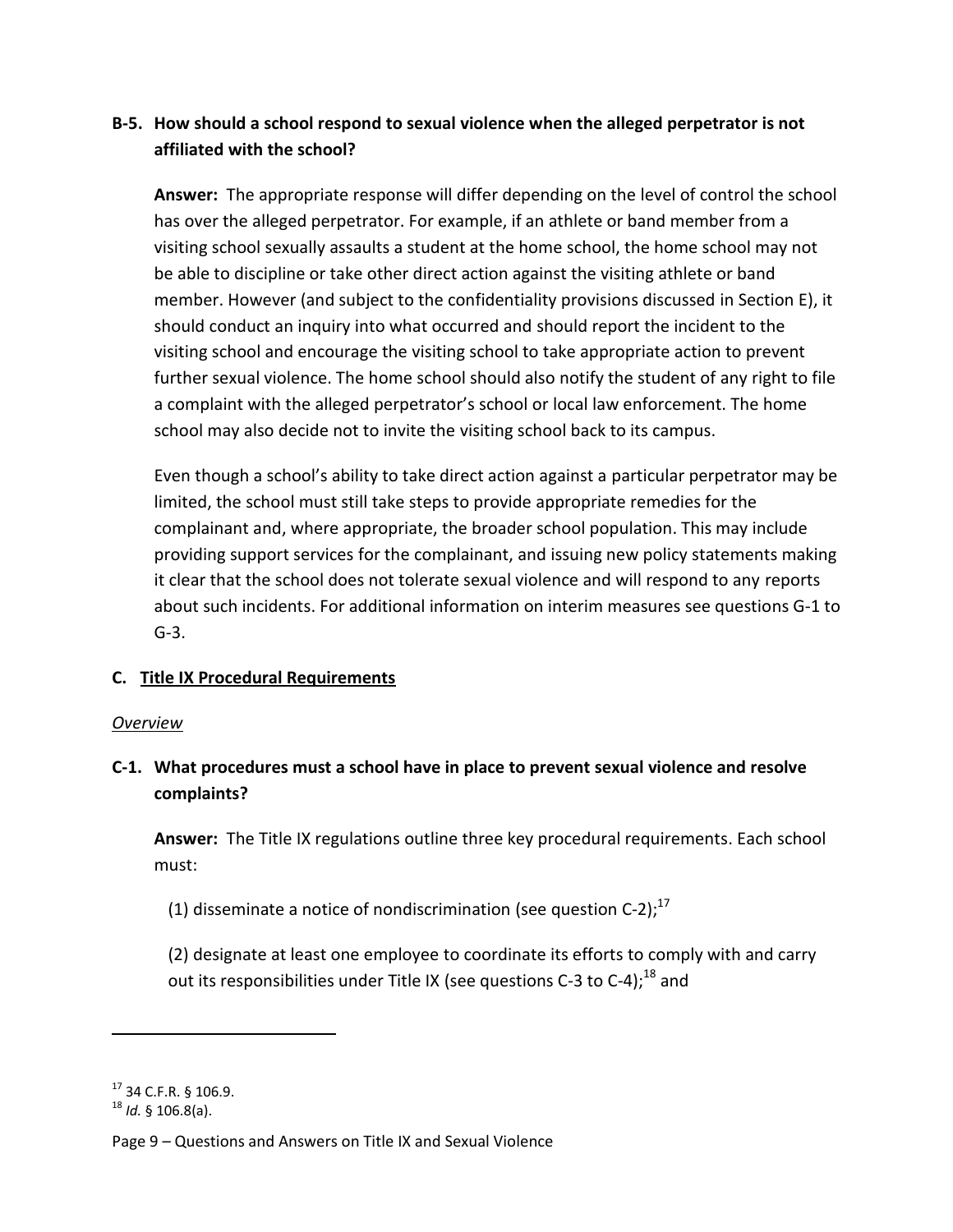(3) adopt and publish grievance procedures providing for the prompt and equitable resolution of student and employee sex discrimination complaints (see questions C-5 to C-6). $^{19}$ 

These requirements apply to all forms of sex discrimination and are particularly important for preventing and effectively responding to sexual violence.

Procedural requirements under other federal laws may also apply to complaints of sexual violence, including the requirements of the Clery Act.<sup>20</sup> For additional information about the procedural requirements in the Clery Act, please see [http://www2.ed.gov/admins/lead/safety/campus.html.](http://www2.ed.gov/admins/lead/safety/campus.html)

### *Notice of Nondiscrimination*

### <span id="page-16-0"></span>**C-2. What information must be included in a school's notice of nondiscrimination?**

**Answer:** The notice of nondiscrimination must state that the school does not discriminate on the basis of sex in its education programs and activities, and that it is required by Title IX not to discriminate in such a manner. The notice must state that questions regarding Title IX may be referred to the school's Title IX coordinator or to OCR. The school must notify all of its students and employees of the name or title, office address, telephone number, and email address of the school's designated Title IX coordinator.<sup>21</sup>

### *Title IX Coordinator*

### <span id="page-16-1"></span>**C-3. What are a Title IX coordinator's responsibilities?**

**Answer:** A Title IX coordinator's core responsibilities include overseeing the school's response to Title IX reports and complaints and identifying and addressing any patterns or systemic problems revealed by such reports and complaints. This means that the Title IX coordinator must have knowledge of the requirements of Title IX, of the school's own policies and procedures on sex discrimination, and of all complaints raising Title IX issues throughout the school. To accomplish this, subject to the exemption for school counseling employees discussed in question E-3, the Title IX coordinator must be informed of all

Page 10 – Questions and Answers on Title IX and Sexual Violence

<sup>19</sup> *Id.* § 106.8(b).

<sup>&</sup>lt;sup>20</sup> All postsecondary institutions participating in the Higher Education Act's Title IV student financial assistance programs must comply with the Clery Act.

<sup>&</sup>lt;sup>21</sup> For more information on notices of nondiscrimination, please see OCR's Notice of Nondiscrimination (August 2010), available a[t http://www.ed.gov/ocr/docs/nondisc.pdf.](http://www.ed.gov/ocr/docs/nondisc.pdf)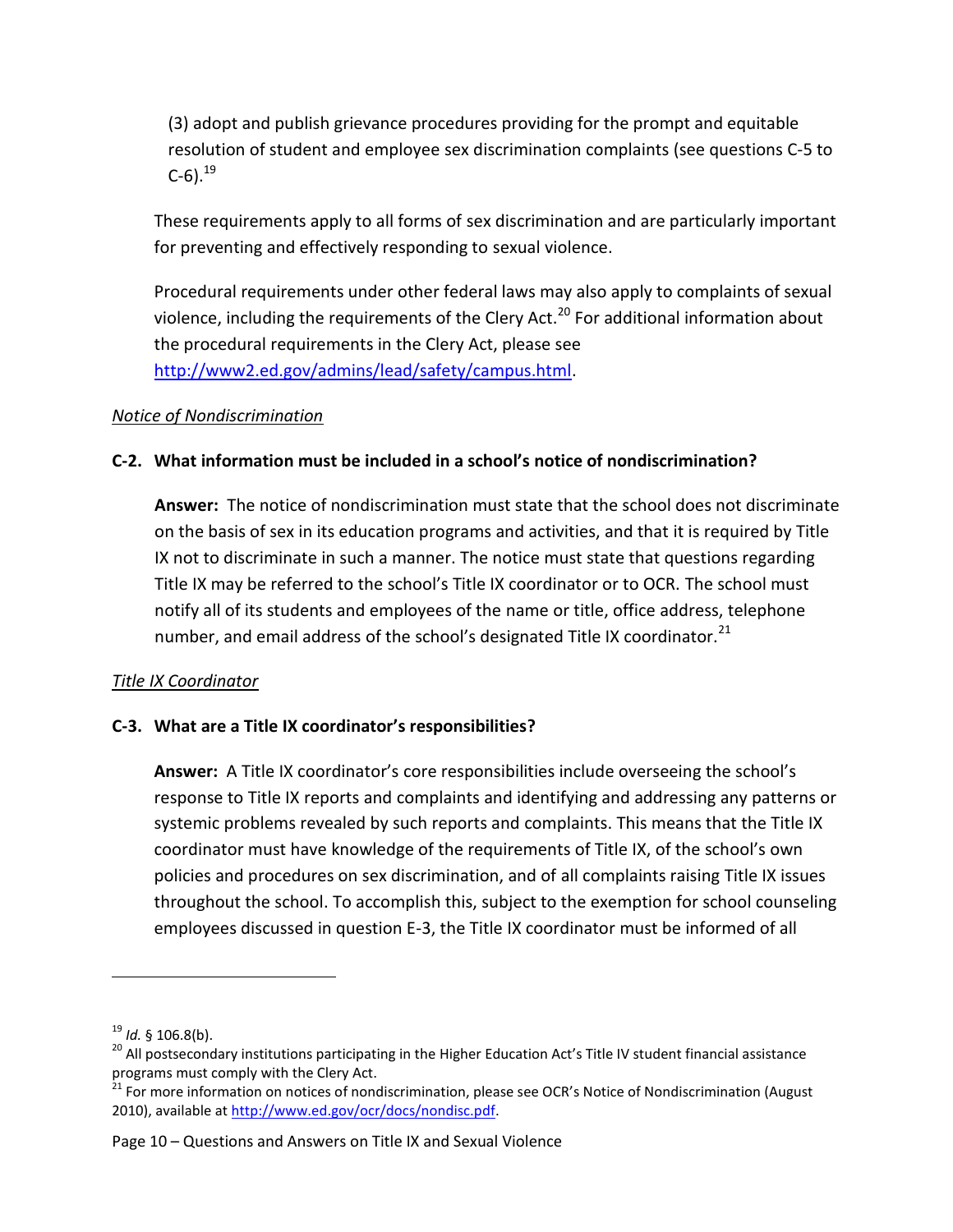reports and complaints raising Title IX issues, even if the report or complaint was initially filed with another individual or office or if the investigation will be conducted by another individual or office. The school should ensure that the Title IX coordinator is given the training, authority, and visibility necessary to fulfill these responsibilities.

Because the Title IX coordinator must have knowledge of all Title IX reports and complaints at the school, this individual (when properly trained) is generally in the best position to evaluate a student's request for confidentiality in the context of the school's responsibility to provide a safe and nondiscriminatory environment for all students. A school may determine, however, that another individual should perform this role. For additional information on confidentiality requests, see questions E-1 to E-4. If a school relies in part on its disciplinary procedures to meet its Title IX obligations, the Title IX coordinator should review the disciplinary procedures to ensure that the procedures comply with the prompt and equitable requirements of Title IX as discussed in question C-5.

In addition to these core responsibilities, a school may decide to give its Title IX coordinator additional responsibilities, such as: providing training to students, faculty, and staff on Title IX issues; conducting Title IX investigations, including investigating facts relevant to a complaint, and determining appropriate sanctions against the perpetrator and remedies for the complainant; determining appropriate interim measures for a complainant upon learning of a report or complaint of sexual violence; and ensuring that appropriate policies and procedures are in place for working with local law enforcement and coordinating services with local victim advocacy organizations and service providers, including rape crisis centers. A school must ensure that its Title IX coordinator is appropriately trained in all areas over which he or she has responsibility. The Title IX coordinator or designee should also be available to meet with students as needed.

If a school designates more than one Title IX coordinator, the school's notice of nondiscrimination and Title IX grievance procedures should describe each coordinator's responsibilities, and one coordinator should be designated as having ultimate oversight responsibility.

#### <span id="page-17-0"></span>**C-4. Are there any employees who should not serve as the Title IX coordinator?**

**Answer:** Title IX does not categorically preclude particular employees from serving as Title IX coordinators. However, Title IX coordinators should not have other job responsibilities that may create a conflict of interest. Because some complaints may raise issues as to whether or how well the school has met its Title IX obligations, designating

Page 11 – Questions and Answers on Title IX and Sexual Violence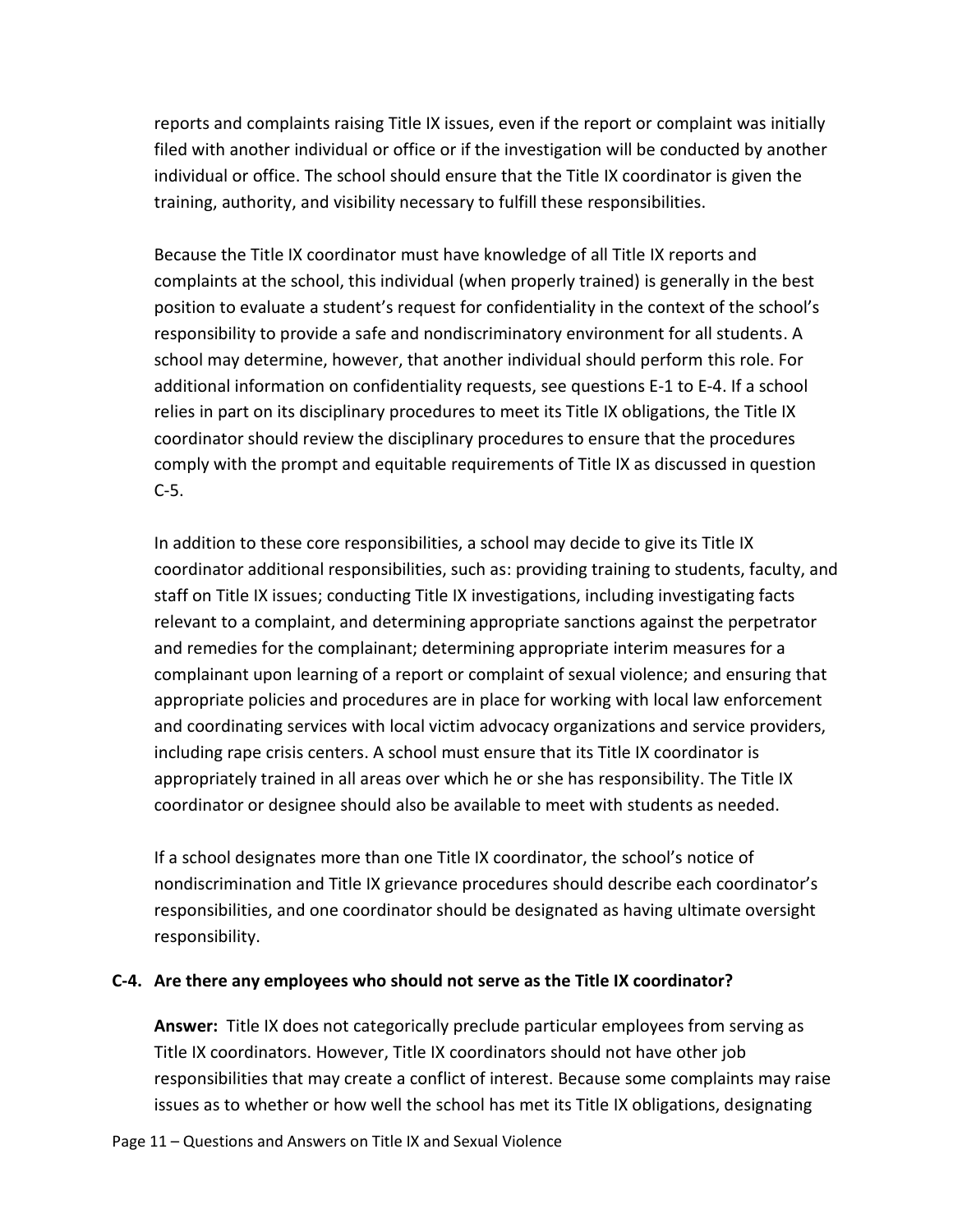the same employee to serve both as the Title IX coordinator and the general counsel (which could include representing the school in legal claims alleging Title IX violations) poses a serious risk of a conflict of interest. Other employees whose job responsibilities may conflict with a Title IX coordinator's responsibilities include Directors of Athletics, Deans of Students, and any employee who serves on the judicial/hearing board or to whom an appeal might be made. Designating a full-time Title IX coordinator will minimize the risk of a conflict of interest.

### *Grievance Procedures*

## <span id="page-18-0"></span>**C-5. Under Title IX, what elements should be included in a school's procedures for responding to complaints of sexual violence?**

**Answer:** Title IX requires that a school adopt and publish grievance procedures providing for prompt and equitable resolution of student and employee complaints of sex discrimination, including sexual violence. In evaluating whether a school's grievance procedures satisfy this requirement, OCR will review all aspects of a school's policies and practices, including the following elements that are critical to achieve compliance with Title IX:

- (1) notice to students, parents of elementary and secondary students, and employees of the grievance procedures, including where complaints may be filed;
- (2) application of the grievance procedures to complaints filed by students or on their behalf alleging sexual violence carried out by employees, other students, or third parties;
- (3) provisions for adequate, reliable, and impartial investigation of complaints, including the opportunity for both the complainant and alleged perpetrator to present witnesses and evidence;
- (4) designated and reasonably prompt time frames for the major stages of the complaint process (see question F-8);
- (5) written notice to the complainant and alleged perpetrator of the outcome of the complaint (see question H-3); and
- (6) assurance that the school will take steps to prevent recurrence of any sexual violence and remedy discriminatory effects on the complainant and others, if appropriate.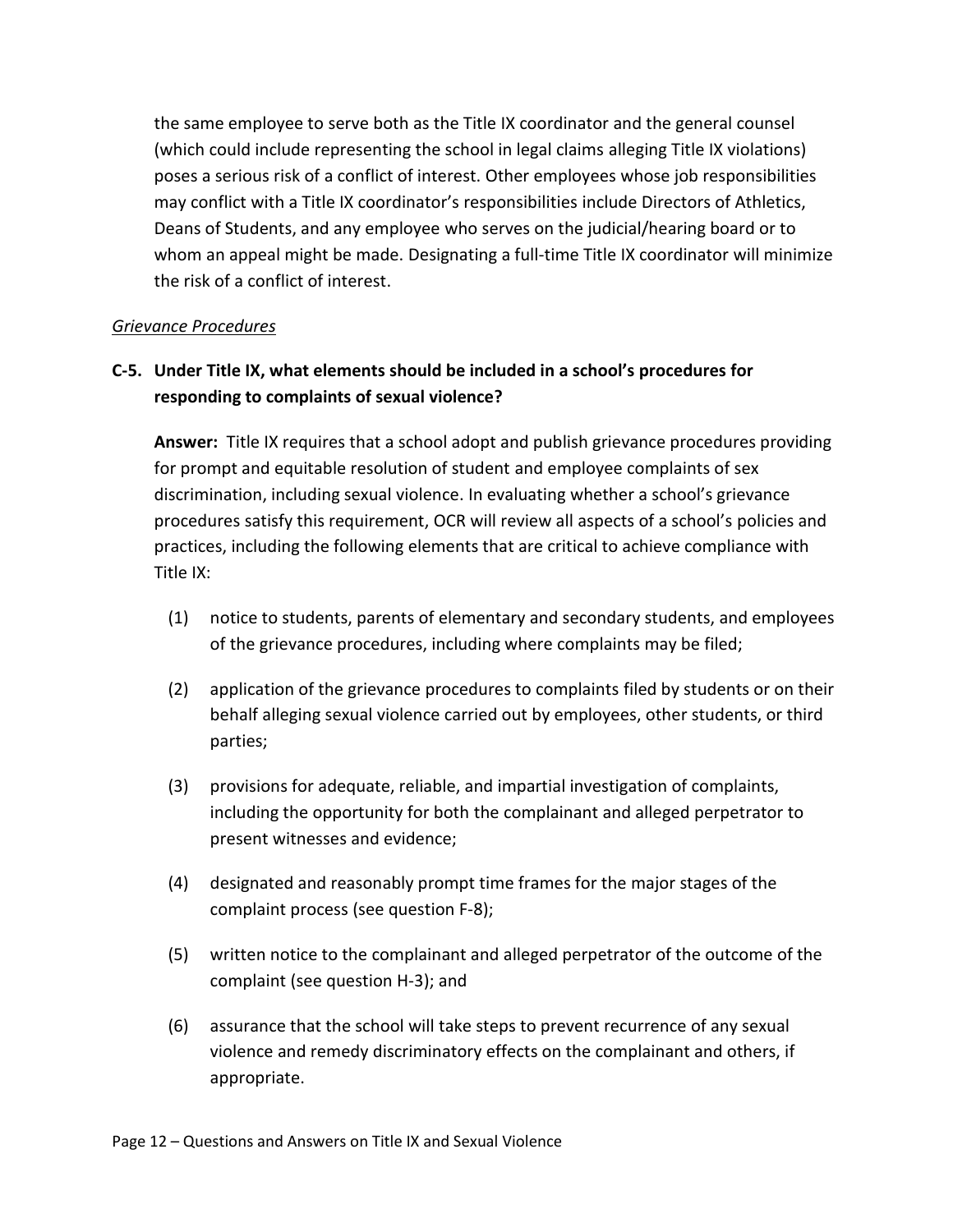To ensure that students and employees have a clear understanding of what constitutes sexual violence, the potential consequences for such conduct, and how the school processes complaints, a school's Title IX grievance procedures should also explicitly include the following in writing, some of which themselves are mandatory obligations under Title IX:

- (1) a statement of the school's jurisdiction over Title IX complaints;
- (2) adequate definitions of sexual harassment (which includes sexual violence) and an explanation as to when such conduct creates a hostile environment;
- (3) reporting policies and protocols, including provisions for confidential reporting;
- (4) identification of the employee or employees responsible for evaluating requests for confidentiality;
- (5) notice that Title IX prohibits retaliation;
- (6) notice of a student's right to file a criminal complaint and a Title IX complaint simultaneously;
- (7) notice of available interim measures that may be taken to protect the student in the educational setting;
- (8) the evidentiary standard that must be used (preponderance of the evidence) (*i.e*., more likely than not that sexual violence occurred) in resolving a complaint;
- (9) notice of potential remedies for students;
- (10) notice of potential sanctions against perpetrators; and
- (11) sources of counseling, advocacy, and support.

For more information on interim measures, see questions G-1 to G-3.

The rights established under Title IX must be interpreted consistently with any federally guaranteed due process rights. Procedures that ensure the Title IX rights of the complainant, while at the same time according any federally guaranteed due process to both parties involved, will lead to sound and supportable decisions. Of course, a school should ensure that steps to accord any due process rights do not restrict or unnecessarily delay the protections provided by Title IX to the complainant.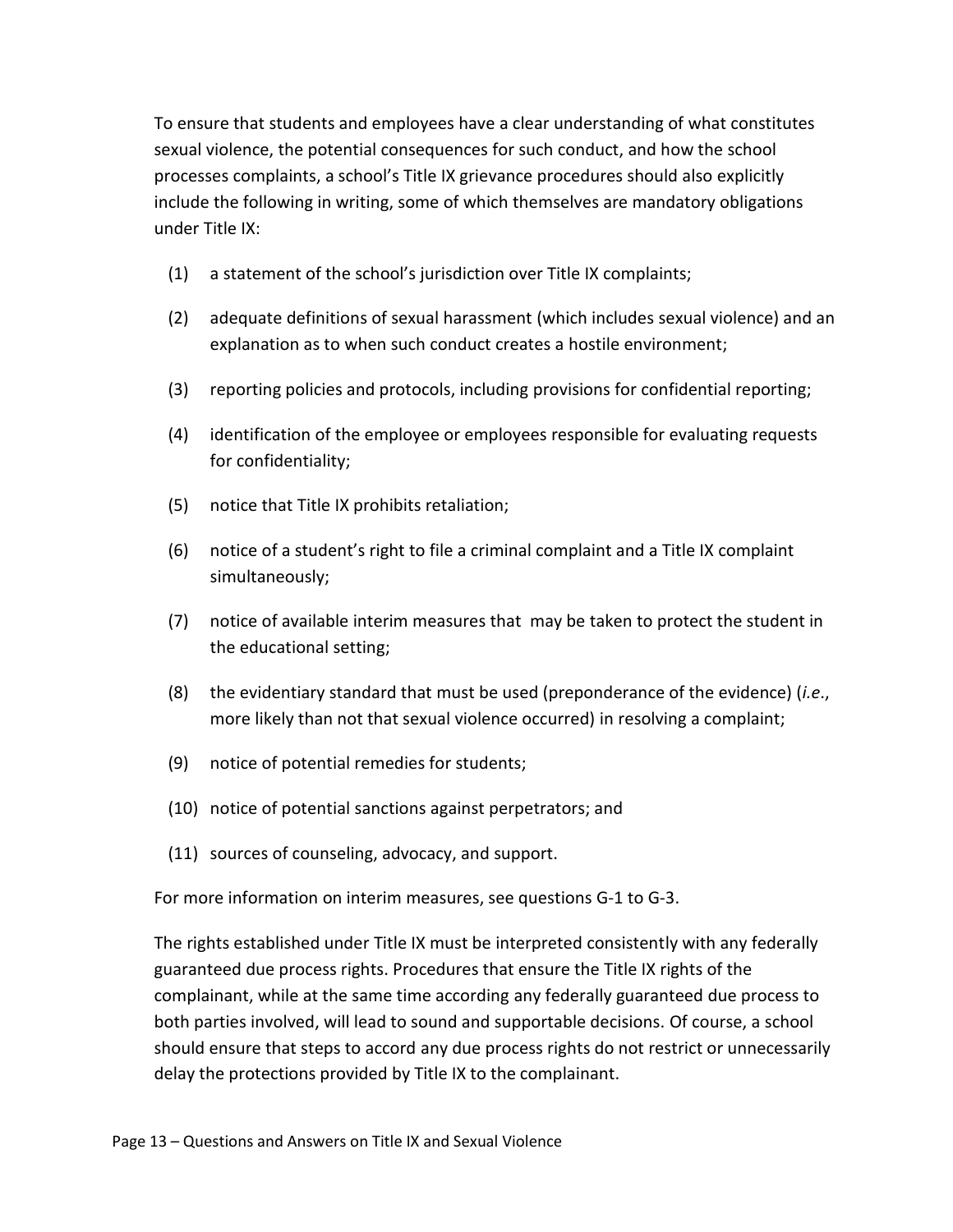A school's procedures and practices will vary in detail, specificity, and components, reflecting differences in the age of its students, school size and administrative structure, state or local legal requirements (*e.g*., mandatory reporting requirements for schools working with minors), and what it has learned from past experiences.

## <span id="page-20-0"></span>**C-6. Is a school required to use separate grievance procedures for sexual violence complaints?**

**Answer:** No. Under Title IX, a school may use student disciplinary procedures, general Title IX grievance procedures, sexual harassment procedures, or separate procedures to resolve sexual violence complaints. However, any procedures used for sexual violence complaints, including disciplinary procedures, must meet the Title IX requirement of affording a complainant a prompt and equitable resolution (as discussed in question C-5), including applying the preponderance of the evidence standard of review. As discussed in question C-3, the Title IX coordinator should review any process used to resolve complaints of sexual violence to ensure it complies with requirements for prompt and equitable resolution of these complaints. When using disciplinary procedures, which are often focused on the alleged perpetrator and can take considerable time, a school should be mindful of its obligation to provide interim measures to protect the complainant in the educational setting. For more information on timeframes and interim measures, see questions F-8 and G-1 to G-3.

### <span id="page-20-1"></span>**D. Responsible Employees and Reporting**<sup>22</sup>

 $\overline{\phantom{a}}$ 

## <span id="page-20-2"></span>**D-1. Which school employees are obligated to report incidents of possible sexual violence to school officials?**

**Answer:** Under Title IX, whether an individual is obligated to report incidents of alleged sexual violence generally depends on whether the individual is a responsible employee of the school. A responsible employee must report incidents of sexual violence to the Title IX coordinator or other appropriate school designee, subject to the exemption for school counseling employees discussed in question E-3. This is because, as discussed in question A-4, a school is obligated to address sexual violence about which a responsible employee knew or should have known. As explained in question C-3, the Title IX coordinator must be informed of all reports and complaints raising Title IX issues, even if the report or

 $22$  This document addresses only Title IX's reporting requirements. It does not address requirements under the Clery Act or other federal, state, or local laws, or an individual school's code of conduct.

Page 14 – Questions and Answers on Title IX and Sexual Violence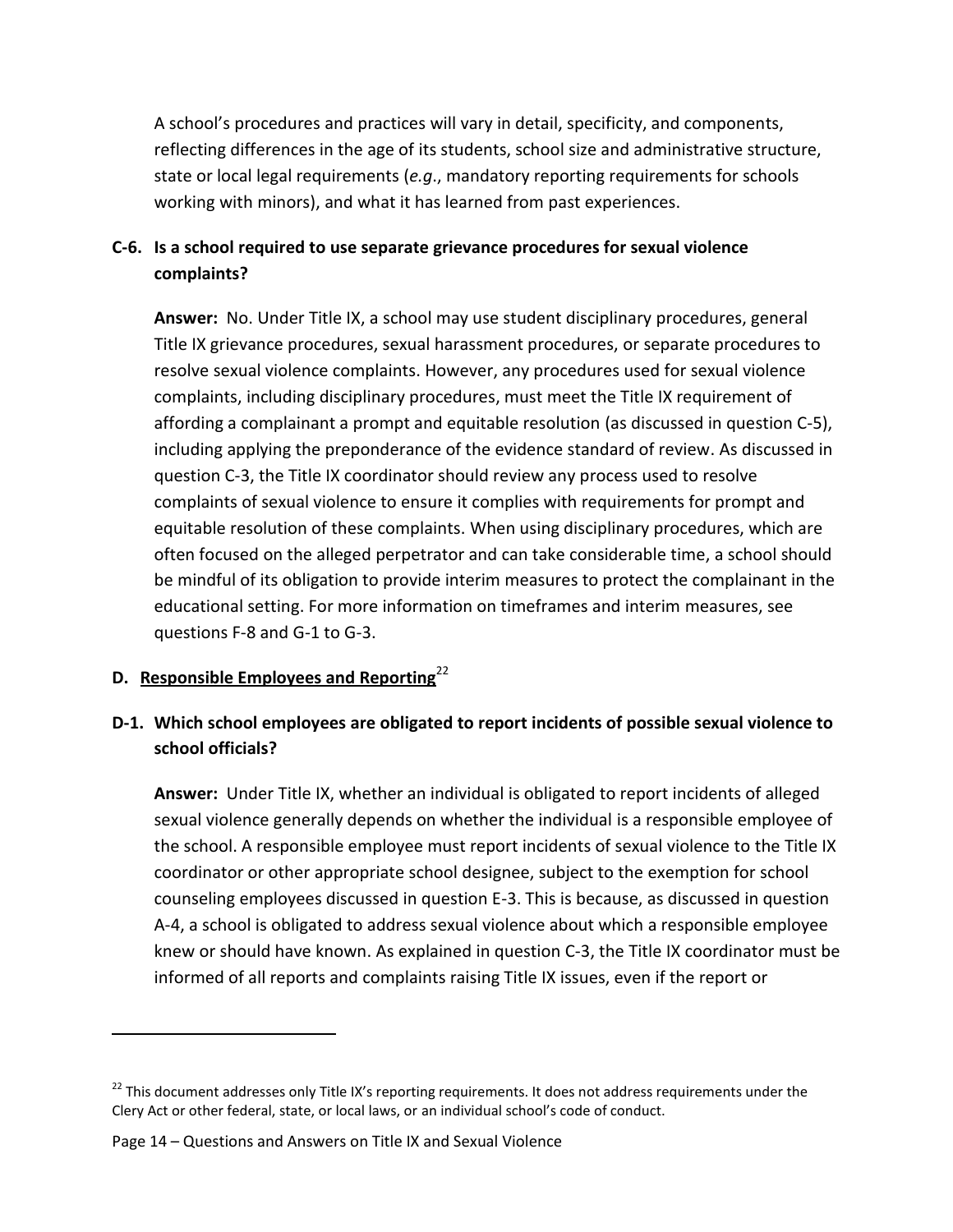complaint was initially filed with another individual or office, subject to the exemption for school counseling employees discussed in question E-3.

### <span id="page-21-0"></span>**D-2. Who is a "responsible employee"?**

**Answer**: According to OCR's *2001 Guidance*, a responsible employee includes any employee: who has the authority to take action to redress sexual violence; who has been given the duty of reporting incidents of sexual violence or any other misconduct by students to the Title IX coordinator or other appropriate school designee; or whom a student could reasonably believe has this authority or duty.<sup>23</sup>

A school must make clear to all of its employees and students which staff members are responsible employees so that students can make informed decisions about whether to disclose information to those employees. A school must also inform all employees of their own reporting responsibilities and the importance of informing complainants of: the reporting obligations of responsible employees; complainants' option to request confidentiality and available confidential advocacy, counseling, or other support services; and complainants' right to file a Title IX complaint with the school and to report a crime to campus or local law enforcement.

Whether an employee is a responsible employee will vary depending on factors such as the age and education level of the student, the type of position held by the employee, and consideration of both formal and informal school practices and procedures. For example, while it may be reasonable for an elementary school student to believe that a custodial staff member or cafeteria worker has the authority or responsibility to address student misconduct, it is less reasonable for a college student to believe that a custodial staff member or dining hall employee has this same authority.

As noted in response to question A-4, when a responsible employee knows or reasonably should know of possible sexual violence, OCR deems a school to have notice of the sexual violence. The school must take immediate and appropriate steps to investigate or otherwise determine what occurred (subject to the confidentiality provisions discussed in Section E), and, if the school determines that sexual violence created a hostile environment, the school must then take appropriate steps to address the situation. The

 $\overline{a}$ 

<sup>&</sup>lt;sup>23</sup> The Supreme Court held that a school will only be liable for money damages in a private lawsuit where there is actual notice to a school official with the authority to address the alleged discrimination and take corrective action. *Gebser v. Lago Vista Ind. Sch. Dist*., 524 U.S. 274, 290 (1998), and *Davis*, 524 U.S. at 642. The concept of a "responsible employee" under OCR's guidance for administrative enforcement of Title IX is broader.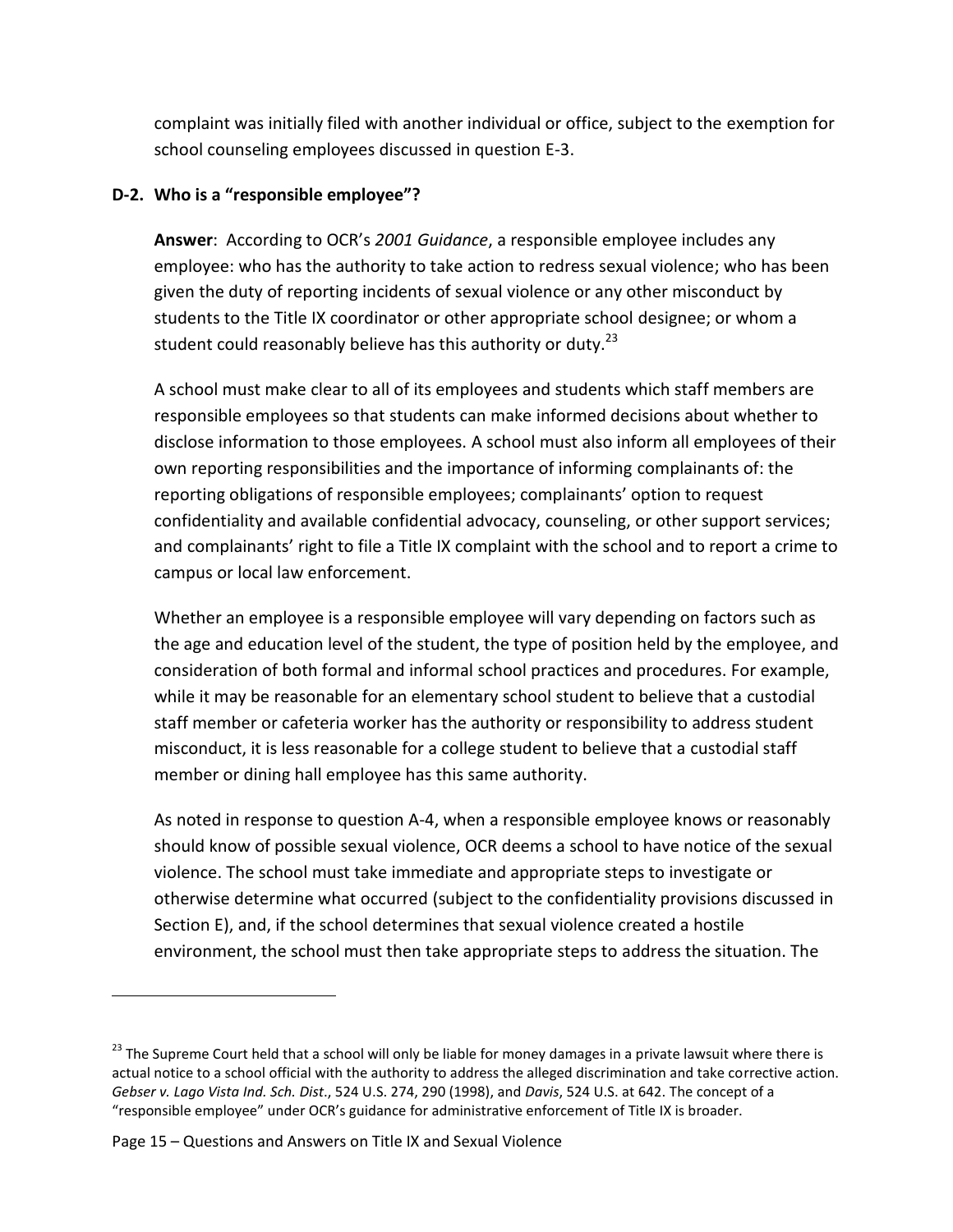school has this obligation regardless of whether the student, student's parent, or a third party files a formal complaint. For additional information on a school's responsibilities to address student-on-student sexual violence, see question A-5. For additional information on training for school employees, see questions J-1 to J-3.

## <span id="page-22-0"></span>**D-3. What information is a responsible employee obligated to report about an incident of possible student-on-student sexual violence?**

**Answer:** Subject to the exemption for school counseling employees discussed in question E-3, a responsible employee must report to the school's Title IX coordinator, or other appropriate school designee, all relevant details about the alleged sexual violence that the student or another person has shared and that the school will need to determine what occurred and to resolve the situation. This includes the names of the alleged perpetrator (if known), the student who experienced the alleged sexual violence, other students involved in the alleged sexual violence, as well as relevant facts, including the date, time, and location. A school must make clear to its responsible employees to whom they should report an incident of alleged sexual violence.

To ensure compliance with these reporting obligations, it is important for a school to train its responsible employees on Title IX and the school's sexual violence policies and procedures. For more information on appropriate training for school employees, see question J-1 to J-3.

## <span id="page-22-1"></span>**D-4. What should a responsible employee tell a student who discloses an incident of sexual violence?**

**Answer**: Before a student reveals information that he or she may wish to keep confidential, a responsible employee should make every effort to ensure that the student understands: (i) the employee's obligation to report the names of the alleged perpetrator and student involved in the alleged sexual violence, as well as relevant facts regarding the alleged incident (including the date, time, and location), to the Title IX coordinator or other appropriate school officials, (ii) the student's option to request that the school maintain his or her confidentiality, which the school (*e.g*., Title IX coordinator) will consider, and (iii) the student's ability to share the information confidentially with counseling, advocacy, health, mental health, or sexual-assault-related services (*e.g*., sexual assault resource centers, campus health centers, pastoral counselors, and campus mental health centers). As discussed in questions E-1 and E-2, if the student requests confidentiality, the Title IX coordinator or other appropriate school designee responsible for evaluating requests for confidentiality should make every effort to respect this request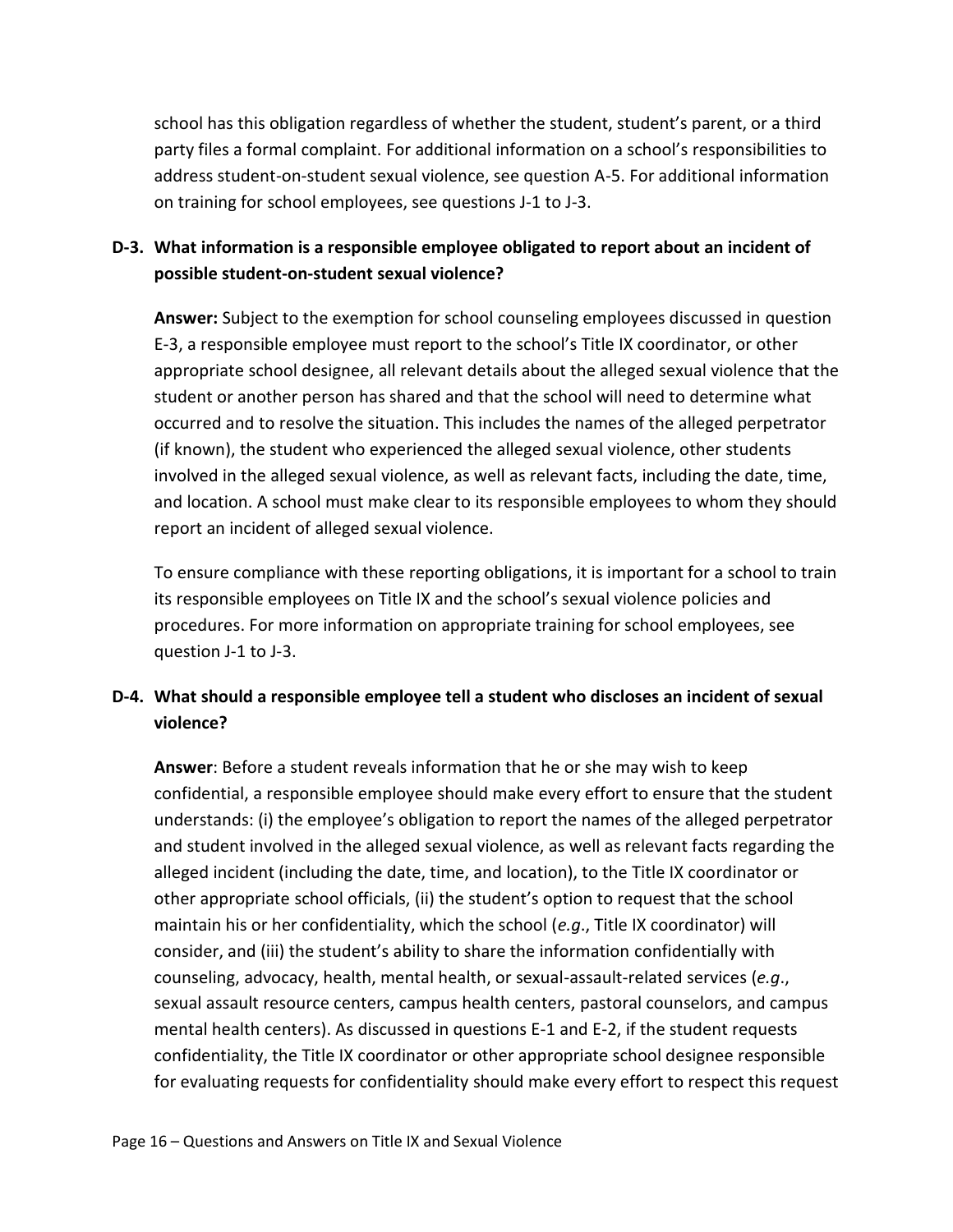and should evaluate the request in the context of the school's responsibility to provide a safe and nondiscriminatory environment for all students.

## <span id="page-23-0"></span>**D-5. If a student informs a resident assistant/advisor (RA) that he or she was subjected to sexual violence by a fellow student, is the RA obligated under Title IX to report the incident to school officials?**

**Answer:** As discussed in questions D-1 and D-2, for Title IX purposes, whether an individual is obligated under Title IX to report alleged sexual violence to the school's Title IX coordinator or other appropriate school designee generally depends on whether the individual is a responsible employee.

The duties and responsibilities of RAs vary among schools, and, therefore, a school should consider its own policies and procedures to determine whether its RAs are responsible employees who must report incidents of sexual violence to the Title IX coordinator or other appropriate school designee.<sup>24</sup> When making this determination, a school should consider if its RAs have the general authority to take action to redress misconduct or the duty to report misconduct to appropriate school officials, as well as whether students could reasonably believe that RAs have this authority or duty. A school should also consider whether it has determined and clearly informed students that RAs are generally available for confidential discussions and do not have the authority or responsibility to take action to redress any misconduct or to report any misconduct to the Title IX coordinator or other appropriate school officials. A school should pay particular attention to its RAs' obligations to report other student violations of school policy (*e.g*., drug and alcohol violations or physical assault). If an RA is required to report other misconduct that violates school policy, then the RA would be considered a responsible employee obligated to report incidents of sexual violence that violate school policy.

If an RA is a responsible employee, the RA should make every effort to ensure that *before* the student reveals information that he or she may wish to keep confidential, the student understands the RA's reporting obligation and the student's option to request that the school maintain confidentiality. It is therefore important that schools widely disseminate policies and provide regular training clearly identifying the places where students can seek confidential support services so that students are aware of this information. The RA

 $\overline{a}$ 

<sup>&</sup>lt;sup>24</sup> Postsecondary institutions should be aware that, regardless of whether an RA is a responsible employee under Title IX, RAs are considered "campus security authorities" under the Clery Act. A school's responsibilities in regard to crimes reported to campus security authorities are discussed in the Department's regulations on the Clery Act at 34 C.F.R. § 668.46.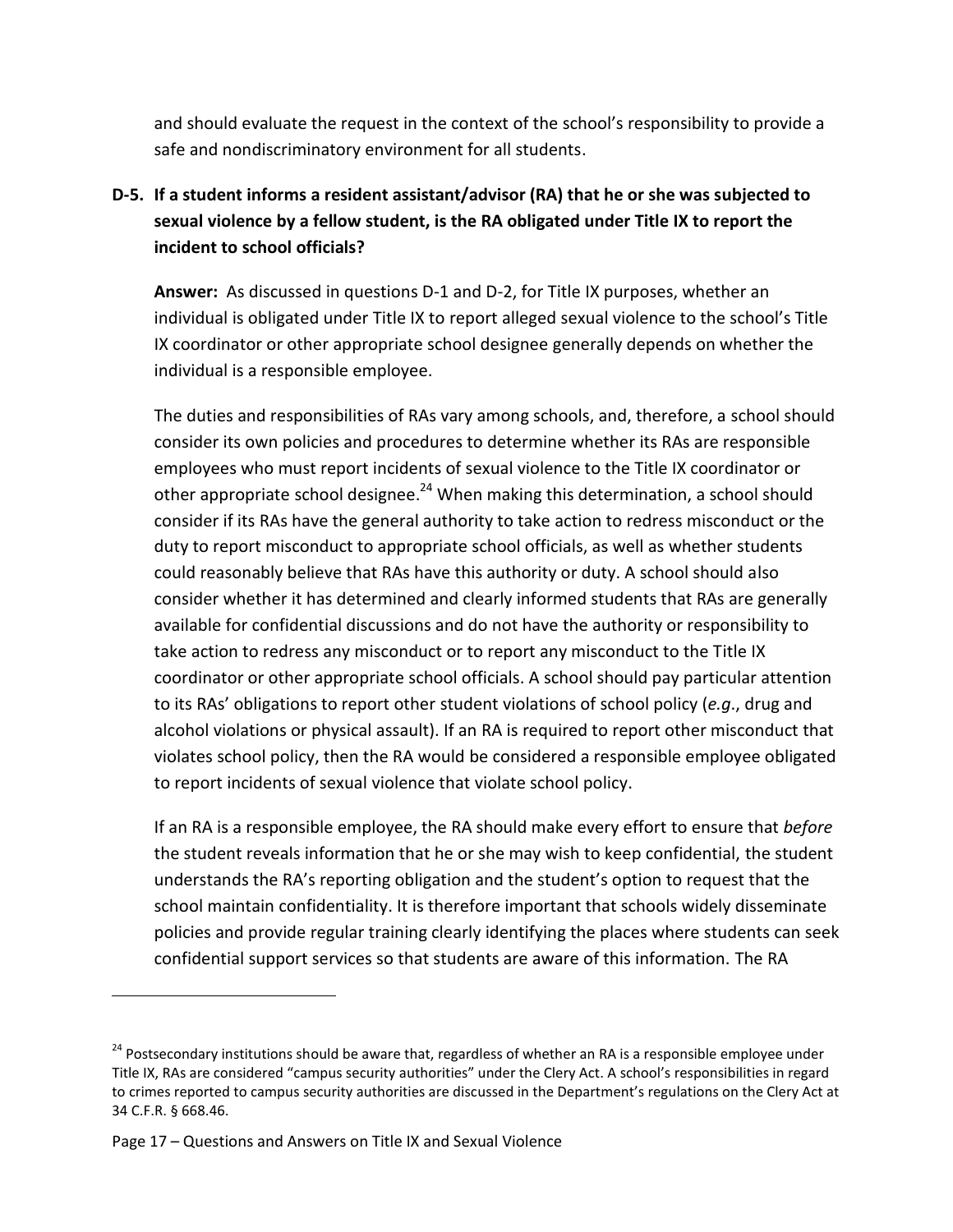should also explain to the student (again, before the student reveals information that he or she may wish to keep confidential) that, although the RA must report the names of the alleged perpetrator (if known), the student who experienced the alleged sexual violence, other students involved in the alleged sexual violence, as well as relevant facts, including the date, time, and location to the Title IX coordinator or other appropriate school designee, the school will protect the student's confidentiality to the greatest extent possible. Prior to providing information about the incident to the Title IX coordinator or other appropriate school designee, the RA should consult with the student about how to protect his or her safety and the details of what will be shared with the Title IX coordinator. The RA should explain to the student that reporting this information to the Title IX coordinator or other appropriate school designee does not necessarily mean that a formal complaint or investigation under the school's Title IX grievance procedure must be initiated if the student requests confidentiality. As discussed in questions E-1 and E-2, if the student requests confidentiality, the Title IX coordinator or other appropriate school designee responsible for evaluating requests for confidentiality should make every effort to respect this request and should evaluate the request in the context of the school's responsibility to provide a safe and nondiscriminatory environment for all students.

Regardless of whether a reporting obligation exists, all RAs should inform students of their right to file a Title IX complaint with the school and report a crime to campus or local law enforcement. If a student discloses sexual violence to an RA who is a responsible employee, the school will be deemed to have notice of the sexual violence even if the student does not file a Title IX complaint. Additionally, all RAs should provide students with information regarding on-campus resources, including victim advocacy, housing assistance, academic support, counseling, disability services, health and mental health services, and legal assistance. RAs should also be familiar with local rape crisis centers or other off-campus resources and provide this information to students.

### <span id="page-24-0"></span>**E. Confidentiality and a School's Obligation to Respond to Sexual Violence**

## <span id="page-24-1"></span>**E-1. How should a school respond to a student's request that his or her name not be disclosed to the alleged perpetrator or that no investigation or disciplinary action be pursued to address the alleged sexual violence?**

**Answer:** Students, or parents of minor students, reporting incidents of sexual violence sometimes ask that the students' names not be disclosed to the alleged perpetrators or that no investigation or disciplinary action be pursued to address the alleged sexual violence. OCR strongly supports a student's interest in confidentiality in cases involving sexual violence. There are situations in which a school must override a student's request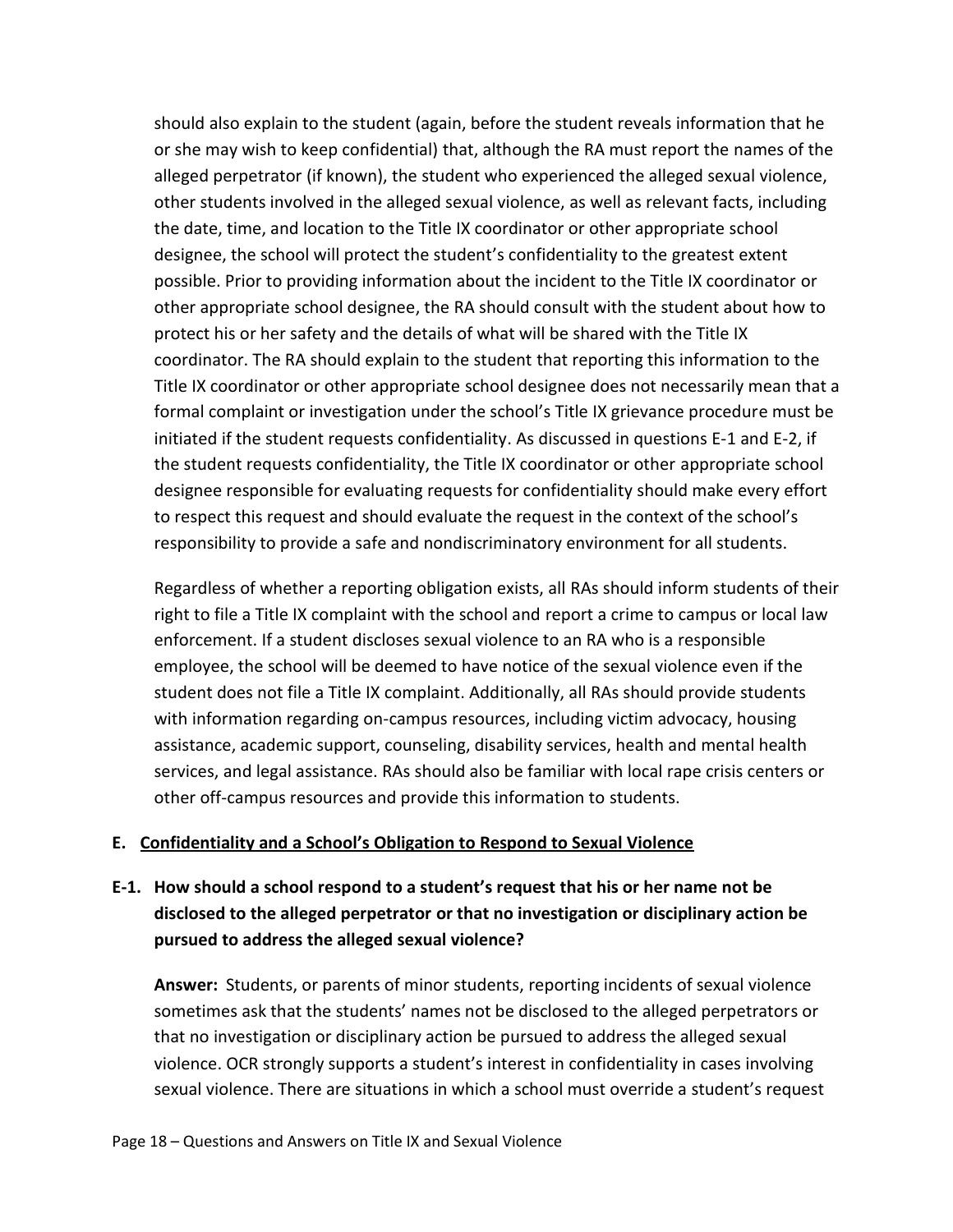for confidentiality in order to meet its Title IX obligations; however, these instances will be limited and the information should only be shared with individuals who are responsible for handling the school's response to incidents of sexual violence. Given the sensitive nature of reports of sexual violence, a school should ensure that the information is maintained in a secure manner. A school should be aware that disregarding requests for confidentiality can have a chilling effect and discourage other students from reporting sexual violence. In the case of minors, state mandatory reporting laws may require disclosure, but can generally be followed without disclosing information to school personnel who are not responsible for handling the school's response to incidents of sexual violence.<sup>25</sup>

Even if a student does not specifically ask for confidentiality, to the extent possible, a school should only disclose information regarding alleged incidents of sexual violence to individuals who are responsible for handling the school's response. To improve trust in the process for investigating sexual violence complaints, a school should notify students of the information that will be disclosed, to whom it will be disclosed, and why. Regardless of whether a student complainant requests confidentiality, a school must take steps to protect the complainant as necessary, including taking interim measures before the final outcome of an investigation. For additional information on interim measures see questions G-1 to G-3.

For Title IX purposes, if a student requests that his or her name not be revealed to the alleged perpetrator or asks that the school not investigate or seek action against the alleged perpetrator, the school should inform the student that honoring the request may limit its ability to respond fully to the incident, including pursuing disciplinary action against the alleged perpetrator. The school should also explain that Title IX includes protections against retaliation, and that school officials will not only take steps to prevent retaliation but also take strong responsive action if it occurs. This includes retaliatory actions taken by the school and school officials. When a school knows or reasonably should know of possible retaliation by other students or third parties, including threats, intimidation, coercion, or discrimination (including harassment), it must take immediate

<sup>&</sup>lt;sup>25</sup> The school should be aware of the alleged student perpetrator's right under the Family Educational Rights and Privacy Act ("FERPA") torequest to inspect and review information about the allegations if the information directly relates to the alleged student perpetrator and the information is maintained by the school as an education record. In such a case, the school must either redact the complainant's name and all identifying information before allowing the alleged perpetrator to inspect and review the sections of the complaint that relate to him or her, or must inform the alleged perpetrator of the specific information in the complaint that are about the alleged perpetrator. *See* 34 C.F.R. § 99.12(a) The school should also make complainants aware of this right and explain how it might affect the school's ability to maintain complete confidentiality.

Page 19 – Questions and Answers on Title IX and Sexual Violence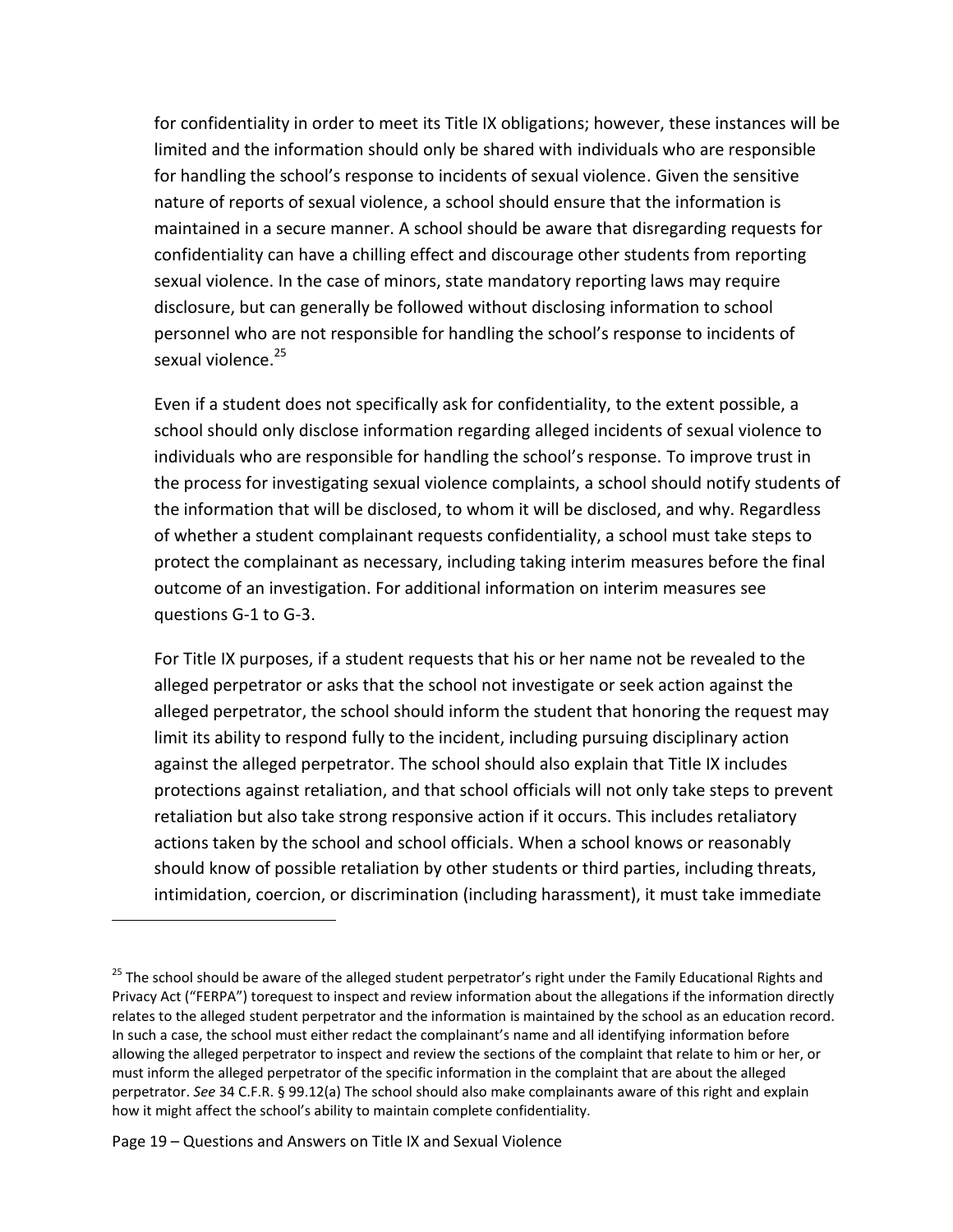and appropriate steps to investigate or otherwise determine what occurred. Title IX requires the school to protect the complainant and ensure his or her safety as necessary. See question K-1 regarding retaliation.

If the student still requests that his or her name not be disclosed to the alleged perpetrator or that the school not investigate or seek action against the alleged perpetrator, the school will need to determine whether or not it can honor such a request while still providing a safe and nondiscriminatory environment for all students, including the student who reported the sexual violence. As discussed in question C-3, the Title IX coordinator is generally in the best position to evaluate confidentiality requests. Because schools vary widely in size and administrative structure, OCR recognizes that a school may reasonably determine that an employee other than the Title IX coordinator, such as a sexual assault response coordinator, dean, or other school official, is better suited to evaluate such requests. Addressing the needs of a student reporting sexual violence while determining an appropriate institutional response requires expertise and attention, and a school should ensure that it assigns these responsibilities to employees with the capability and training to fulfill them. For example, if a school has a sexual assault response coordinator, that person should be consulted in evaluating requests for confidentiality. The school should identify in its Title IX policies and procedures the employee or employees responsible for making such determinations.

If the school determines that it can respect the student's request not to disclose his or her identity to the alleged perpetrator, it should take all reasonable steps to respond to the complaint consistent with the request. Although a student's request to have his or her name withheld may limit the school's ability to respond fully to an individual allegation of sexual violence, other means may be available to address the sexual violence. There are steps a school can take to limit the effects of the alleged sexual violence and prevent its recurrence without initiating formal action against the alleged perpetrator or revealing the identity of the student complainant. Examples include providing increased monitoring, supervision, or security at locations or activities where the misconduct occurred; providing training and education materials for students and employees; changing and publicizing the school's policies on sexual violence; and conducting climate surveys regarding sexual violence. In instances affecting many students, an alleged perpetrator can be put on notice of allegations of harassing behavior and be counseled appropriately without revealing, even indirectly, the identity of the student complainant. A school must also take immediate action as necessary to protect the student while keeping the identity of the student confidential. These actions may include providing support services to the student and changing living arrangements or course schedules, assignments, or tests.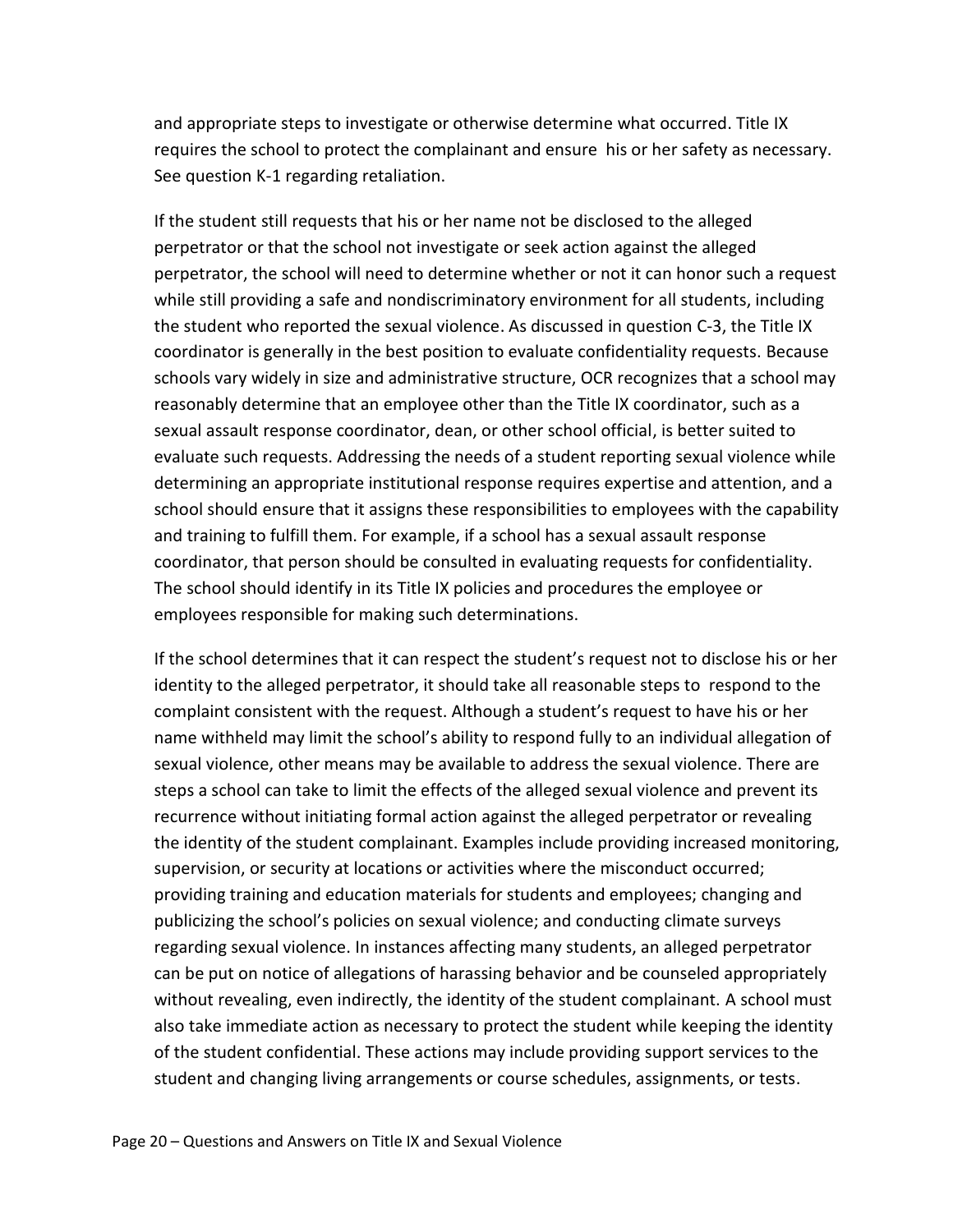## <span id="page-27-0"></span>**E-2. What factors should a school consider in weighing a student's request for confidentiality?**

**Answer:** When weighing a student's request for confidentiality that could preclude a meaningful investigation or potential discipline of the alleged perpetrator, a school should consider a range of factors.

These factors include circumstances that suggest there is an increased risk of the alleged perpetrator committing additional acts of sexual violence or other violence (e.g., whether there have been other sexual violence complaints about the same alleged perpetrator, whether the alleged perpetrator has a history of arrests or records from a prior school indicating a history of violence, whether the alleged perpetrator threatened further sexual violence or other violence against the student or others, and whether the sexual violence was committed by multiple perpetrators). These factors also include circumstances that suggest there is an increased risk of future acts of sexual violence under similar circumstances (e.g., whether the student's report reveals a pattern of perpetration (e.g., via illicit use of drugs or alcohol) at a given location or by a particular group). Other factors that should be considered in assessing a student's request for confidentiality include whether the sexual violence was perpetrated with a weapon; the age of the student subjected to the sexual violence; and whether the school possesses other means to obtain relevant evidence (e.g., security cameras or personnel, physical evidence).

A school should take requests for confidentiality seriously, while at the same time considering its responsibility to provide a safe and nondiscriminatory environment for all students, including the student who reported the sexual violence. For example, if the school has credible information that the alleged perpetrator has committed one or more prior rapes, the balance of factors would compel the school to investigate the allegation of sexual violence, and if appropriate, pursue disciplinary action in a manner that may require disclosure of the student's identity to the alleged perpetrator. If the school determines that it must disclose a student's identity to an alleged perpetrator, it should inform the student prior to making this disclosure. In these cases, it is also especially important for schools to take whatever interim measures are necessary to protect the student and ensure the safety of other students. If a school has a sexual assault response coordinator, that person should be consulted in identifying safety risks and interim measures that are necessary to protect the student. In the event the student requests that the school inform the perpetrator that the student asked the school not to investigate or seek discipline, the school should honor this request and inform the alleged perpetrator that the school made the decision to go forward. For additional information on interim measures see questions G-1 to G-3. Any school officials responsible for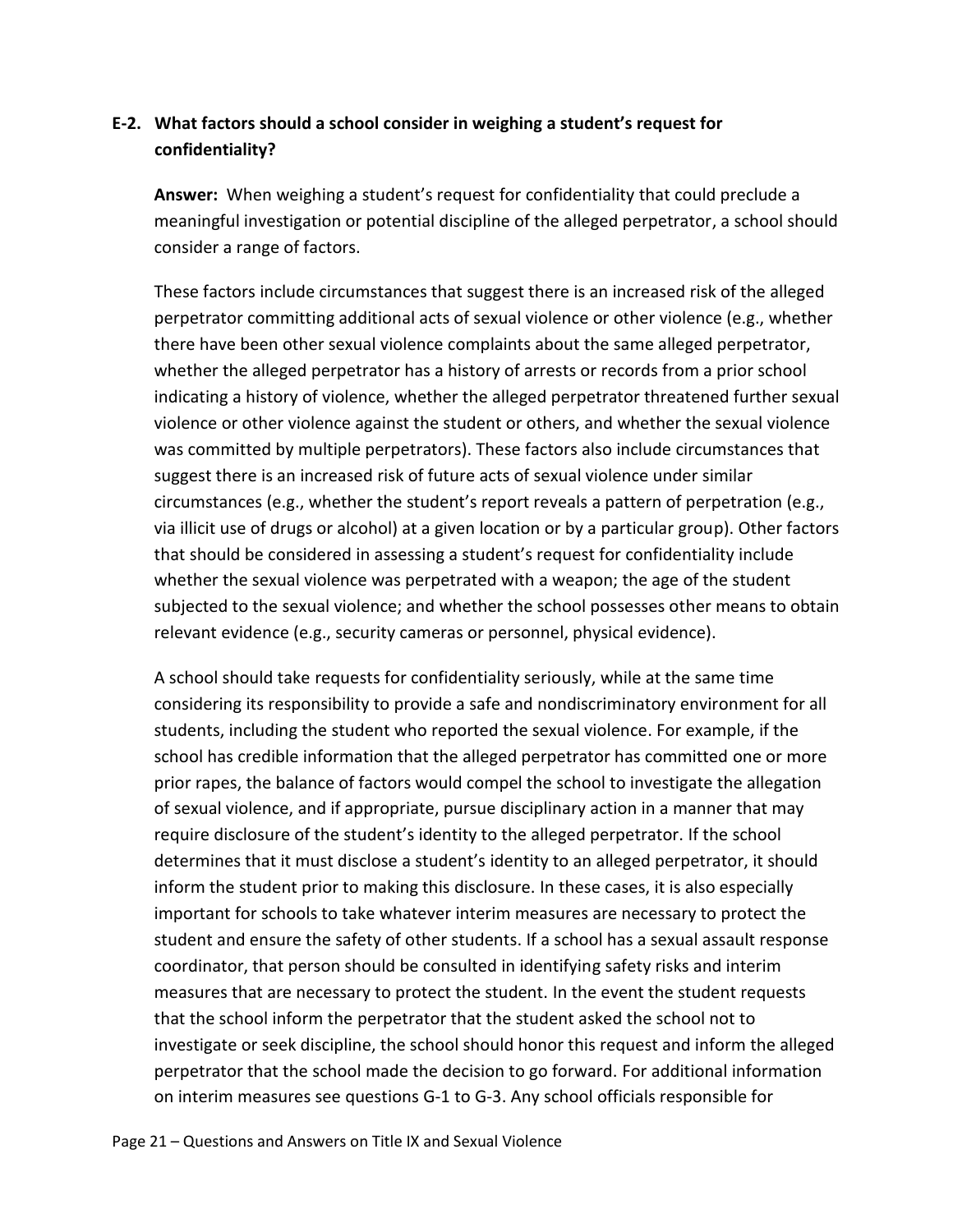discussing safety and confidentiality with students should be trained on the effects of trauma and the appropriate methods to communicate with students subjected to sexual violence. See questions J-1 to J-3.

On the other hand, if, for example, the school has no credible information about prior sexual violence committed by the alleged perpetrator and the alleged sexual violence was not perpetrated with a weapon or accompanied by threats to repeat the sexual violence against the complainant or others or part of a larger pattern at a given location or by a particular group, the balance of factors would likely compel the school to respect the student's request for confidentiality. In this case the school should still take all reasonable steps to respond to the complaint consistent with the student's confidentiality request and determine whether interim measures are appropriate or necessary. Schools should be mindful that traumatic events such as sexual violence can result in delayed decisionmaking by a student who has experienced sexual violence. Hence, a student who initially requests confidentiality might later request that a full investigation be conducted.

## <span id="page-28-0"></span>**E-3. What are the reporting responsibilities of school employees who provide or support the provision of counseling, advocacy, health, mental health, or sexual assault-related services to students who have experienced sexual violence?**

**Answer:** OCR does not require campus mental-health counselors, pastoral counselors, social workers, psychologists, health center employees, or any other person with a professional license requiring confidentiality, or who is supervised by such a person, to report, without the student's consent, incidents of sexual violence to the school in a way that identifies the student. Although these employees may have responsibilities that would otherwise make them responsible employees for Title IX purposes, OCR recognizes the importance of protecting the counselor-client relationship, which often requires confidentiality to ensure that students will seek the help they need.

Professional counselors and pastoral counselors whose official responsibilities include providing mental-health counseling to members of the school community are not required by Title IX to report *any* information regarding an incident of alleged sexual violence to the Title IX coordinator or other appropriate school designee.<sup>26</sup>

<sup>&</sup>lt;sup>26</sup> The exemption from reporting obligations for pastoral and professional counselors under Title IX is consistent with the Clery Act. For additional information on reporting obligations under the Clery Act, see Office of Postsecondary Education, *Handbook for Campus Safety and Security Reporting* (2011), available at [http://www2.ed.gov/admins/lead/safety/handbook.pdf.](http://www2.ed.gov/admins/lead/safety/handbook.pdf) Similar to the Clery Act, for Title IX purposes, a pastoral counselor is a person who is associated with a religious order or denomination, is recognized by that religious

Page 22 – Questions and Answers on Title IX and Sexual Violence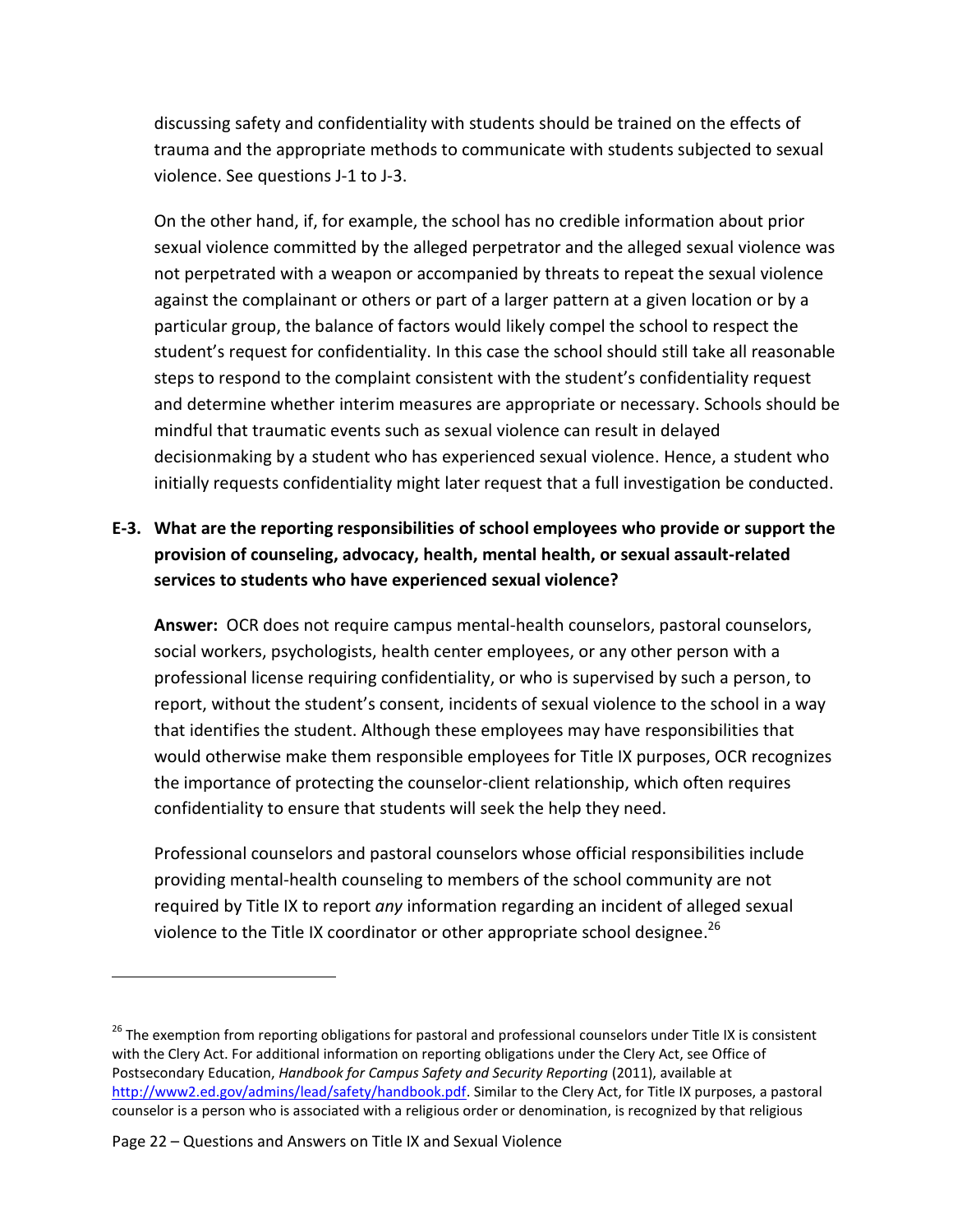OCR recognizes that some people who provide assistance to students who experience sexual violence are not professional or pastoral counselors. They include all individuals who work or volunteer in on-campus sexual assault centers, victim advocacy offices, women's centers, or health centers ("non-professional counselors or advocates"), including front desk staff and students. OCR wants students to feel free to seek their assistance and therefore interprets Title IX to give schools the latitude not to require these individuals to report incidents of sexual violence in a way that identifies the student without the student's consent.<sup>27</sup> These non-professional counselors or advocates are valuable sources of support for students, and OCR strongly encourages schools to designate these individuals as confidential sources.

Pastoral and professional counselors and non-professional counselors or advocates should be instructed to inform students of their right to file a Title IX complaint with the school and a separate complaint with campus or local law enforcement. In addition to informing students about campus resources for counseling, medical, and academic support, these persons should also indicate that they are available to assist students in filing such complaints. They should also explain that Title IX includes protections against retaliation, and that school officials will not only take steps to prevent retaliation but also take strong responsive action if it occurs. This includes retaliatory actions taken by the school and school officials. When a school knows or reasonably should know of possible retaliation by other students or third parties, including threats, intimidation, coercion, or discrimination (including harassment), it must take immediate and appropriate steps to investigate or otherwise determine what occurred. Title IX requires the school to protect the complainant and ensure his or her safety as necessary.

In order to identify patterns or systemic problems related to sexual violence, a school should collect aggregate data about sexual violence incidents from non-professional counselors or advocates in their on-campus sexual assault centers, women's centers, or

<sup>27</sup> Postsecondary institutions should be aware that an individual who is counseling students, but who does not meet the Clery Act definition of a pastoral or professional counselor, is not exempt from being a campus security authority if he or she otherwise has significant responsibility for student and campus activities. See fn. 24.

order or denomination as someone who provides confidential counseling, and is functioning within the scope of that recognition as a pastoral counselor. A professional counselor is a person whose official responsibilities include providing mental health counseling to members of the institution's community and who is functioning within the scope of his or her license or certification. This definition applies even to professional counselors who are not employees of the school, but are under contract to provide counseling at the school. This includes individuals who are not yet licensed or certified as a counselor, but are acting in that role under the supervision of an individual who is licensed or certified. An example is a Ph.D. counselor-trainee acting under the supervision of a professional counselor at the school.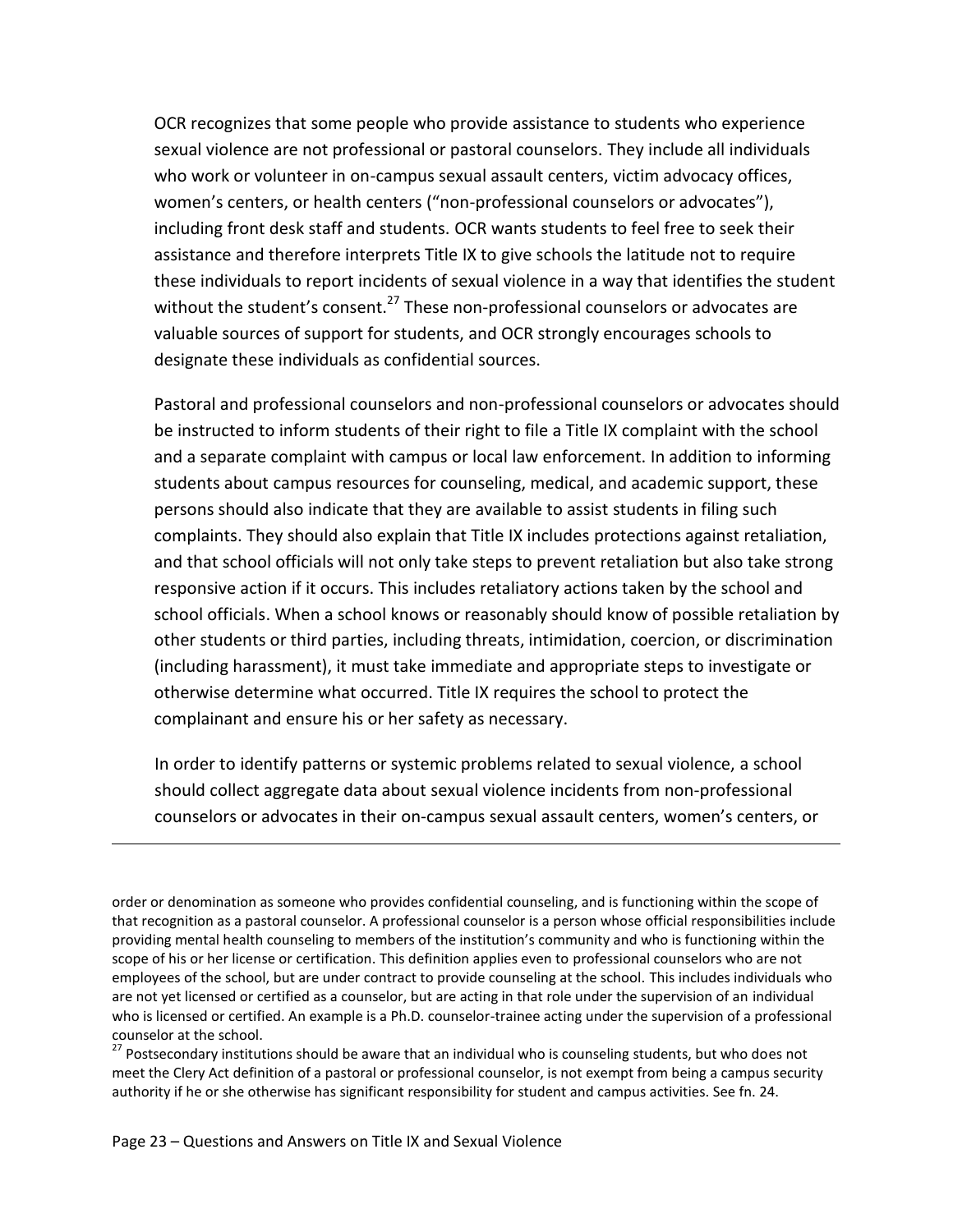health centers. Such individuals should report only general information about incidents of sexual violence such as the nature, date, time, and general location of the incident and should take care to avoid reporting personally identifiable information about a student. Non-professional counselors and advocates should consult with students regarding what information needs to be withheld to protect their identity.

### <span id="page-30-0"></span>**E-4. Is a school required to investigate information regarding sexual violence incidents shared by survivors during public awareness events, such as "Take Back the Night"?**

**Answer:** No. OCR wants students to feel free to participate in preventive education programs and access resources for survivors. Therefore, public awareness events such as "Take Back the Night" or other forums at which students disclose experiences with sexual violence are not considered notice to the school for the purpose of triggering an individual investigation unless the survivor initiates a complaint. The school should instead respond to these disclosures by reviewing sexual assault policies, creating campus-wide educational programs, and conducting climate surveys to learn more about the prevalence of sexual violence at the school. Although Title IX does not require the school to investigate particular incidents discussed at such events, the school should ensure that survivors are aware of any available resources, including counseling, health, and mental health services. To ensure that the entire school community understands their Title IX rights related to sexual violence, the school should also provide information at these events on Title IX and how to file a Title IX complaint with the school, as well as options for reporting an incident of sexual violence to campus or local law enforcement.

### <span id="page-30-1"></span>**F. Investigations and Hearings**

#### *Overview*

### <span id="page-30-2"></span>**F-1. What elements should a school's Title IX investigation include?**

**Answer:** The specific steps in a school's Title IX investigation will vary depending on the nature of the allegation, the age of the student or students involved, the size and administrative structure of the school, state or local legal requirements (including mandatory reporting requirements for schools working with minors), and what it has learned from past experiences.

For the purposes of this document the term "investigation" refers to the process the school uses to resolve sexual violence complaints. This includes the fact-finding investigation and any hearing and decision-making process the school uses to determine: (1) whether or not the conduct occurred; and, (2) if the conduct occurred, what actions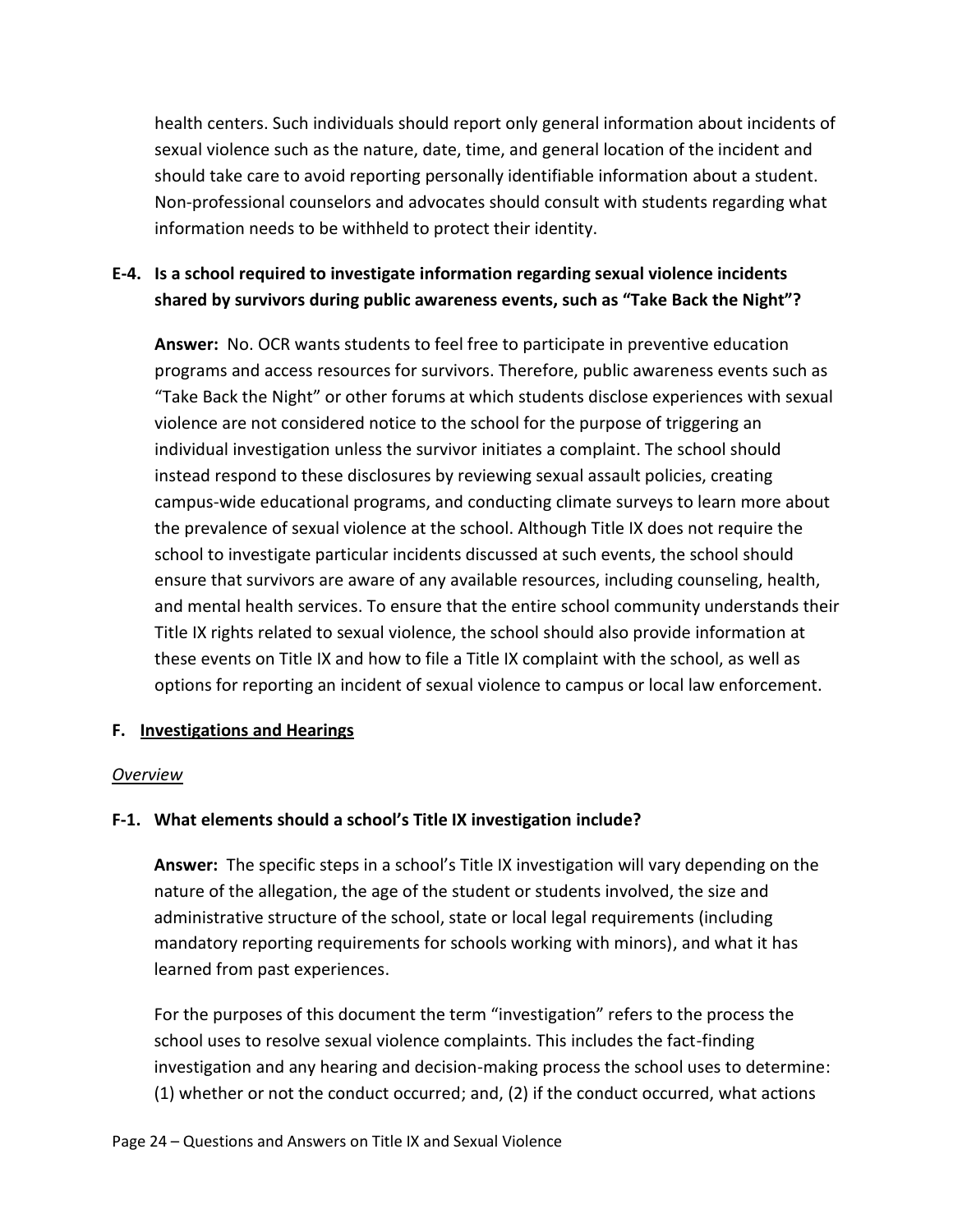the school will take to end the sexual violence, eliminate the hostile environment, and prevent its recurrence, which may include imposing sanctions on the perpetrator and providing remedies for the complainant and broader student population.

In all cases, a school's Title IX investigation must be adequate, reliable, impartial, and prompt and include the opportunity for both parties to present witnesses and other evidence. The investigation may include a hearing to determine whether the conduct occurred, but Title IX does not necessarily require a hearing.<sup>28</sup> Furthermore, neither Title IX nor the DCL specifies who should conduct the investigation. It could be the Title IX coordinator, provided there are no conflicts of interest, but it does not have to be. All persons involved in conducting a school's Title IX investigations must have training or experience in handling complaints of sexual violence and in the school's grievance procedures. For additional information on training, see question J-3.

When investigating an incident of alleged sexual violence for Title IX purposes, to the extent possible, a school should coordinate with any other ongoing school or criminal investigations of the incident and establish appropriate fact-finding roles for each investigator. A school should also consider whether information can be shared among the investigators so that complainants are not unnecessarily required to give multiple statements about a traumatic event. If the investigation includes forensic evidence, it may be helpful for a school to consult with local or campus law enforcement or a forensic expert to ensure that the evidence is correctly interpreted by school officials. For additional information on working with campus or local law enforcement see question F-3.

If a school uses its student disciplinary procedures to meet its Title IX obligation to resolve complaints of sexual violence promptly and equitably, it should recognize that imposing sanctions against the perpetrator, without additional remedies, likely will not be sufficient to eliminate the hostile environment and prevent recurrence as required by Title IX. If a school typically processes complaints of sexual violence through its disciplinary process and that process, including any investigation and hearing, meets the Title IX requirements discussed above and enables the school to end the sexual violence, eliminate the hostile environment, and prevent its recurrence, then the school may use that process to satisfy its Title IX obligations and does not need to conduct a separate Title IX investigation. As discussed in question C-3, the Title IX coordinator should review the disciplinary process

Page 25 – Questions and Answers on Title IX and Sexual Violence

<sup>&</sup>lt;sup>28</sup> This answer addresses only Title IX's requirements for investigations. It does not address legal rights or requirements under the U.S. Constitution, the Clery Act, or other federal, state, or local laws.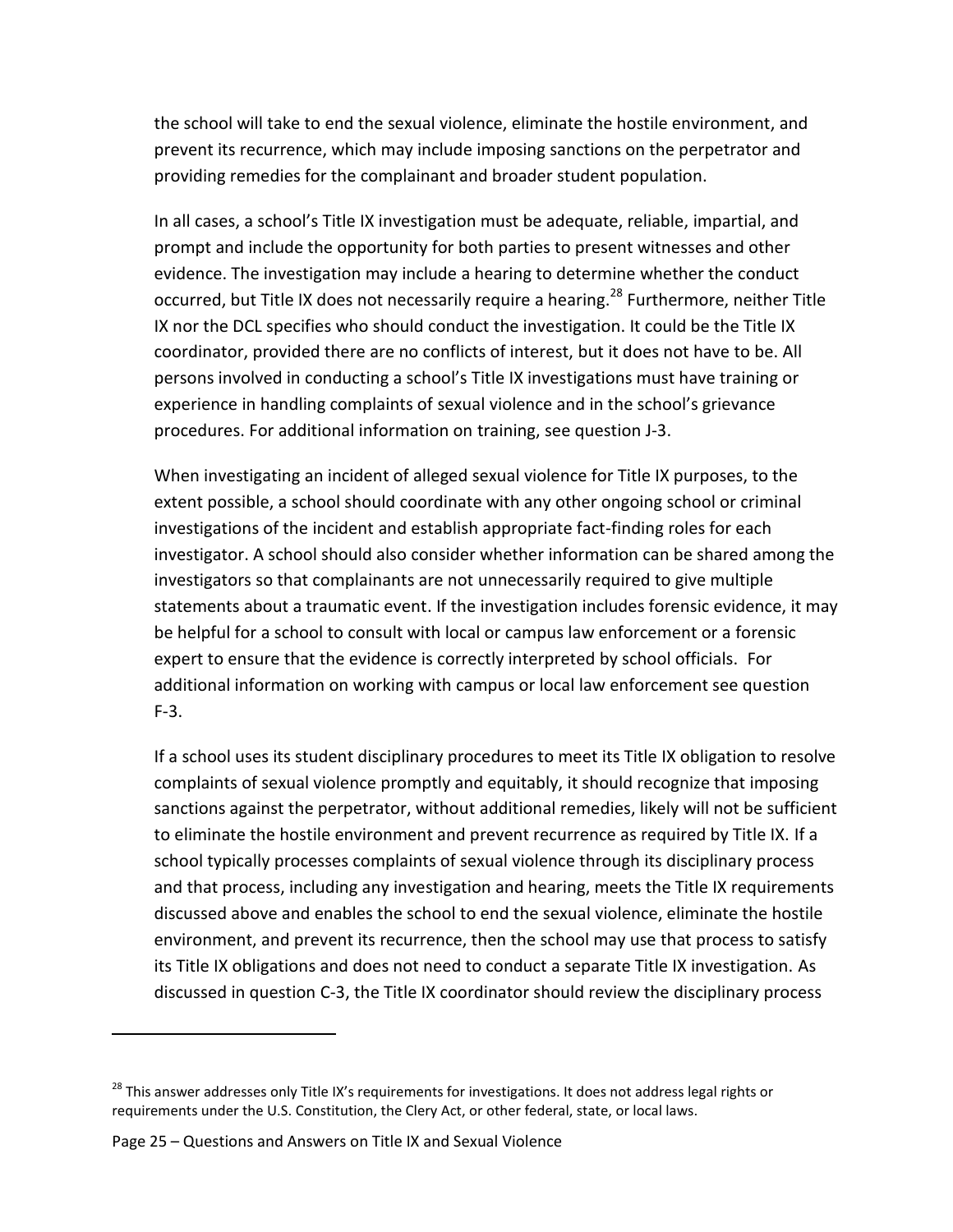to ensure that it: (1) complies with the prompt and equitable requirements of Title IX; (2) allows for appropriate interim measures to be taken to protect the complainant during the process; and (3) provides for remedies to the complainant and school community where appropriate. For more information about interim measures, see questions G-1 to G-3, and about remedies, see questions H-1 and H-2.

The investigation may include, but is not limited to, conducting interviews of the complainant, the alleged perpetrator, and any witnesses; reviewing law enforcement investigation documents, if applicable; reviewing student and personnel files; and gathering and examining other relevant documents or evidence. While a school has flexibility in how it structures the investigative process, for Title IX purposes, a school must give the complainant any rights that it gives to the alleged perpetrator. A balanced and fair process that provides the same opportunities to both parties will lead to sound and supportable decisions.<sup>29</sup> Specifically:

- Throughout the investigation, the parties must have an equal opportunity to present relevant witnesses and other evidence.
- The school must use a preponderance-of-the-evidence (*i.e.*, more likely than not) standard in any Title IX proceedings, including any fact-finding and hearings.
- If the school permits one party to have lawyers or other advisors at any stage of the proceedings, it must do so equally for both parties. Any school-imposed restrictions on the ability of lawyers or other advisors to speak or otherwise participate in the proceedings must also apply equally.
- If the school permits one party to submit third-party expert testimony, it must do so equally for both parties.
- If the school provides for an appeal, it must do so equally for both parties.
- Both parties must be notified, in writing, of the outcome of both the complaint and any appeal (see question H-3).

 $^{29}$  As explained in question C-5, the parties may have certain due process rights under the U.S. Constitution.

Page 26 – Questions and Answers on Title IX and Sexual Violence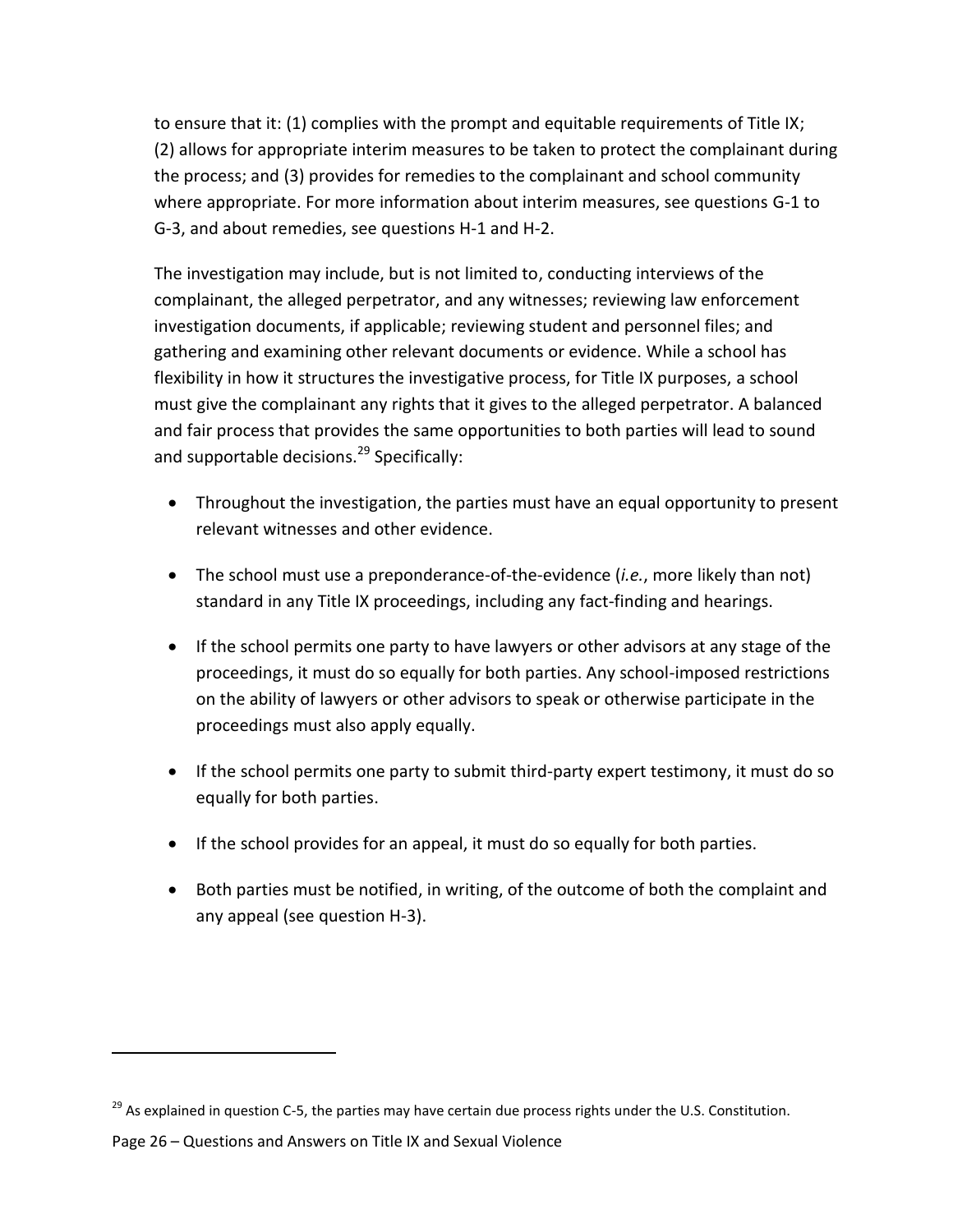#### *Intersection with Criminal Investigations*

### <span id="page-33-0"></span>**F-2. What are the key differences between a school's Title IX investigation into allegations of sexual violence and a criminal investigation?**

**Answer:** A criminal investigation is intended to determine whether an individual violated criminal law; and, if at the conclusion of the investigation, the individual is tried and found guilty, the individual may be imprisoned or subject to criminal penalties. The U.S. Constitution affords criminal defendants who face the risk of incarceration numerous protections, including, but not limited to, the right to counsel, the right to a speedy trial, the right to a jury trial, the right against self-incrimination, and the right to confrontation. In addition, government officials responsible for criminal investigations (including police and prosecutors) normally have discretion as to which complaints from the public they will investigate.

By contrast, a Title IX investigation will never result in incarceration of an individual and, therefore, the same procedural protections and legal standards are not required. Further, while a criminal investigation is initiated at the discretion of law enforcement authorities, a Title IX investigation is not discretionary; a school has a duty under Title IX to resolve complaints promptly and equitably and to provide a safe and nondiscriminatory environment for all students, free from sexual harassment and sexual violence. Because the standards for pursuing and completing criminal investigations are different from those used for Title IX investigations, the termination of a criminal investigation without an arrest or conviction does not affect the school's Title IX obligations.

Of course, criminal investigations conducted by local or campus law enforcement may be useful for fact gathering if the criminal investigation occurs within the recommended timeframe for Title IX investigations; but, even if a criminal investigation is ongoing, a school must still conduct its own Title IX investigation.

A school should notify complainants of the right to file a criminal complaint and should not dissuade a complainant from doing so either during or after the school's internal Title IX investigation. Title IX does not require a school to report alleged incidents of sexual violence to law enforcement, but a school may have reporting obligations under state, local, or other federal laws.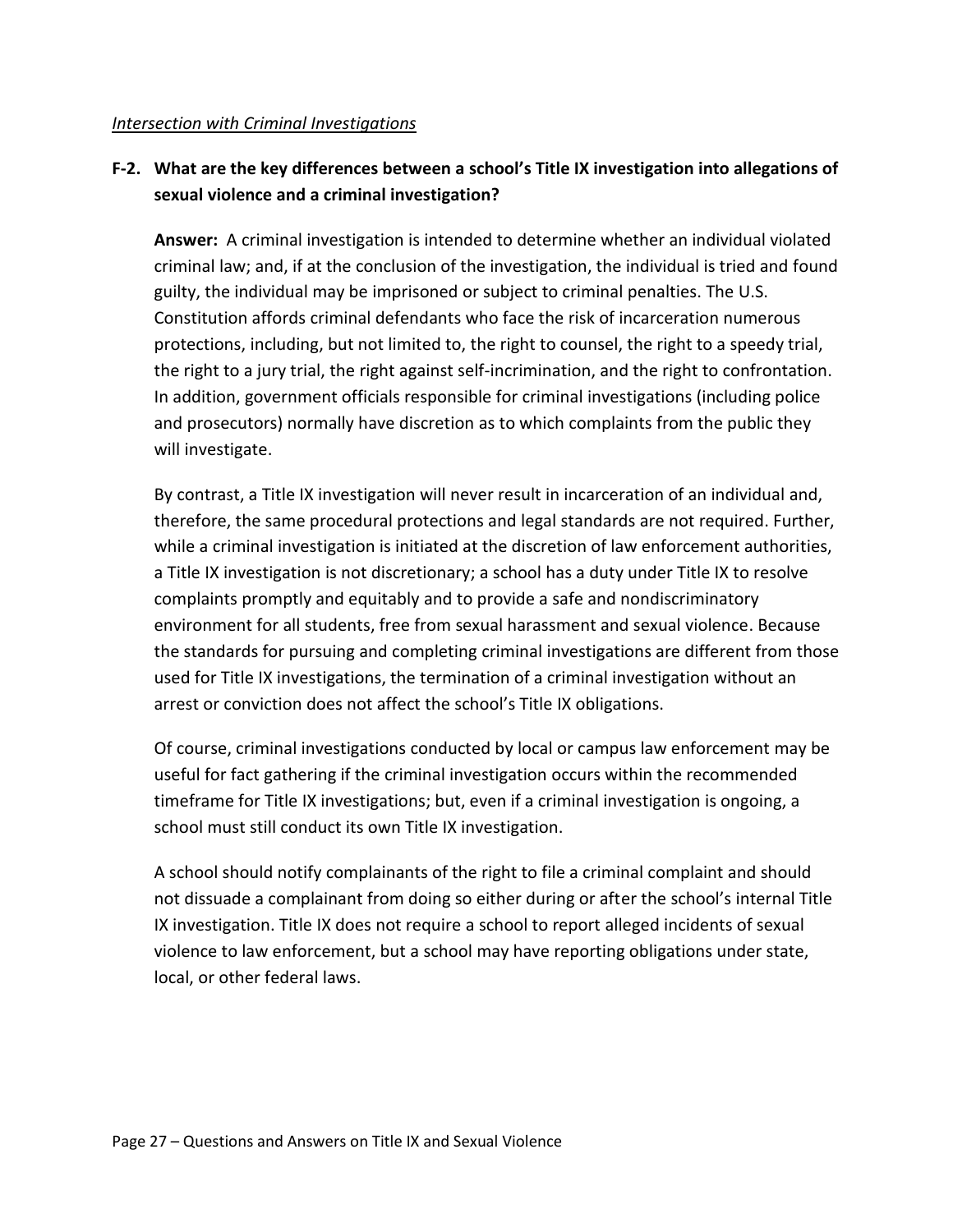## <span id="page-34-0"></span>**F-3. How should a school proceed when campus or local law enforcement agencies are conducting a criminal investigation while the school is conducting a parallel Title IX investigation?**

**Answer:** A school should not wait for the conclusion of a criminal investigation or criminal proceeding to begin its own Title IX investigation. Although a school may need to delay temporarily the fact-finding portion of a Title IX investigation while the police are gathering evidence, it is important for a school to understand that during this brief delay in the Title IX investigation, it must take interim measures to protect the complainant in the educational setting. The school should also continue to update the parties on the status of the investigation and inform the parties when the school resumes its Title IX investigation. For additional information on interim measures see questions G-1 to G-3.

If a school delays the fact-finding portion of a Title IX investigation, the school must promptly resume and complete its fact-finding for the Title IX investigation once it learns that the police department has completed its evidence gathering stage of the criminal investigation. The school should not delay its investigation until the ultimate outcome of the criminal investigation or the filing of any charges. OCR recommends that a school work with its campus police, local law enforcement, and local prosecutor's office to learn when the evidence gathering stage of the criminal investigation is complete. A school may also want to enter into a memorandum of understanding (MOU) or other agreement with these agencies regarding the protocols and procedures for referring allegations of sexual violence, sharing information, and conducting contemporaneous investigations. Any MOU or other agreement must allow the school to meet its Title IX obligation to resolve complaints promptly and equitably, and must comply with the Family Educational Rights and Privacy Act ("FERPA") and other applicable privacy laws.

The DCL states that in one instance a prosecutor's office informed OCR that the police department's evidence gathering stage typically takes three to ten calendar days, although the delay in the school's investigation may be longer in certain instances. OCR understands that this example may not be representative and that the law enforcement agency's process often takes more than ten days. OCR recognizes that the length of time for evidence gathering by criminal investigators will vary depending on the specific circumstances of each case.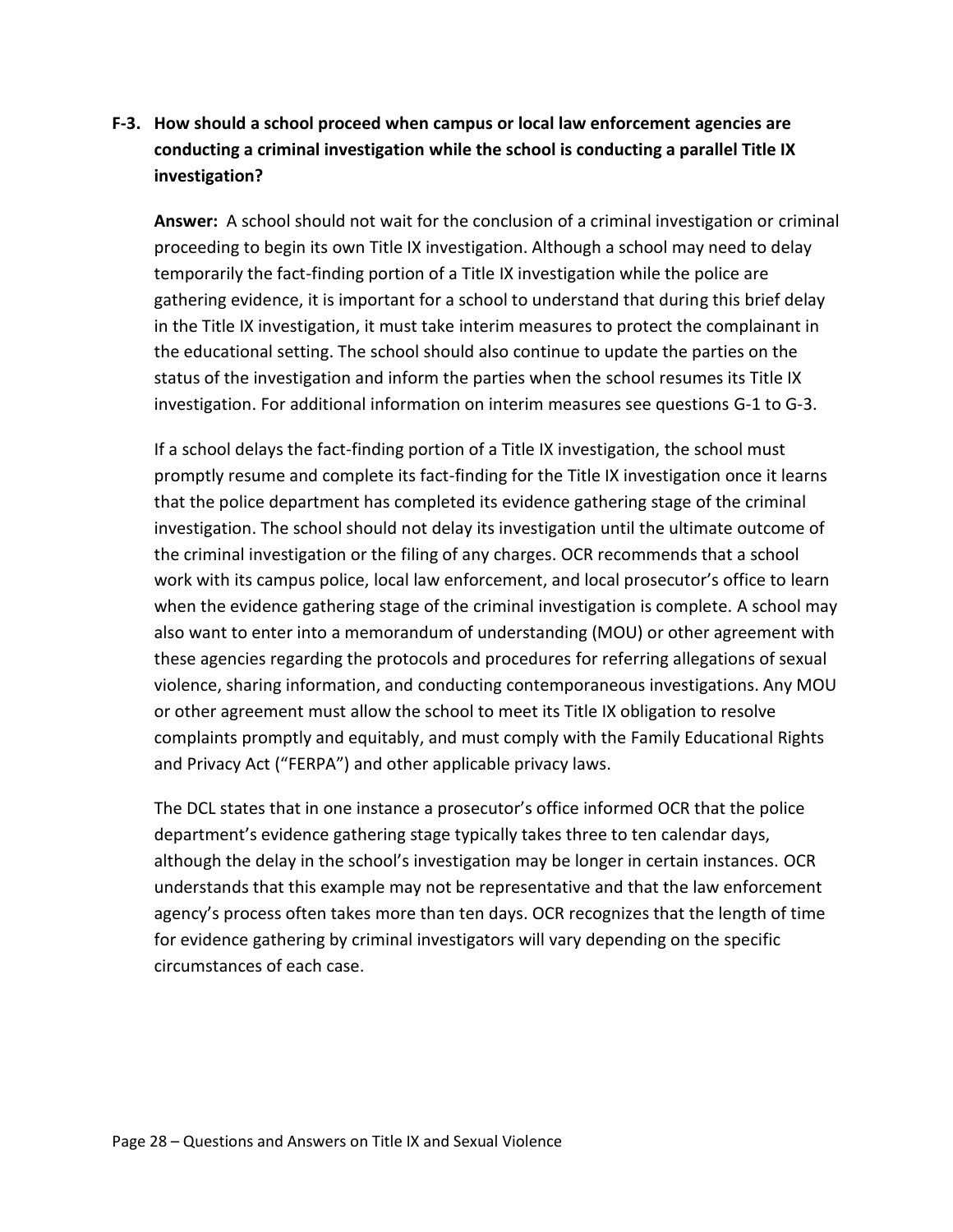#### *Off-Campus Conduct*

### <span id="page-35-0"></span>**F-4. Is a school required to process complaints of alleged sexual violence that occurred off campus?**

**Answer:** Yes. Under Title IX, a school must process all complaints of sexual violence, regardless of where the conduct occurred, to determine whether the conduct occurred in the context of an education program or activity or had continuing effects on campus or in an off-campus education program or activity.

A school must determine whether the alleged off-campus sexual violence occurred in the context of an education program or activity of the school; if so, the school must treat the complaint in the same manner that it treats complaints regarding on-campus conduct. In other words, if a school determines that the alleged misconduct took place in the context of an education program or activity of the school, the fact that the alleged misconduct took place off campus does not relieve the school of its obligation to investigate the complaint as it would investigate a complaint of sexual violence that occurred on campus.

Whether the alleged misconduct occurred in this context may not always be apparent from the complaint, so a school may need to gather additional information in order to make such a determination. Off-campus education programs and activities are clearly covered and include, but are not limited to: activities that take place at houses of fraternities or sororities recognized by the school; school-sponsored field trips, including athletic team travel; and events for school clubs that occur off campus (*e.g*., a debate team trip to another school or to a weekend competition).

Even if the misconduct did not occur in the context of an education program or activity, a school must consider the effects of the off-campus misconduct when evaluating whether there is a hostile environment on campus or in an off-campus education program or activity because students often experience the continuing effects of off-campus sexual violence while at school or in an off-campus education program or activity. The school cannot address the continuing effects of the off-campus sexual violence at school or in an off-campus education program or activity unless it processes the complaint and gathers appropriate additional information in accordance with its established procedures.

Once a school is on notice of off-campus sexual violence against a student, it must assess whether there are any continuing effects on campus or in an off-campus education program or activity that are creating or contributing to a hostile environment and, if so, address that hostile environment in the same manner in which it would address a hostile environment created by on-campus misconduct. The mere presence on campus or in an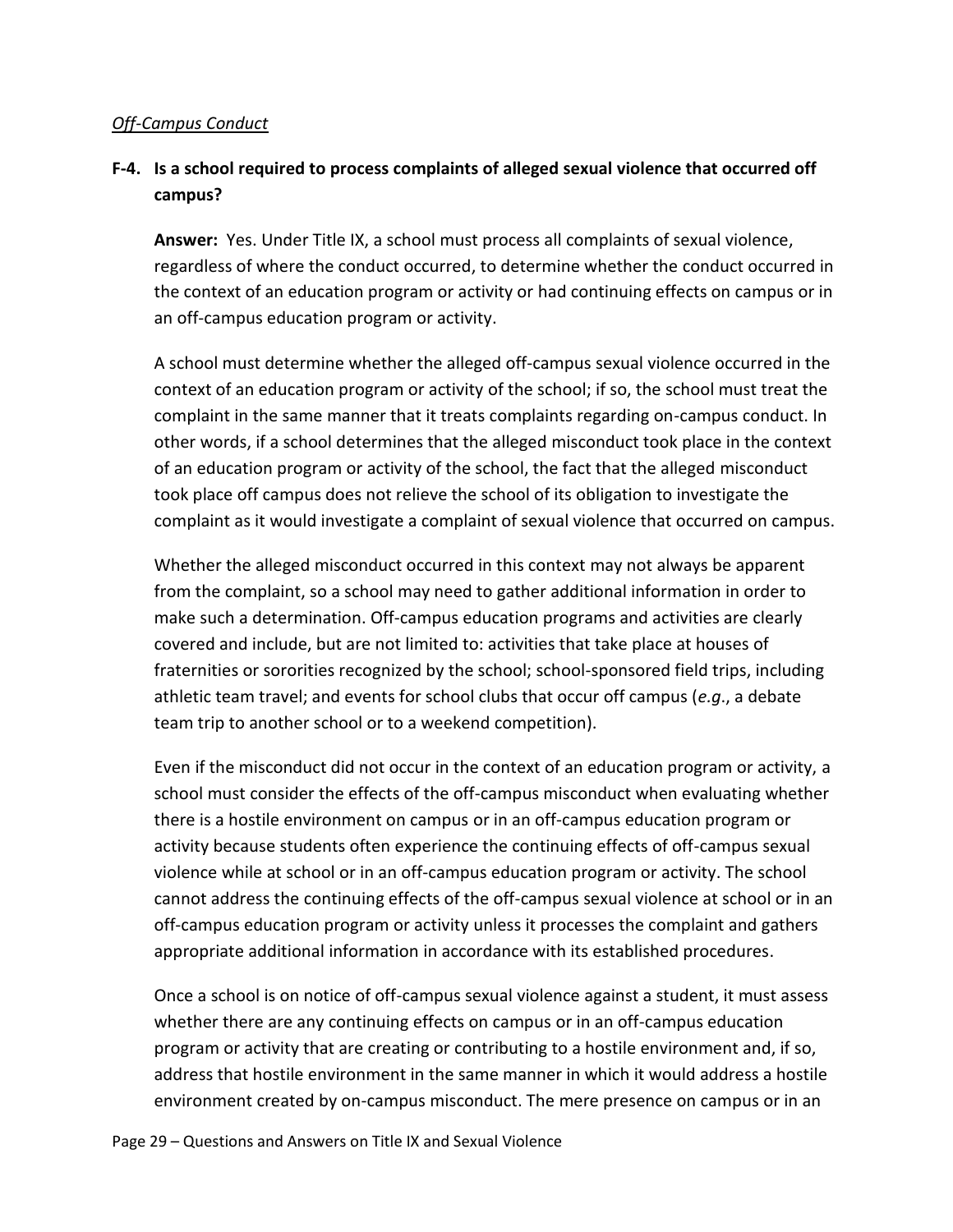off-campus education program or activity of the alleged perpetrator of off-campus sexual violence can have continuing effects that create a hostile environment. A school should also take steps to protect a student who alleges off-campus sexual violence from further harassment by the alleged perpetrator or his or her friends, and a school may have to take steps to protect other students from possible assault by the alleged perpetrator. In other words, the school should protect the school community in the same way it would had the sexual violence occurred on campus. Even if there are no continuing effects of the offcampus sexual violence experienced by the student on campus or in an off-campus education program or activity, the school still should handle these incidents as it would handle other off-campus incidents of misconduct or violence and consistent with any other applicable laws. For example, if a school, under its code of conduct, exercises jurisdiction over physical altercations between students that occur off campus outside of an education program or activity, it should also exercise jurisdiction over incidents of student-on-student sexual violence that occur off campus outside of an education program or activity.

### *Hearings*<sup>30</sup>

 $\overline{a}$ 

#### <span id="page-36-0"></span>**F-5. Must a school allow or require the parties to be present during an entire hearing?**

**Answer:** If a school uses a hearing process to determine responsibility for acts of sexual violence, OCR does not require that the school allow a complainant to be present for the entire hearing; it is up to each school to make this determination. But if the school allows one party to be present for the entirety of a hearing, it must do so equally for both parties. At the same time, when requested, a school should make arrangements so that the complainant and the alleged perpetrator do not have to be present in the same room at the same time. These two objectives may be achieved by using closed circuit television or other means. Because a school has a Title IX obligation to investigate possible sexual violence, if a hearing is part of the school's Title IX investigation process, the school must not require a complainant to be present at the hearing as a prerequisite to proceed with the hearing.

 $30$  As noted in question F-1, the investigation may include a hearing to determine whether the conduct occurred, but Title IX does not necessarily require a hearing. Although Title IX does not dictate the membership of a hearing board, OCR discourages schools from allowing students to serve on hearing boards in cases involving allegations of sexual violence.

Page 30 – Questions and Answers on Title IX and Sexual Violence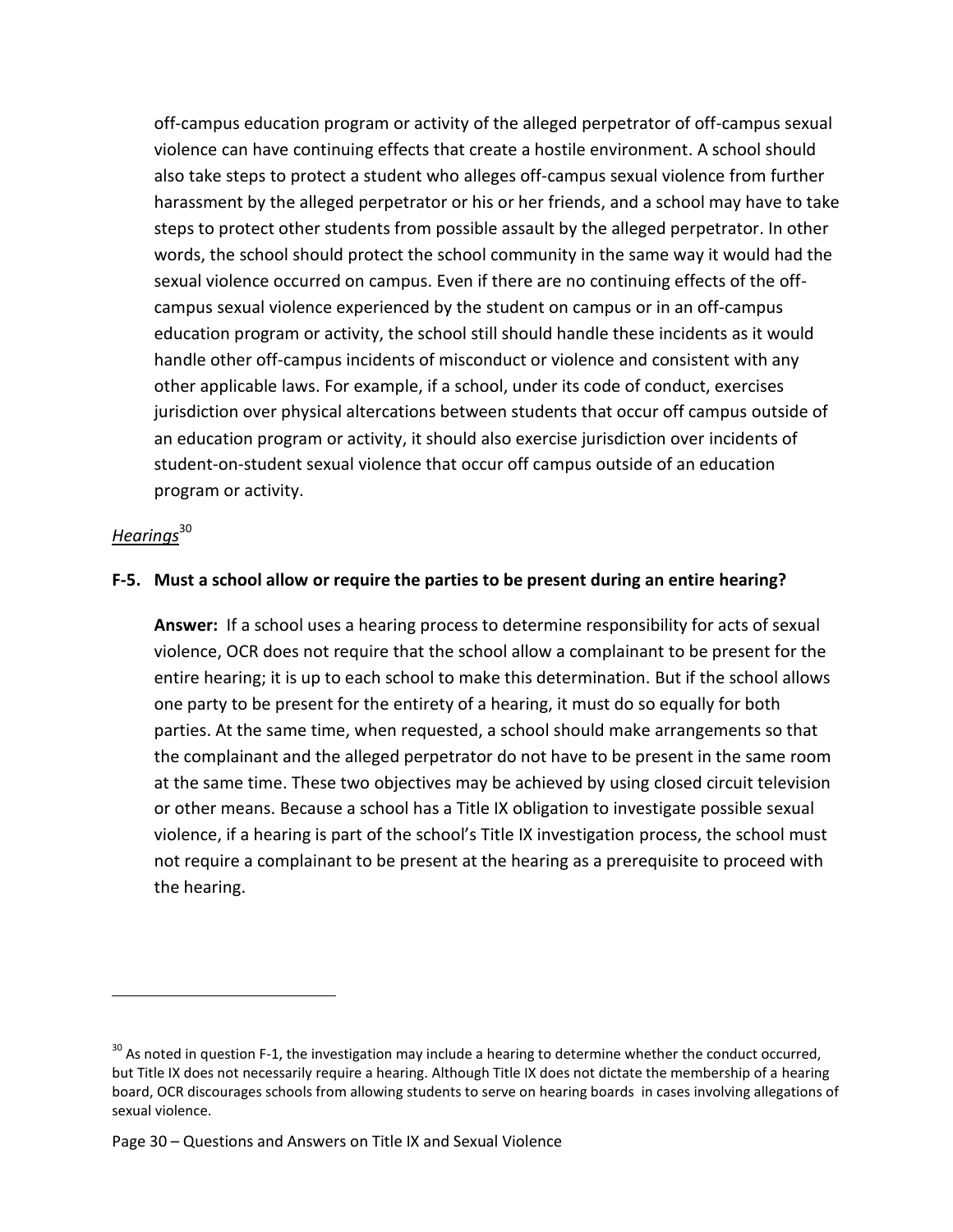#### <span id="page-37-0"></span>**F-6. May every witness at the hearing, including the parties, be cross-examined?**

**Answer:** OCR does not require that a school allow cross-examination of witnesses, including the parties, if they testify at the hearing. But if the school allows one party to cross-examine witnesses, it must do so equally for both parties.

OCR strongly discourages a school from allowing the parties to personally question or cross-examine each other during a hearing on alleged sexual violence. Allowing an alleged perpetrator to question a complainant directly may be traumatic or intimidating, and may perpetuate a hostile environment. A school may choose, instead, to allow the parties to submit questions to a trained third party (*e.g.*, the hearing panel) to ask the questions on their behalf. OCR recommends that the third party screen the questions submitted by the parties and only ask those it deems appropriate and relevant to the case.

#### <span id="page-37-1"></span>**F-7. May the complainant's sexual history be introduced at hearings?**

**Answer:** Questioning about the complainant's sexual history with anyone other than the alleged perpetrator should not be permitted. Further, a school should recognize that the mere fact of a current or previous consensual dating or sexual relationship between the two parties does not itself imply consent or preclude a finding of sexual violence. The school should also ensure that hearings are conducted in a manner that does not inflict additional trauma on the complainant.

#### *Timeframes*

## <span id="page-37-2"></span>**F-8. What stages of the investigation are included in the 60-day timeframe referenced in the DCL as the length for a typical investigation?**

**Answer:** As noted in the DCL, the 60-calendar day timeframe for investigations is based on OCR's experience in typical cases. The 60-calendar day timeframe refers to the entire investigation process, which includes conducting the fact-finding investigation, holding a hearing or engaging in another decision-making process to determine whether the alleged sexual violence occurred and created a hostile environment, and determining what actions the school will take to eliminate the hostile environment and prevent its recurrence, including imposing sanctions against the perpetrator and providing remedies for the complainant and school community, as appropriate. Although this timeframe does not include appeals, a school should be aware that an unduly long appeals process may impact whether the school's response was prompt and equitable as required by Title IX.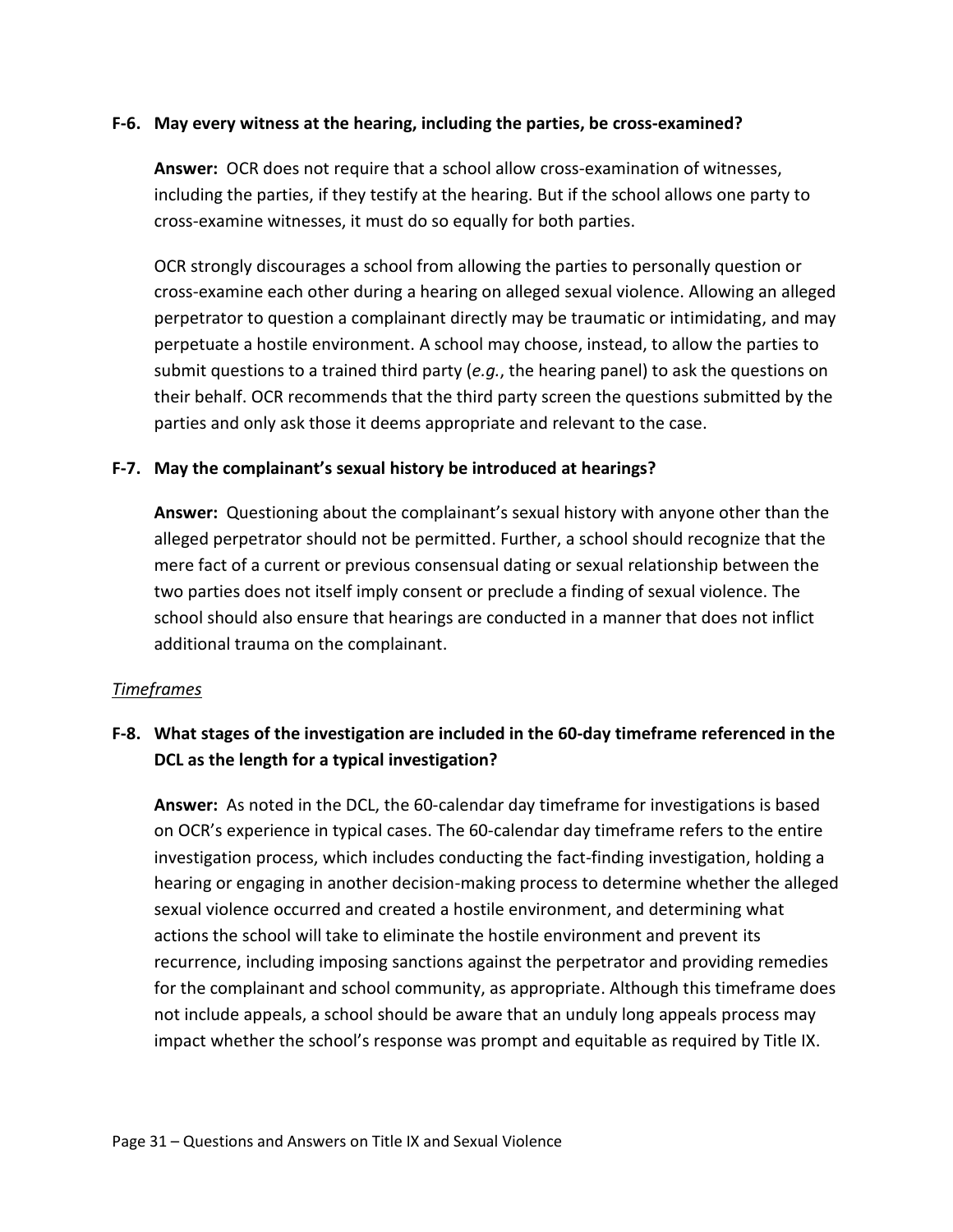OCR does not require a school to complete investigations within 60 days; rather OCR evaluates on a case-by-case basis whether the resolution of sexual violence complaints is prompt and equitable. Whether OCR considers an investigation to be prompt as required by Title IX will vary depending on the complexity of the investigation and the severity and extent of the alleged conduct. OCR recognizes that the investigation process may take longer if there is a parallel criminal investigation or if it occurs partially during school breaks. A school may need to stop an investigation during school breaks or between school years, although a school should make every effort to try to conduct an investigation during these breaks unless so doing would sacrifice witness availability or otherwise compromise the process.

Because timeframes for investigations vary and a school may need to depart from the timeframes designated in its grievance procedures, both parties should be given periodic status updates throughout the process.

#### <span id="page-38-0"></span>**G. Interim Measures**

### <span id="page-38-1"></span>**G-1. Is a school required to take any interim measures before the completion of its investigation?**

**Answer:** Title IX requires a school to take steps to ensure equal access to its education programs and activities and protect the complainant as necessary, including taking interim measures before the final outcome of an investigation. The school should take these steps promptly once it has notice of a sexual violence allegation and should provide the complainant with periodic updates on the status of the investigation. The school should notify the complainant of his or her options to avoid contact with the alleged perpetrator and allow the complainant to change academic and extracurricular activities or his or her living, transportation, dining, and working situation as appropriate. The school should also ensure that the complainant is aware of his or her Title IX rights and any available resources, such as victim advocacy, housing assistance, academic support, counseling, disability services, health and mental health services, and legal assistance, and the right to report a crime to campus or local law enforcement. If a school does not offer these services on campus, it should enter into an MOU with a local victim services provider if possible.

Even when a school has determined that it can respect a complainant's request for confidentiality and therefore may not be able to respond fully to an allegation of sexual violence and initiate formal action against an alleged perpetrator, the school must take immediate action to protect the complainant while keeping the identity of the complainant confidential. These actions may include: providing support services to the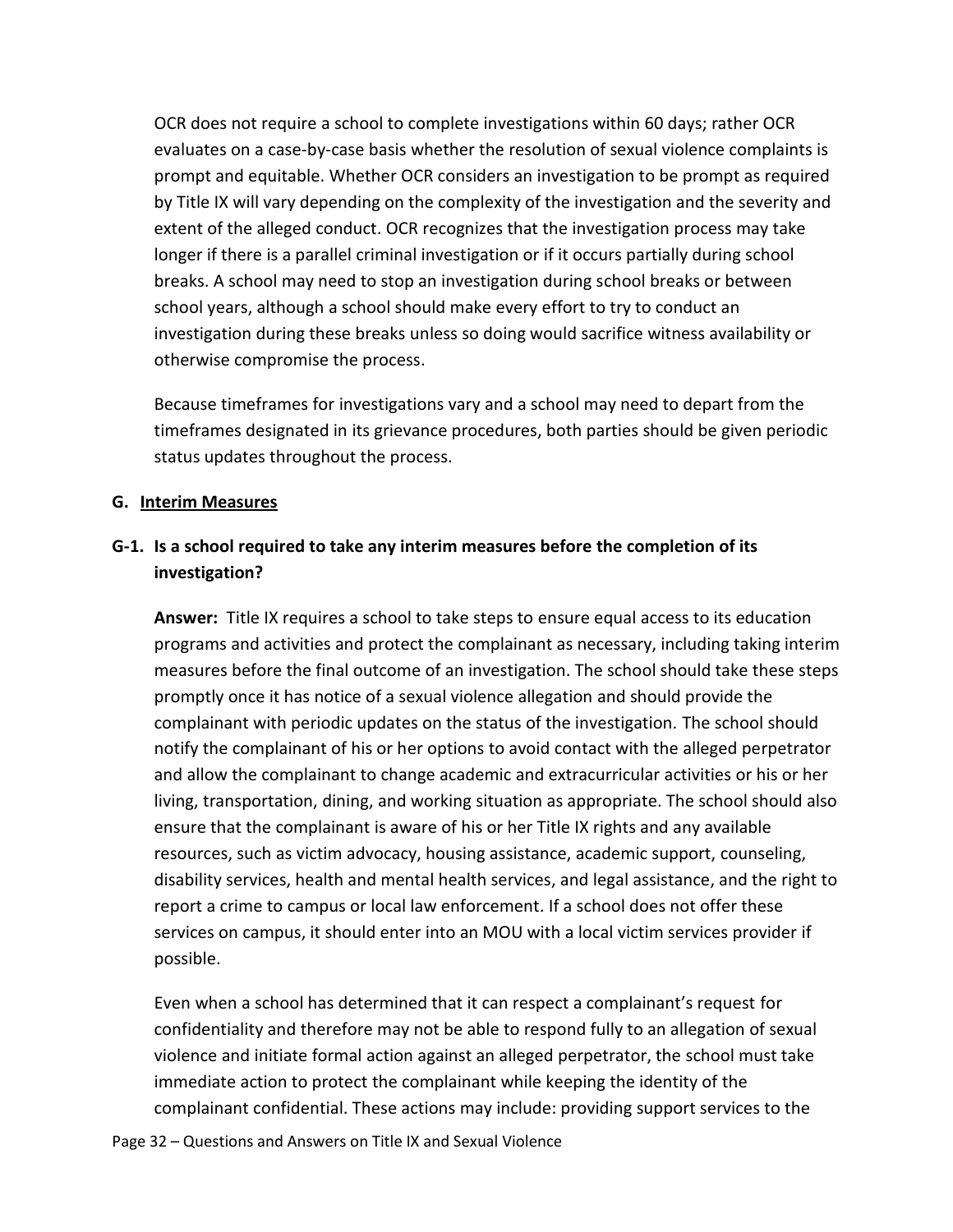complainant; changing living arrangements or course schedules, assignments, or tests; and providing increased monitoring, supervision, or security at locations or activities where the misconduct occurred.

#### <span id="page-39-0"></span>**G-2. How should a school determine what interim measures to take?**

**Answer:** The specific interim measures implemented and the process for implementing those measures will vary depending on the facts of each case. A school should consider a number of factors in determining what interim measures to take, including, for example, the specific need expressed by the complainant; the age of the students involved; the severity or pervasiveness of the allegations; any continuing effects on the complainant; whether the complainant and alleged perpetrator share the same residence hall, dining hall, class, transportation, or job location; and whether other judicial measures have been taken to protect the complainant (*e.g*., civil protection orders).

In general, when taking interim measures, schools should minimize the burden on the complainant. For example, if the complainant and alleged perpetrator share the same class or residence hall, the school should not, as a matter of course, remove the complainant from the class or housing while allowing the alleged perpetrator to remain without carefully considering the facts of the case.

## <span id="page-39-1"></span>**G-3. If a school provides all students with access to counseling on a fee basis, does that suffice for providing counseling as an interim measure?**

**Answer:** No. Interim measures are determined by a school on a case-by-case basis. If a school determines that it needs to offer counseling to the complainant as part of its Title IX obligation to take steps to protect the complainant while the investigation is ongoing, it must not require the complainant to pay for this service.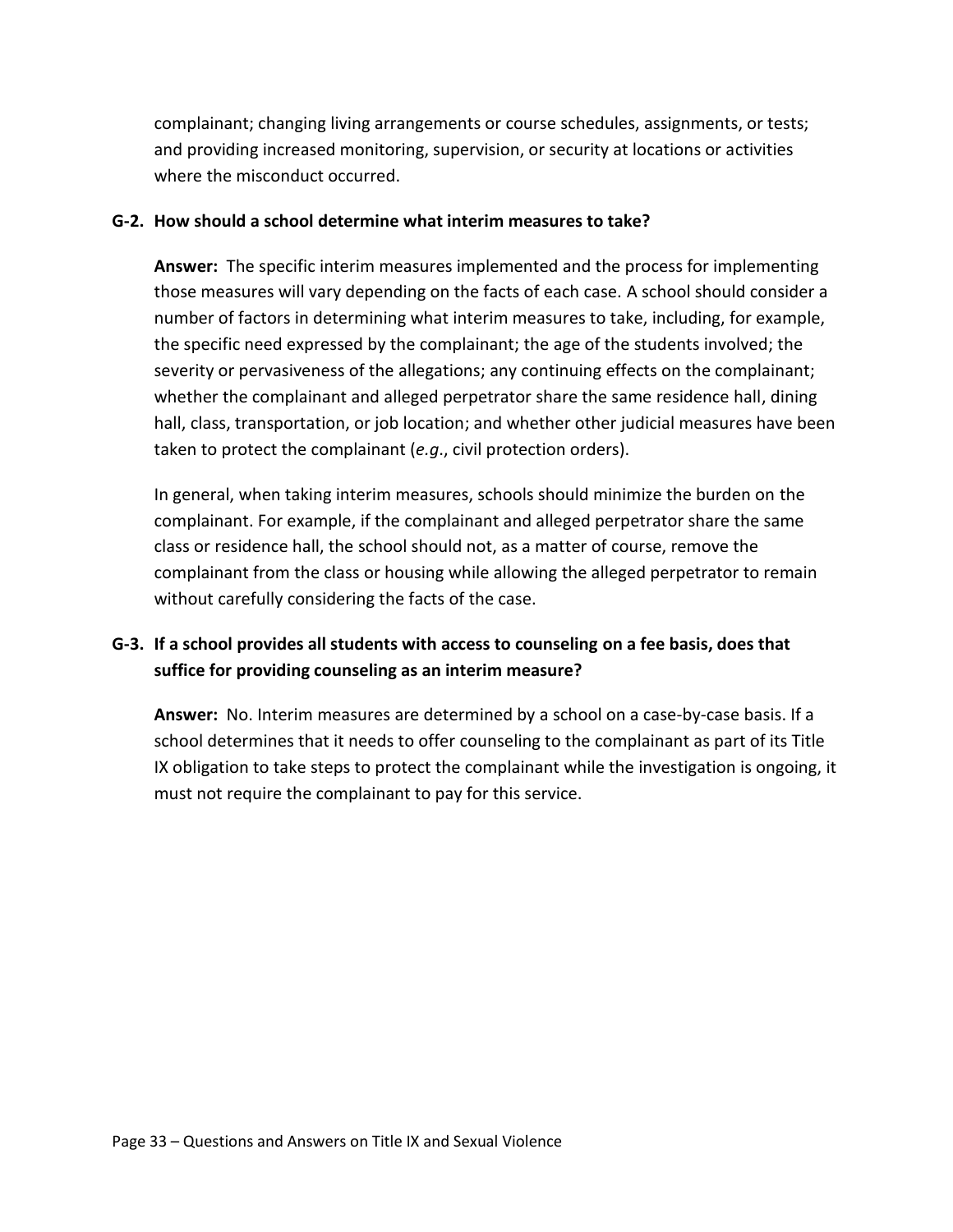### <span id="page-40-0"></span>**H. Remedies and Notice of Outcome**<sup>31</sup>

## <span id="page-40-1"></span>**H-1. What remedies should a school consider in a case of student-on-student sexual violence?**

**Answer:** Effective remedial action may include disciplinary action against the perpetrator, providing counseling for the perpetrator, remedies for the complainant and others, as well as changes to the school's overall services or policies. All services needed to remedy the hostile environment should be offered to the complainant. These remedies are separate from, and in addition to, any interim measure that may have been provided prior to the conclusion of the school's investigation. In any instance in which the complainant did not take advantage of a specific service (*e.g.*, counseling) when offered as an interim measure, the complainant should still be offered, and is still entitled to, appropriate final remedies that may include services the complainant declined as an interim measure. A refusal at the interim stage does not mean the refused service or set of services should not be offered as a remedy.

If a school uses its student disciplinary procedures to meet its Title IX obligation to resolve complaints of sexual violence promptly and equitably, it should recognize that imposing sanctions against the perpetrator, without more, likely will not be sufficient to satisfy its Title IX obligation to eliminate the hostile environment, prevent its recurrence, and, as appropriate, remedy its effects. Additional remedies for the complainant and the school community may be necessary. If the school's student disciplinary procedure does not include a process for determining and implementing these remedies for the complainant and school community, the school will need to use another process for this purpose.

Depending on the specific nature of the problem, remedies for the complainant may include, but are not limited to:

• Providing an effective escort to ensure that the complainant can move safely between classes and activities;

 $31$  As explained in question A-5, if a school delays responding to allegations of sexual violence or responds inappropriately, the school's own inaction may subject the student to be subjected to a hostile environment. In this case, in addition to the remedies discussed in this section, the school will also be required to remedy the effects of the sexual violence that could reasonably have been prevented had the school responded promptly and appropriately.

Page 34 – Questions and Answers on Title IX and Sexual Violence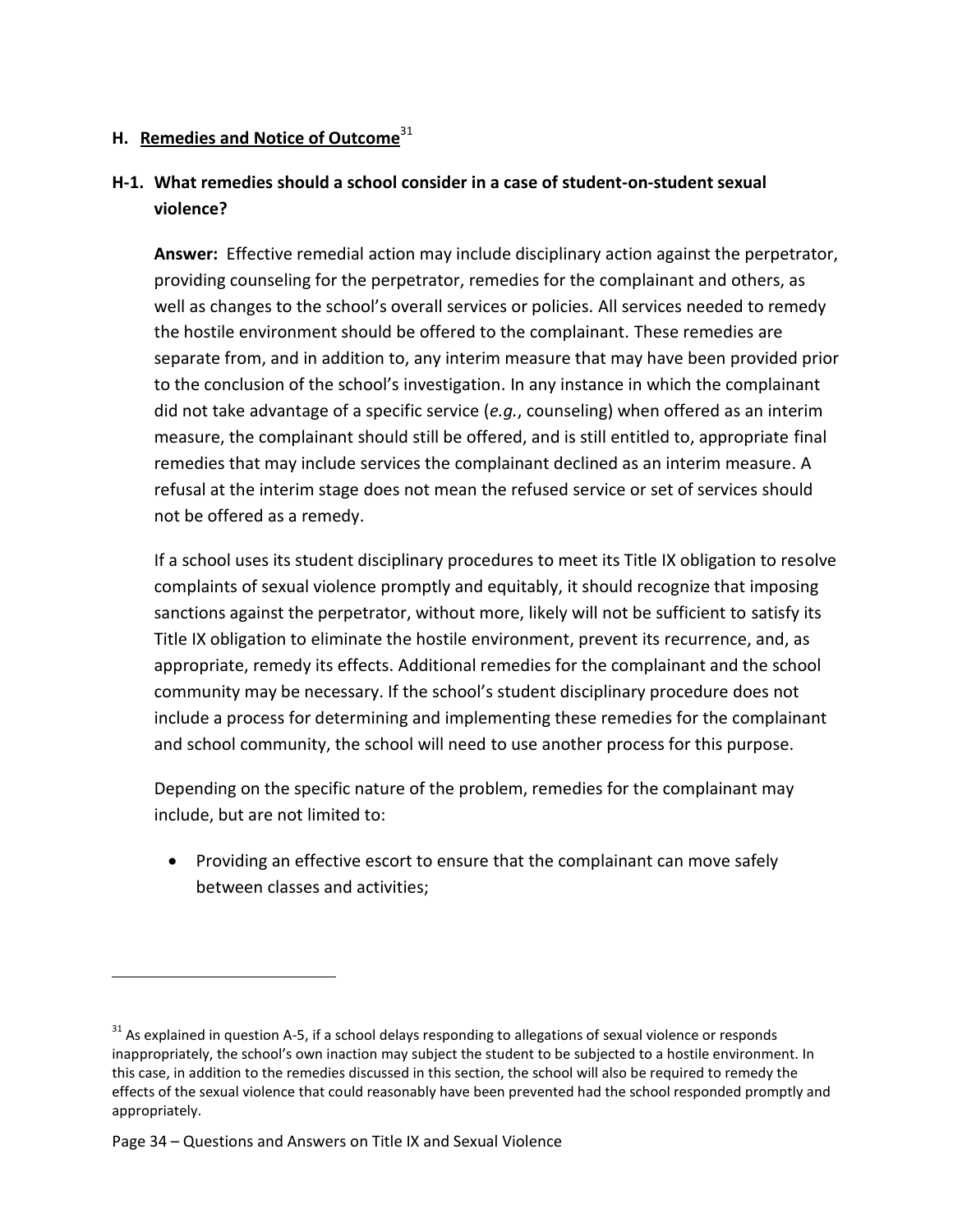- Ensuring the complainant and perpetrator do not share classes or extracurricular activities;
- Moving the perpetrator or complainant (if the complainant requests to be moved) to a different residence hall or, in the case of an elementary or secondary school student, to another school within the district;
- Providing comprehensive, holistic victim services including medical, counseling and academic support services, such as tutoring;
- Arranging for the complainant to have extra time to complete or re-take a class or withdraw from a class without an academic or financial penalty; and
- Reviewing any disciplinary actions taken against the complainant to see if there is a causal connection between the sexual violence and the misconduct that may have resulted in the complainant being disciplined.<sup>32</sup>

Remedies for the broader student population may include, but are not limited to:

- Designating an individual from the school's counseling center who is specifically trained in providing trauma-informed comprehensive services to victims of sexual violence to be on call to assist students whenever needed;
- Training or retraining school employees on the school's responsibilities to address allegations of sexual violence and how to conduct Title IX investigations;
- Developing materials on sexual violence, which should be distributed to all students;
- Conducting bystander intervention and sexual violence prevention programs with students;
- Issuing policy statements or taking other steps that clearly communicate that the school does not tolerate sexual violence and will respond to any incidents and to any student who reports such incidents;

 $32$  For example, if the complainant was disciplined for skipping a class in which the perpetrator was enrolled, the school should review the incident to determine if the complainant skipped class to avoid contact with the perpetrator.

Page 35 – Questions and Answers on Title IX and Sexual Violence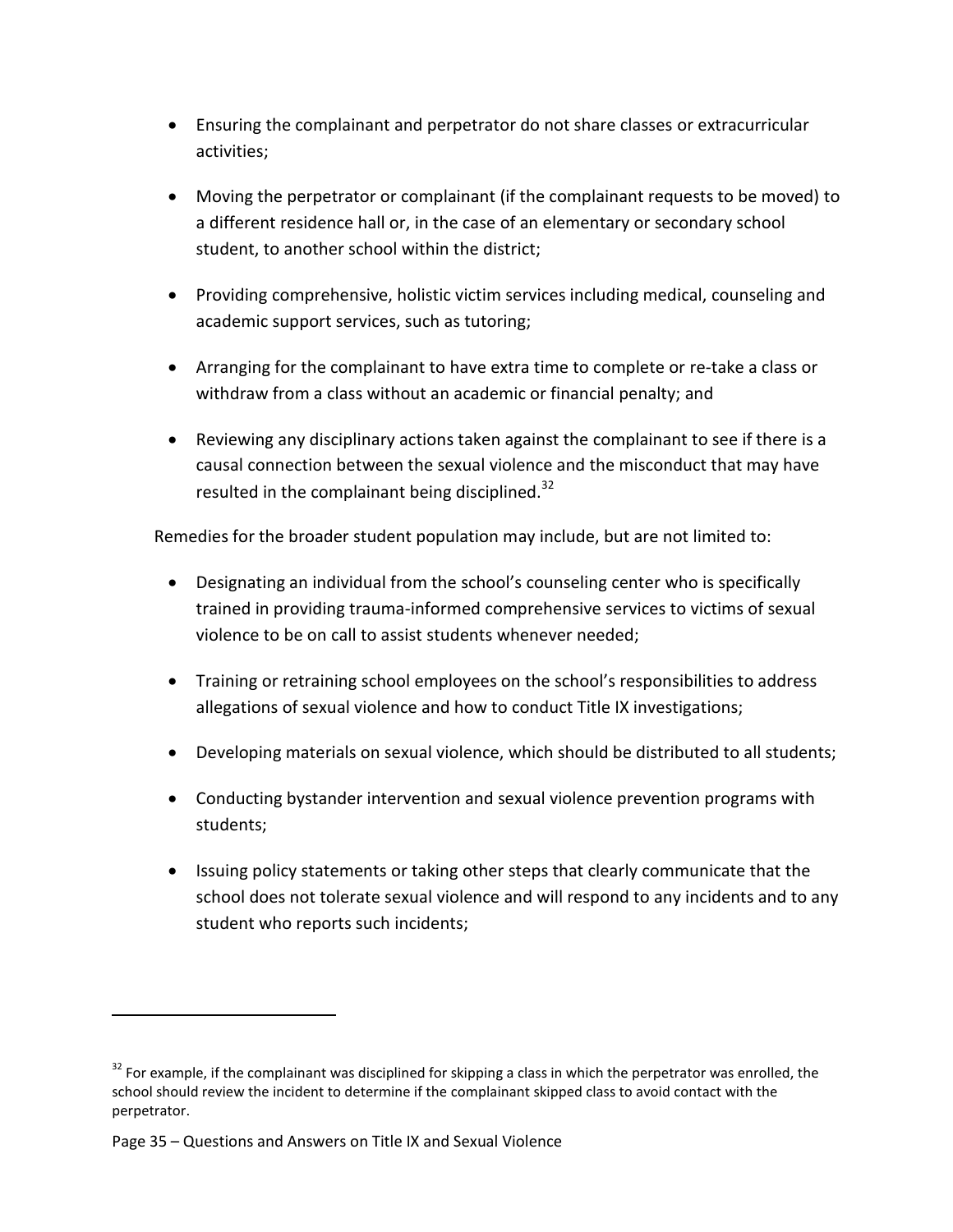- Conducting, in conjunction with student leaders, a campus climate check to assess the effectiveness of efforts to ensure that the school is free from sexual violence, and using that information to inform future proactive steps that the school will take;
- Targeted training for a group of students if, for example, the sexual violence created a hostile environment in a residence hall, fraternity or sorority, or on an athletic team; and
- Developing a protocol for working with local law enforcement as discussed in question F-3.

When a school is unable to conduct a full investigation into a particular incident (*i.e*., when it received a general report of sexual violence without any personally identifying information), it should consider remedies for the broader student population in response.

## <span id="page-42-0"></span>**H-2. If, after an investigation, a school finds the alleged perpetrator responsible and determines that, as part of the remedies for the complainant, it must separate the complainant and perpetrator, how should the school accomplish this if both students share the same major and there are limited course options?**

**Answer:** If there are limited sections of required courses offered at a school and both the complainant and perpetrator are required to take those classes, the school may need to make alternate arrangements in a manner that minimizes the burden on the complainant. For example, the school may allow the complainant to take the regular sections of the courses while arranging for the perpetrator to take the same courses online or through independent study.

#### <span id="page-42-1"></span>**H-3. What information must be provided to the complainant in the notice of the outcome?**

**Answer:** Title IX requires both parties to be notified, in writing, about the outcome of both the complaint and any appeal. OCR recommends that a school provide written notice of the outcome to the complainant and the alleged perpetrator concurrently.

For Title IX purposes, a school must inform the complainant as to whether or not it found that the alleged conduct occurred, any individual remedies offered or provided to the complainant or any sanctions imposed on the perpetrator that directly relate to the complainant, and other steps the school has taken to eliminate the hostile environment, if the school finds one to exist, and prevent recurrence. The perpetrator should not be notified of the individual remedies offered or provided to the complainant.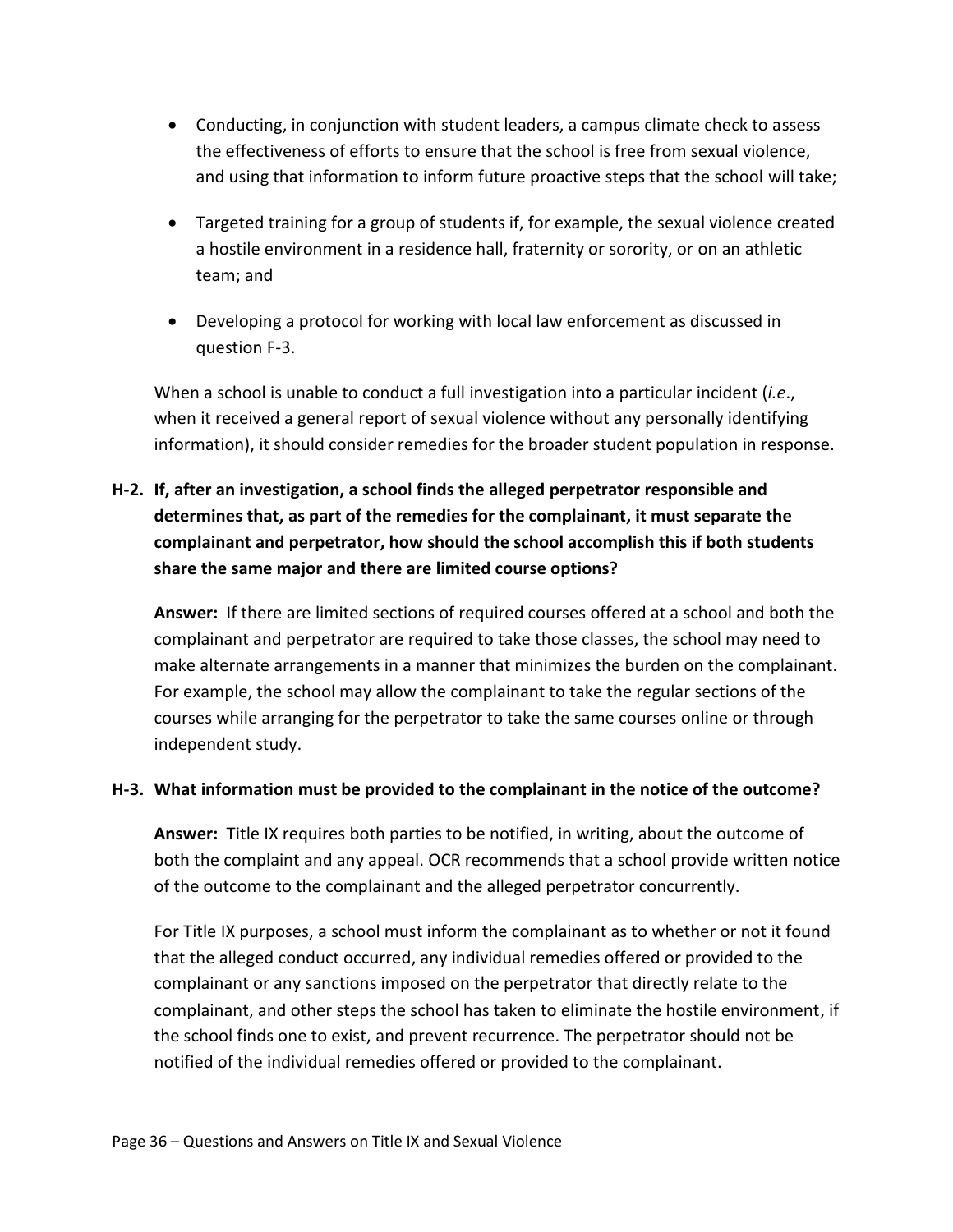Sanctions that directly relate to the complainant (but that may also relate to eliminating the hostile environment and preventing recurrence) include, but are not limited to, requiring that the perpetrator stay away from the complainant until both parties graduate, prohibiting the perpetrator from attending school for a period of time, or transferring the perpetrator to another residence hall, other classes, or another school. Additional steps the school has taken to eliminate the hostile environment may include counseling and academic support services for the complainant and other affected students. Additional steps the school has taken to prevent recurrence may include sexual violence training for faculty and staff, revisions to the school's policies on sexual violence, and campus climate surveys. Further discussion of appropriate remedies is included in question H-1.

In addition to the Title IX requirements described above, the Clery Act requires, and FERPA permits, postsecondary institutions to inform the complainant of the institution's final determination and any disciplinary sanctions imposed on the perpetrator in sexual violence cases (as opposed to all harassment and misconduct covered by Title IX) not just those sanctions that directly relate to the complainant.<sup>33</sup>

### <span id="page-43-0"></span>**I. Appeals**

 $\overline{\phantom{a}}$ 

### <span id="page-43-1"></span>**I-1. What are the requirements for an appeals process?**

**Answer:** While Title IX does not require that a school provide an appeals process, OCR does recommend that the school do so where procedural error or previously unavailable relevant evidence could significantly impact the outcome of a case or where a sanction is substantially disproportionate to the findings. If a school chooses to provide for an appeal of the findings or remedy or both, it must do so equally for both parties. The specific design of the appeals process is up to the school, as long as the entire grievance process, including any appeals, provides prompt and equitable resolutions of sexual violence complaints, and the school takes steps to protect the complainant in the educational setting during the process. Any individual or body handling appeals should be trained in the dynamics of and trauma associated with sexual violence.

If a school chooses to offer an appeals process it has flexibility to determine the type of review it will apply to appeals, but the type of review the school applies must be the same regardless of which party files the appeal.

 $33$  20 U.S.C. § 1092(f) and 20 U.S.C. § 1232g(b)(6)(A).

Page 37 – Questions and Answers on Title IX and Sexual Violence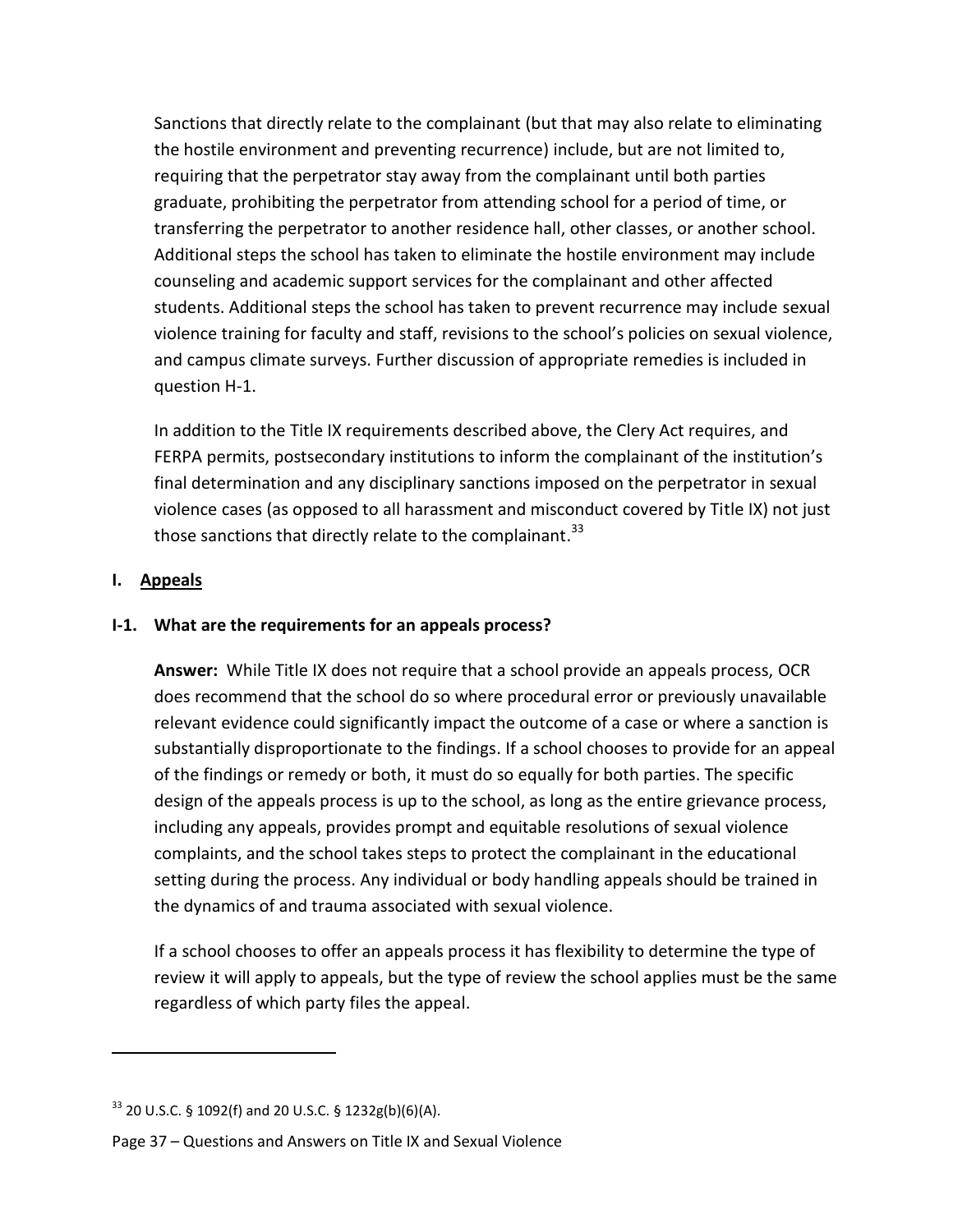## <span id="page-44-0"></span>**I-2. Must an appeal be available to a complainant who receives a favorable finding but does not believe a sanction that directly relates to him or her was sufficient?**

**Answer:** The appeals process must be equal for both parties. For example, if a school allows a perpetrator to appeal a suspension on the grounds that it is too severe, the school must also allow a complainant to appeal a suspension on the grounds that it was not severe enough. See question H-3 for more information on what must be provided to the complainant in the notice of the outcome.

### <span id="page-44-1"></span>**J.** Title IX Training, Education and Prevention<sup>34</sup>

## <span id="page-44-2"></span>**J-1. What type of training on Title IX and sexual violence should a school provide to its employees?**

**Answer:** A school needs to ensure that responsible employees with the authority to address sexual violence know how to respond appropriately to reports of sexual violence, that other responsible employees know that they are obligated to report sexual violence to appropriate school officials, and that all other employees understand how to respond to reports of sexual violence. A school should ensure that professional counselors, pastoral counselors, and non-professional counselors or advocates also understand the extent to which they may keep a report confidential. A school should provide training to all employees likely to witness or receive reports of sexual violence, including teachers, professors, school law enforcement unit employees, school administrators, school counselors, general counsels, athletic coaches, health personnel, and resident advisors. Training for employees should include practical information about how to prevent and identify sexual violence, including same-sex sexual violence; the behaviors that may lead to and result in sexual violence; the attitudes of bystanders that may allow conduct to continue; the potential for revictimization by responders and its effect on students; appropriate methods for responding to a student who may have experienced sexual violence, including the use of nonjudgmental language; the impact of trauma on victims; and, as applicable, the person(s) to whom such misconduct must be reported. The training should also explain responsible employees' reporting obligation, including what should be included in a report and any consequences for the failure to report and the procedure for responding to students' requests for confidentiality, as well as provide the contact

 $\overline{a}$ 

 $34$  As explained earlier, although this document focuses on sexual violence, the legal principles apply to other forms of sexual harassment. Schools should ensure that any training they provide on Title IX and sexual violence also covers other forms of sexual harassment. Postsecondary institutions should also be aware of training requirements imposed under the Clery Act.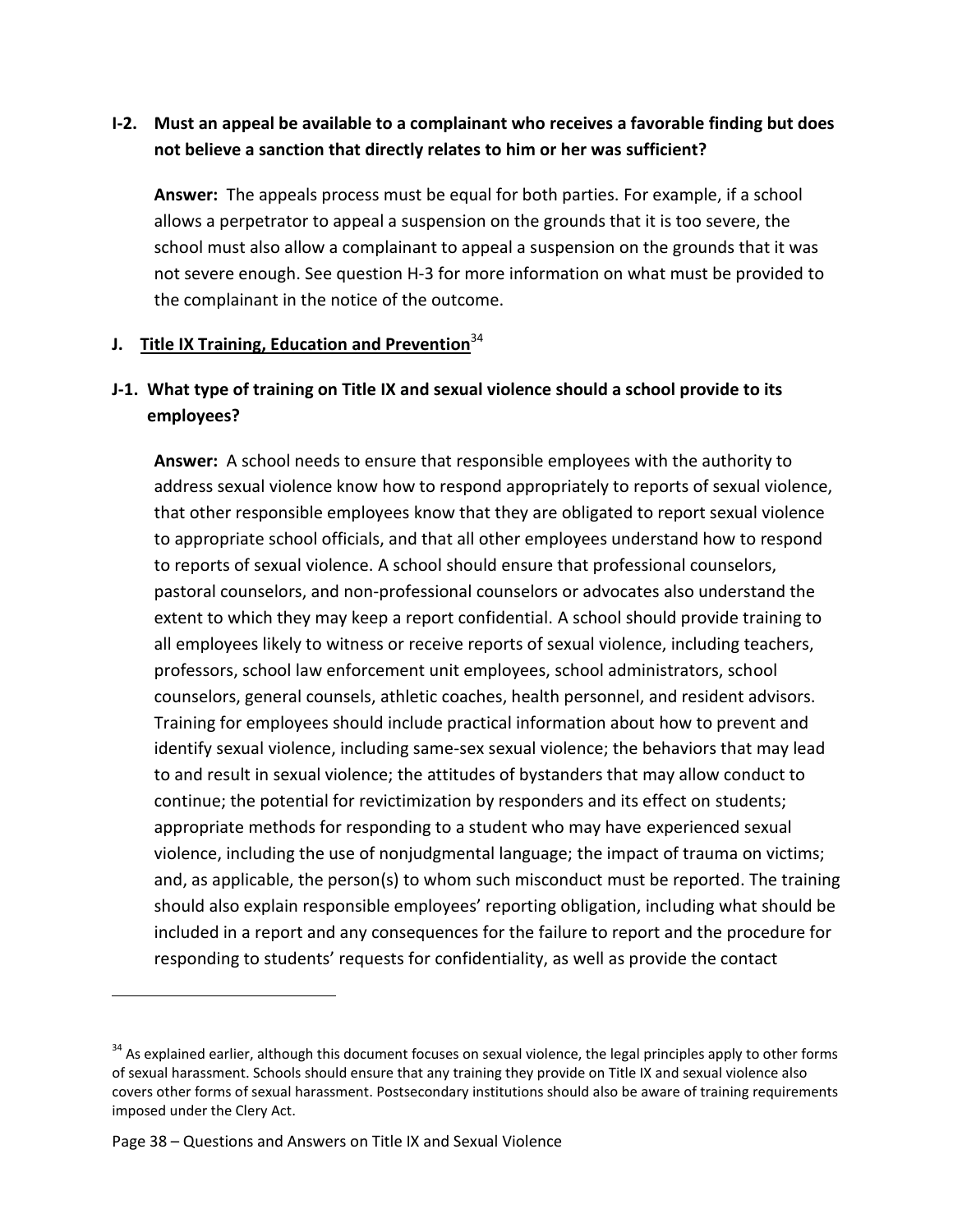information for the school's Title IX coordinator. A school also should train responsible employees to inform students of: the reporting obligations of responsible employees; students' option to request confidentiality and available confidential advocacy, counseling, or other support services; and their right to file a Title IX complaint with the school and to report a crime to campus or local law enforcement. For additional information on the reporting obligations of responsible employees and others see questions D-1 to D-5.

There is no minimum number of hours required for Title IX and sexual violence training at every school, but this training should be provided on a regular basis. Each school should determine based on its particular circumstances how such training should be conducted, who has the relevant expertise required to conduct the training, and who should receive the training to ensure that the training adequately prepares employees, particularly responsible employees, to fulfill their duties under Title IX. A school should also have methods for verifying that the training was effective.

### <span id="page-45-0"></span>**J-2. How should a school train responsible employees to report incidents of possible sexual harassment or sexual violence?**

**Answer:** Title IX requires a school to take prompt and effective steps reasonably calculated to end sexual harassment and sexual violence that creates a hostile environment (*i.e*., conduct that is sufficiently serious as to limit or deny a student's ability to participate in or benefit from the school's educational program and activity). But a school should not wait to take steps to protect its students until students have already been deprived of educational opportunities.

OCR therefore recommends that a school train responsible employees to report to the Title IX coordinator or other appropriate school official any incidents of sexual harassment or sexual violence that may violate the school's code of conduct or may create or contribute to the creation of a hostile environment. The school can then take steps to investigate and prevent any harassment or violence from recurring or escalating, as appropriate. For example, the school may separate the complainant and alleged perpetrator or conduct sexual harassment and sexual violence training for the school's students and employees. Responsible employees should understand that they do not need to determine whether the alleged sexual harassment or sexual violence actually occurred or that a hostile environment has been created before reporting an incident to the school's Title IX coordinator. Because the Title IX coordinator should have in-depth knowledge of Title IX and Title IX complaints at the school, he or she is likely to be in a better position than are other employees to evaluate whether an incident of sexual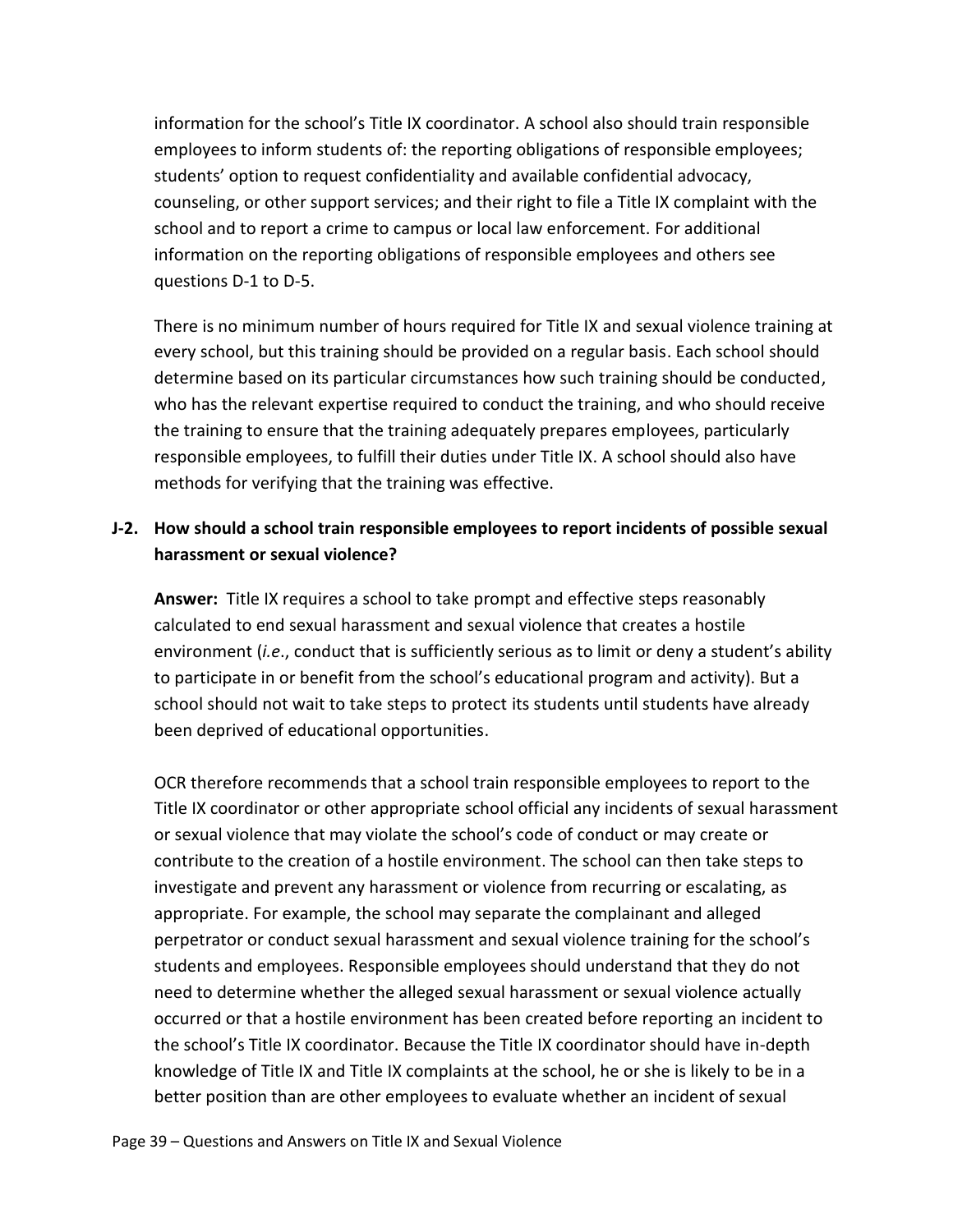harassment or sexual violence creates a hostile environment and how the school should respond. There may also be situations in which individual incidents of sexual harassment do not, by themselves, create a hostile environment; however when considered together, those incidents may create a hostile environment.

### <span id="page-46-0"></span>**J-3. What type of training should a school provide to employees who are involved in implementing the school's grievance procedures?**

**Answer:** All persons involved in implementing a school's grievance procedures (*e.g.*, Title IX coordinators, others who receive complaints, investigators, and adjudicators) must have training or experience in handling sexual violence complaints, and in the operation of the school's grievance procedures. The training should include information on working with and interviewing persons subjected to sexual violence; information on particular types of conduct that would constitute sexual violence, including same-sex sexual violence; the proper standard of review for sexual violence complaints (preponderance of the evidence); information on consent and the role drugs or alcohol can play in the ability to consent; the importance of accountability for individuals found to have committed sexual violence; the need for remedial actions for the perpetrator, complainant, and school community; how to determine credibility; how to evaluate evidence and weigh it in an impartial manner; how to conduct investigations; confidentiality; the effects of trauma, including neurobiological change; and cultural awareness training regarding how sexual violence may impact students differently depending on their cultural backgrounds.

In rare circumstances, employees involved in implementing a school's grievance procedures may be able to demonstrate that prior training and experience has provided them with competency in the areas covered in the school's training. For example, the combination of effective prior training and experience investigating complaints of sexual violence, together with training on the school's current grievance procedures may be sufficient preparation for an employee to resolve Title IX complaints consistent with the school's grievance procedures. In-depth knowledge regarding Title IX and sexual violence is particularly helpful. Because laws and school policies and procedures may change, the only way to ensure that all employees involved in implementing the school's grievance procedures have the requisite training or experience is for the school to provide regular training to all individuals involved in implementing the school's Title IX grievance procedures even if such individuals also have prior relevant experience.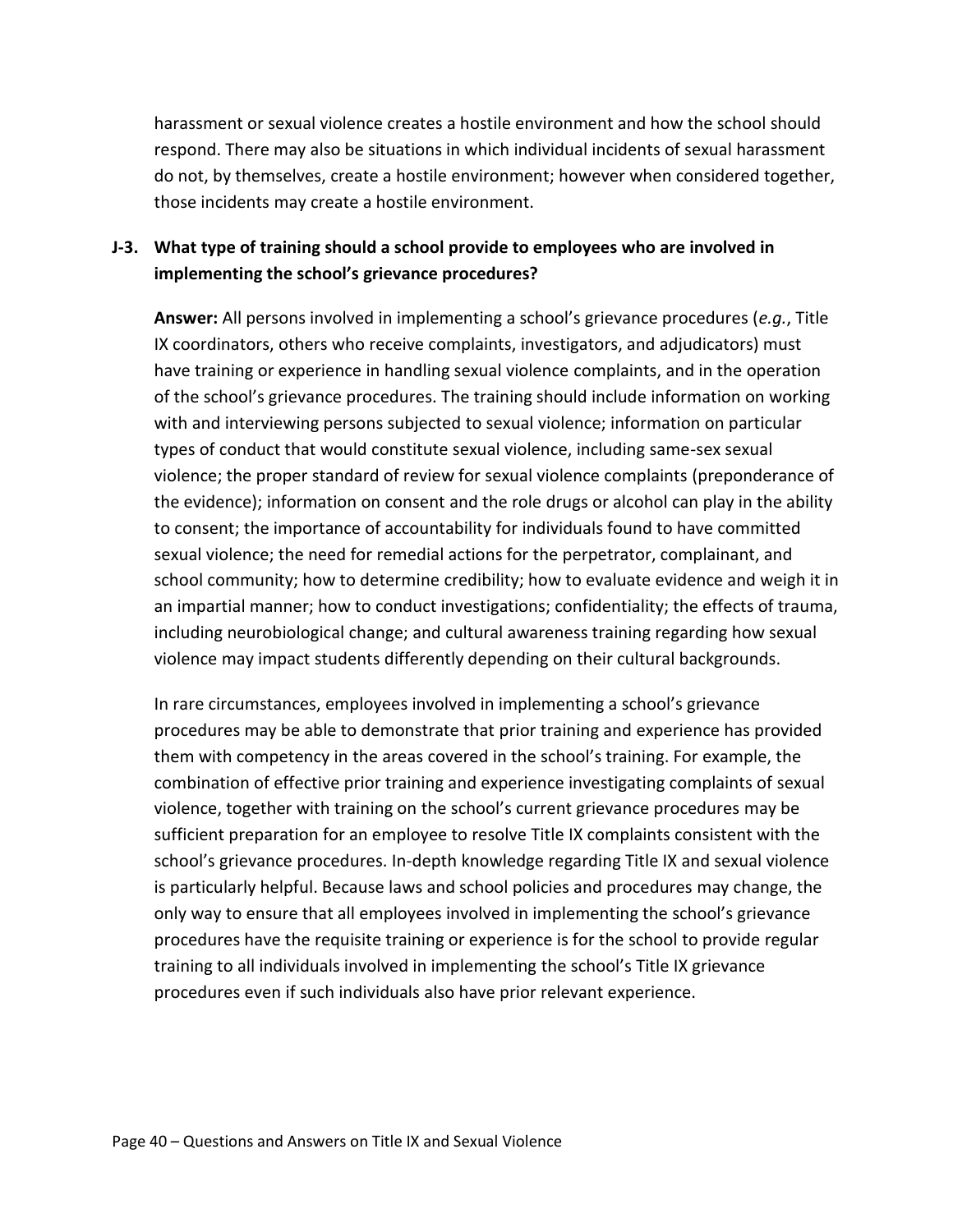#### <span id="page-47-0"></span>**J-4. What type of training on sexual violence should a school provide to its students?**

**Answer:** To ensure that students understand their rights under Title IX, a school should provide age-appropriate training to its students regarding Title IX and sexual violence. At the elementary and secondary school level, schools should consider whether sexual violence training should also be offered to parents, particularly training on the school's process for handling complaints of sexual violence. Training may be provided separately or as part of the school's broader training on sex discrimination and sexual harassment. However, sexual violence is a unique topic that should not be assumed to be covered adequately in other educational programming or training provided to students. The school may want to include this training in its orientation programs for new students; training for student athletes and members of student organizations; and back-to-school nights. A school should consider educational methods that are most likely to help students retain information when designing its training, including repeating the training at regular intervals. OCR recommends that, at a minimum, the following topics (as appropriate) be covered in this training:

- Title IX and what constitutes sexual violence, including same-sex sexual violence, under the school's policies;
- the school's definition of consent applicable to sexual conduct, including examples;
- how the school analyzes whether conduct was unwelcome under Title IX;
- how the school analyzes whether unwelcome sexual conduct creates a hostile environment;
- reporting options, including formal reporting and confidential disclosure options and any timeframes set by the school for reporting;
- the school's grievance procedures used to process sexual violence complaints;
- disciplinary code provisions relating to sexual violence and the consequences of violating those provisions;
- effects of trauma, including neurobiological changes;
- the role alcohol and drugs often play in sexual violence incidents, including the deliberate use of alcohol and/or other drugs to perpetrate sexual violence;
- strategies and skills for bystanders to intervene to prevent possible sexual violence;
- how to report sexual violence to campus or local law enforcement and the ability to pursue law enforcement proceedings simultaneously with a Title IX grievance; and
- Title IX's protections against retaliation.

The training should also encourage students to report incidents of sexual violence. The training should explain that students (and their parents or friends) do not need to determine whether incidents of sexual violence or other sexual harassment created a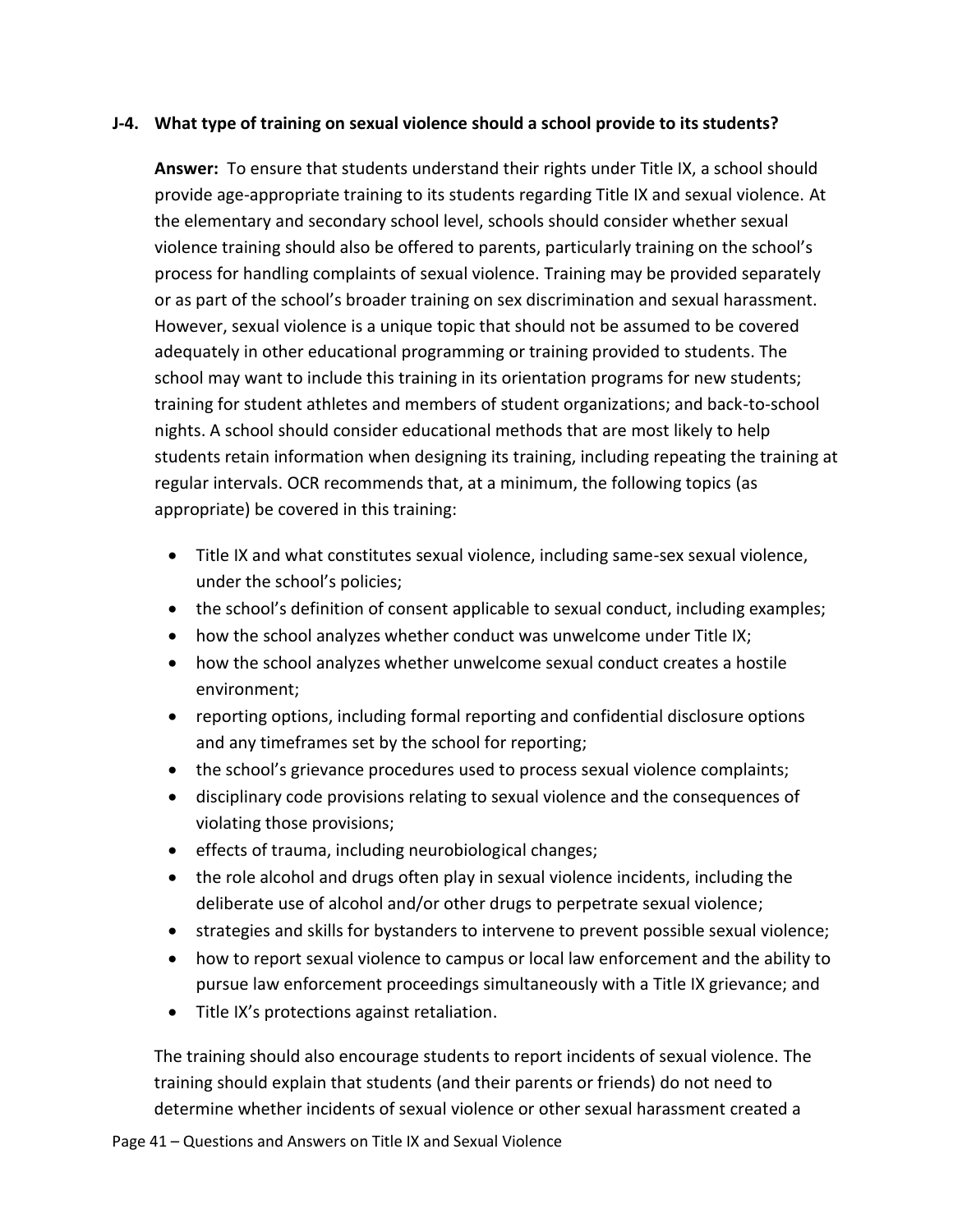hostile environment before reporting the incident. A school also should be aware that persons may be deterred from reporting incidents if, for example, violations of school or campus rules regarding alcohol or drugs were involved. As a result, a school should review its disciplinary policy to ensure it does not have a chilling effect on students' reporting of sexual violence offenses or participating as witnesses. OCR recommends that a school inform students that the school's primary concern is student safety, and that use of alcohol or drugs never makes the survivor at fault for sexual violence.

It is also important for a school to educate students about the persons on campus to whom they can confidentially report incidents of sexual violence. A school's sexual violence education and prevention program should clearly identify the offices or individuals with whom students can speak confidentially and the offices or individuals who can provide resources such as victim advocacy, housing assistance, academic support, counseling, disability services, health and mental health services, and legal assistance. It should also identify the school's responsible employees and explain that if students report incidents to responsible employees (except as noted in question E-3) these employees are required to report the incident to the Title IX coordinator or other appropriate official. This reporting includes the names of the alleged perpetrator and student involved in the sexual violence, as well as relevant facts including the date, time, and location, although efforts should be made to comply with requests for confidentiality from the complainant. For more detailed information regarding reporting and responsible employees and confidentiality, see questions D-1 to D-5 and E-1 to E-4.

#### <span id="page-48-0"></span>**K. Retaliation**

#### <span id="page-48-1"></span>**K-1. Does Title IX protect against retaliation?**

**Answer:** Yes. The Federal civil rights laws, including Title IX, make it unlawful to retaliate against an individual for the purpose of interfering with any right or privilege secured by these laws. This means that if an individual brings concerns about possible civil rights problems to a school's attention, including publicly opposing sexual violence or filing a sexual violence complaint with the school or any State or Federal agency, it is unlawful for the school to retaliate against that individual for doing so. It is also unlawful to retaliate against an individual because he or she testified, or participated in any manner, in an OCR or school's investigation or proceeding. Therefore, if a student, parent, teacher, coach, or other individual complains formally or informally about sexual violence or participates in an OCR or school's investigation or proceedings related to sexual violence, the school is prohibited from retaliating (including intimidating, threatening, coercing, or in any way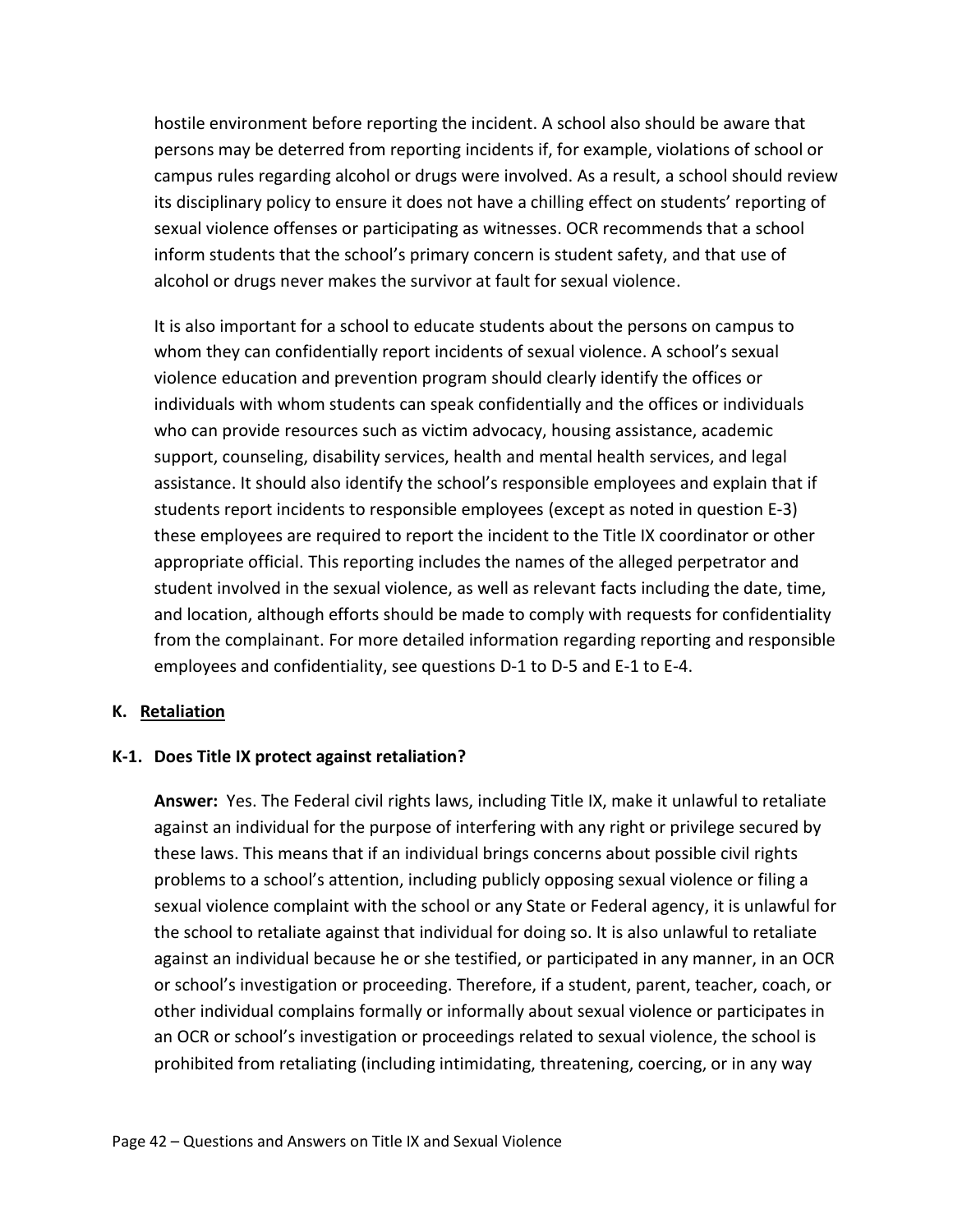discriminating against the individual) because of the individual's complaint or participation.

A school should take steps to prevent retaliation against a student who filed a complaint either on his or her own behalf or on behalf of another student, or against those who provided information as witnesses.

Schools should be aware that complaints of sexual violence may be followed by retaliation against the complainant or witnesses by the alleged perpetrator or his or her associates. When a school knows or reasonably should know of possible retaliation by other students or third parties, it must take immediate and appropriate steps to investigate or otherwise determine what occurred. Title IX requires the school to protect the complainant and witnesses and ensure their safety as necessary. At a minimum, this includes making sure that the complainant and his or her parents, if the complainant is in elementary or secondary school, and witnesses know how to report retaliation by school officials, other students, or third parties by making follow-up inquiries to see if there have been any new incidents or acts of retaliation, and by responding promptly and appropriately to address continuing or new problems. A school should also tell complainants and witnesses that Title IX prohibits retaliation, and that school officials will not only take steps to prevent retaliation, but will also take strong responsive action if it occurs.

#### <span id="page-49-0"></span>**L. First Amendment**

 $\overline{\phantom{a}}$ 

## <span id="page-49-1"></span>**L-1. How should a school handle its obligation to respond to sexual harassment and sexual violence while still respecting free-speech rights guaranteed by the Constitution?**

**Answer:** The DCL on sexual violence did not expressly address First Amendment issues because it focuses on unlawful physical sexual violence, which is not speech or expression protected by the First Amendment.

However, OCR's previous guidance on the First Amendment, including the 2001 Guidance, OCR's July 28, 2003, Dear Colleague Letter on the First Amendment,<sup>35</sup> and OCR's October 26, 2010, Dear Colleague Letter on harassment and bullying,<sup>36</sup> remain fully in effect. OCR has made it clear that the laws and regulations it enforces protect students from prohibited discrimination and do not restrict the exercise of any expressive activities or speech protected under the U.S. Constitution. Therefore, when a school works to prevent

<sup>&</sup>lt;sup>35</sup> Available a[t http://www.ed.gov/ocr/firstamend.html.](http://www.ed.gov/ocr/firstamend.html)

<sup>36</sup> Available a[t http://www.ed.gov/ocr/letters/colleague-201010.html.](http://www.ed.gov/ocr/letters/colleague-201010.html)

Page 43 – Questions and Answers on Title IX and Sexual Violence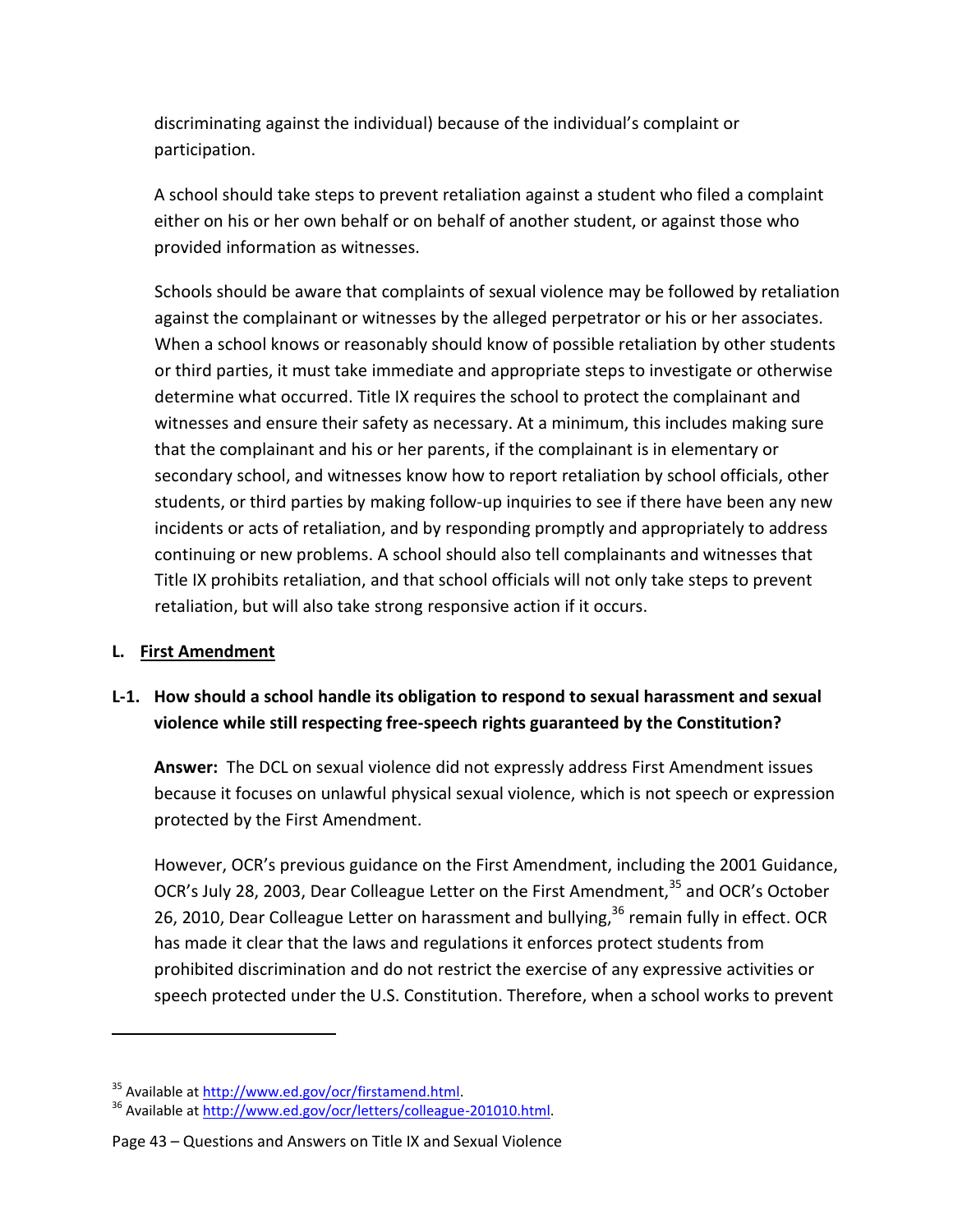and redress discrimination, it must respect the free-speech rights of students, faculty, and other speakers.

Title IX protects students from sex discrimination; it does not regulate the content of speech. OCR recognizes that the offensiveness of a particular expression as perceived by some students, standing alone, is not a legally sufficient basis to establish a hostile environment under Title IX. Title IX also does not require, prohibit, or abridge the use of particular textbooks or curricular materials.<sup>37</sup>

### <span id="page-50-0"></span>**M. The Clery Act and the Violence Against Women Reauthorization Act of 2013**

## <span id="page-50-1"></span>**M-1. How does the Clery Act affect the Title IX obligations of institutions of higher education that participate in the federal student financial aid programs?**

**Answer:** Institutions of higher education that participate in the federal student financial aid programs are subject to the requirements of the Clery Act as well as Title IX. The Clery Act requires institutions of higher education to provide current and prospective students and employees, the public, and the Department with crime statistics and information about campus crime prevention programs and policies. The Clery Act requirements apply to many crimes other than those addressed by Title IX. For those areas in which the Clery Act and Title IX both apply, the institution must comply with both laws. For additional information about the Clery Act and its regulations, please see [http://www2.ed.gov/admins/lead/safety/campus.html.](http://www2.ed.gov/admins/lead/safety/campus.html)

## <span id="page-50-2"></span>**M-2. Were a school's obligations under Title IX and the DCL altered in any way by the Violence Against Women Reauthorization Act of 2013, Pub. L. No. 113-4, including Section 304 of that Act, which amends the Clery Act?**

**Answer:** No. The Violence Against Women Reauthorization Act has no effect on a school's obligations under Title IX or the DCL. The Violence Against Women Reauthorization Act amended the Violence Against Women Act and the Clery Act, which are separate statutes. Nothing in Section 304 or any other part of the Violence Against Women Reauthorization Act relieves a school of its obligation to comply with the requirements of Title IX, including those set forth in these Questions and Answers, the 2011 DCL, and the *2001 Guidance*. For additional information about the Department's negotiated rulemaking related to the Violence Against Women Reauthorization Act please see

[http://www2.ed.gov/policy/highered/reg/hearulemaking/2012/vawa.html.](http://www2.ed.gov/policy/highered/reg/hearulemaking/2012/vawa.html)

 $37$  34 C.F.R. § 106.42.

Page 44 – Questions and Answers on Title IX and Sexual Violence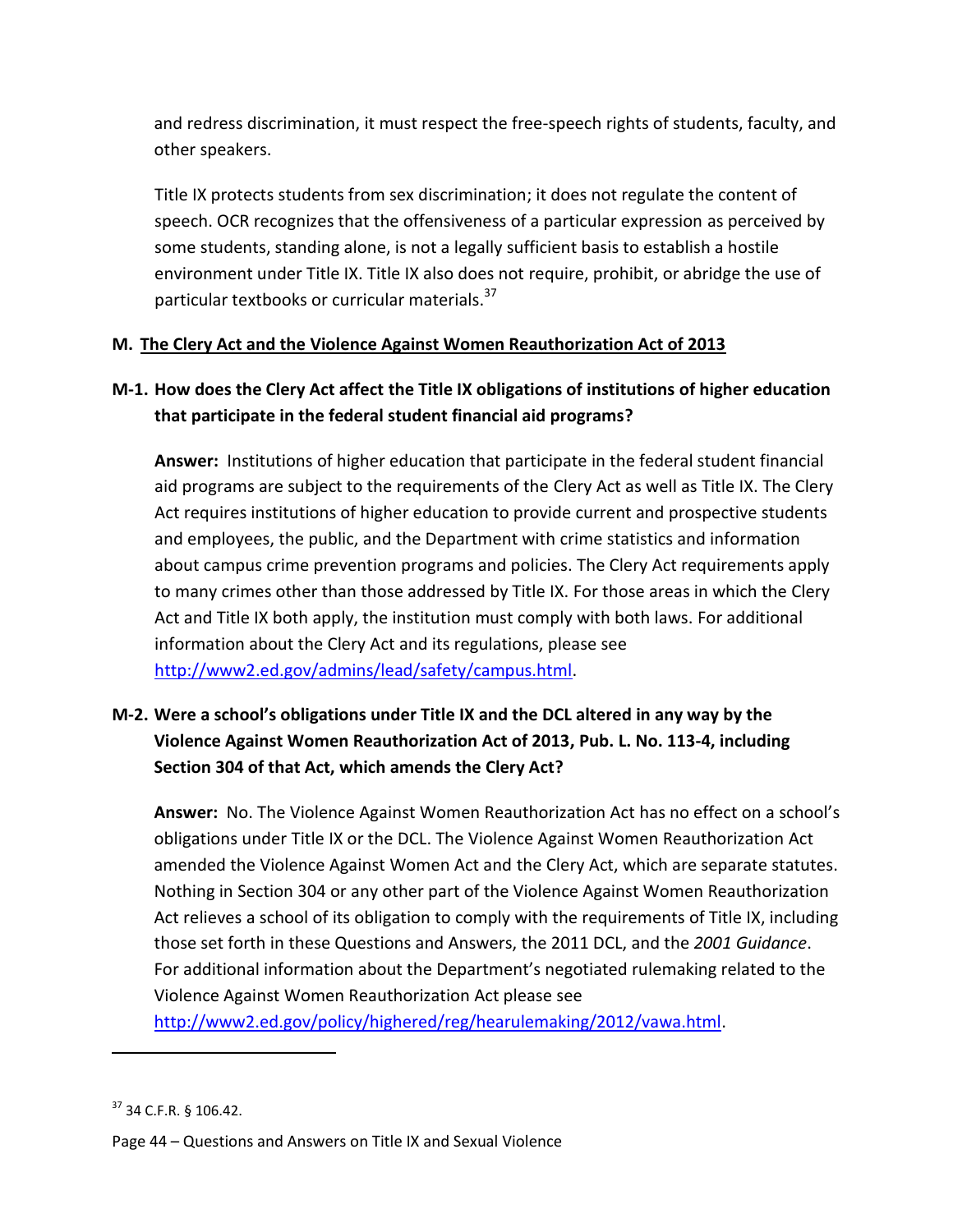#### <span id="page-51-0"></span>**N. Further Federal Guidance**

## <span id="page-51-1"></span>**N-1. Whom should I contact if I have additional questions about the DCL or OCR's other Title IX guidance?**

**Answer:** Anyone who has questions regarding this guidance, or Title IX should contact the OCR regional office that serves his or her state. Contact information for OCR regional offices can be found on OCR's webpage at

[https://wdcrobcolp01.ed.gov/CFAPPS/OCR/contactus.cfm.](https://wdcrobcolp01.ed.gov/CFAPPS/OCR/contactus.cfm) If you wish to file a complaint of discrimination with OCR, you may use the online complaint form available at <http://www.ed.gov/ocr/complaintintro.html> or send a letter to the OCR enforcement office responsible for the state in which the school is located. You may also email general questions to OCR at [ocr@ed.gov.](mailto:ocr@ed.gov)

## <span id="page-51-2"></span>**N-2. Are there other resources available to assist a school in complying with Title IX and preventing and responding to sexual violence?**

**Answer:** Yes. OCR's policy guidance on Title IX is available on OCR's webpage at [http://www.ed.gov/ocr/publications.html#TitleIX.](http://www.ed.gov/ocr/publications.html#TitleIX) In addition to the April 4, 2011, Dear Colleague Letter, OCR has issued the following resources that further discuss a school's obligation to respond to allegations of sexual harassment and sexual violence:

- Dear Colleague Letter: Harassment and Bullying (October 26, 2010), <http://www2.ed.gov/about/offices/list/ocr/letters/colleague-201010.pdf>
- *Sexual Harassment: It's Not Academic* (Revised September 2008), <http://www2.ed.gov/about/offices/list/ocr/docs/ocrshpam.pdf>
- *Revised Sexual Harassment Guidance: Harassment of Students by Employees, Other Students, or Third Parties* (January 19, 2001), <http://www2.ed.gov/about/offices/list/ocr/docs/shguide.pdf>